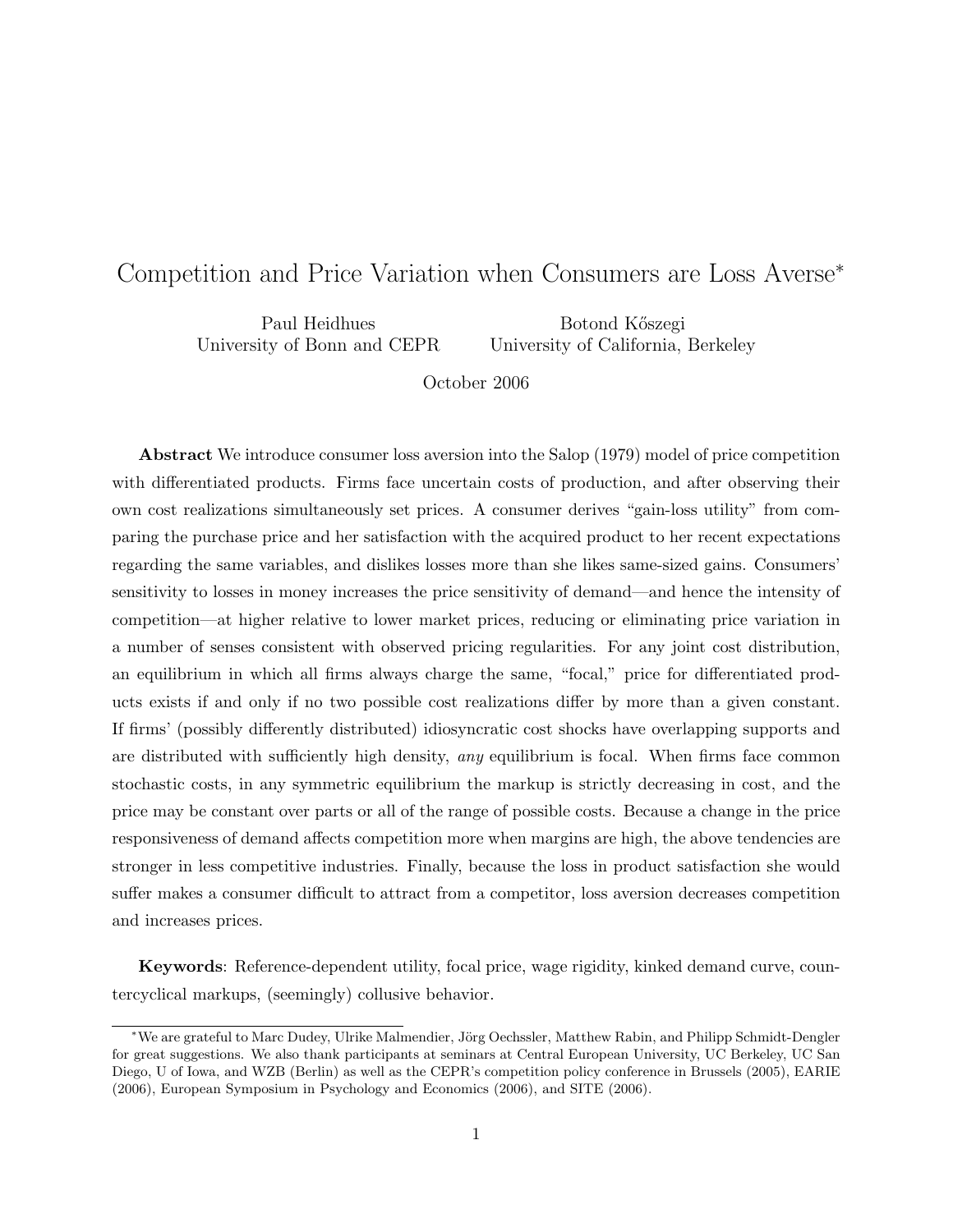## 1 Introduction

Indirect as well as direct empirical evidence indicates that prices in imperfectly competitive industries do not change when costs or demand change. Indirect evidence is provided by Kashyap (1995), Slade (1999), and Chevalier, Kashyap and Rossi (2003), who document in various retail industries that regular prices typically do not change for months at a time. There is also direct evidence that marginal-cost changes are sometimes fully absorbed by retailers (Competition Commission of the United Kingdom 1994, page 150, Section 7.41). And evidence on countercyclical markups reviewed in Rotemberg and Woodford (1999) suggests that even when prices do adjust to circumstances, they move less than marginal costs. Several strands of theories, including those based on menu costs, tacit collusion, search costs, and kinked demand curves, can explain these  $facts<sup>1</sup>$ 

Reduced price variation *over time*, however, is often accompanied by reduced price variation between products. As documented by McMillan (2004) and Einav and Orbach (2005) and familiar to anyone who has bought clothes, books, or movie tickets, one manifestation of this phenomenon is that retailers selling multiple products with different cost and/or demand characteristics often charge the same, "uniform," price for them. In addition, non-identical competitors often charge identical, "focal," prices for their differentiated products. Discussed in Hall and Hitch (1939) and Sweezy (1939), and part of industrial-organization folklore, focal pricing is documented in different industries by Beck (2004) and the Competition Commission of the United Kingdom (1994), and in Section 9 of this paper. As we will argue below, existing theories are either inconsistent with such uniform and focal pricing for asymmetric firms or products, or are consistent with it only as a non-compelling equilibrium among many equilibria.

In this paper, we develop a model of price competition in differentiated products when consumers are loss averse. Like the above theories, we predict that markups are countercyclical, and in many situations prices are completely sticky. But unlike the above theories, our theory often predicts focal and uniform pricing, and does so as the *unique* outcome even for asymmetric firms and products. In addition, in line with evidence by (1927), Means (1935), Wilder, Willimans and Singh (1977), Carlton (1986, 1989) and Geroski (1992), we show that all the above tendencies toward reduced

<sup>1</sup> We discuss these models in Section 8.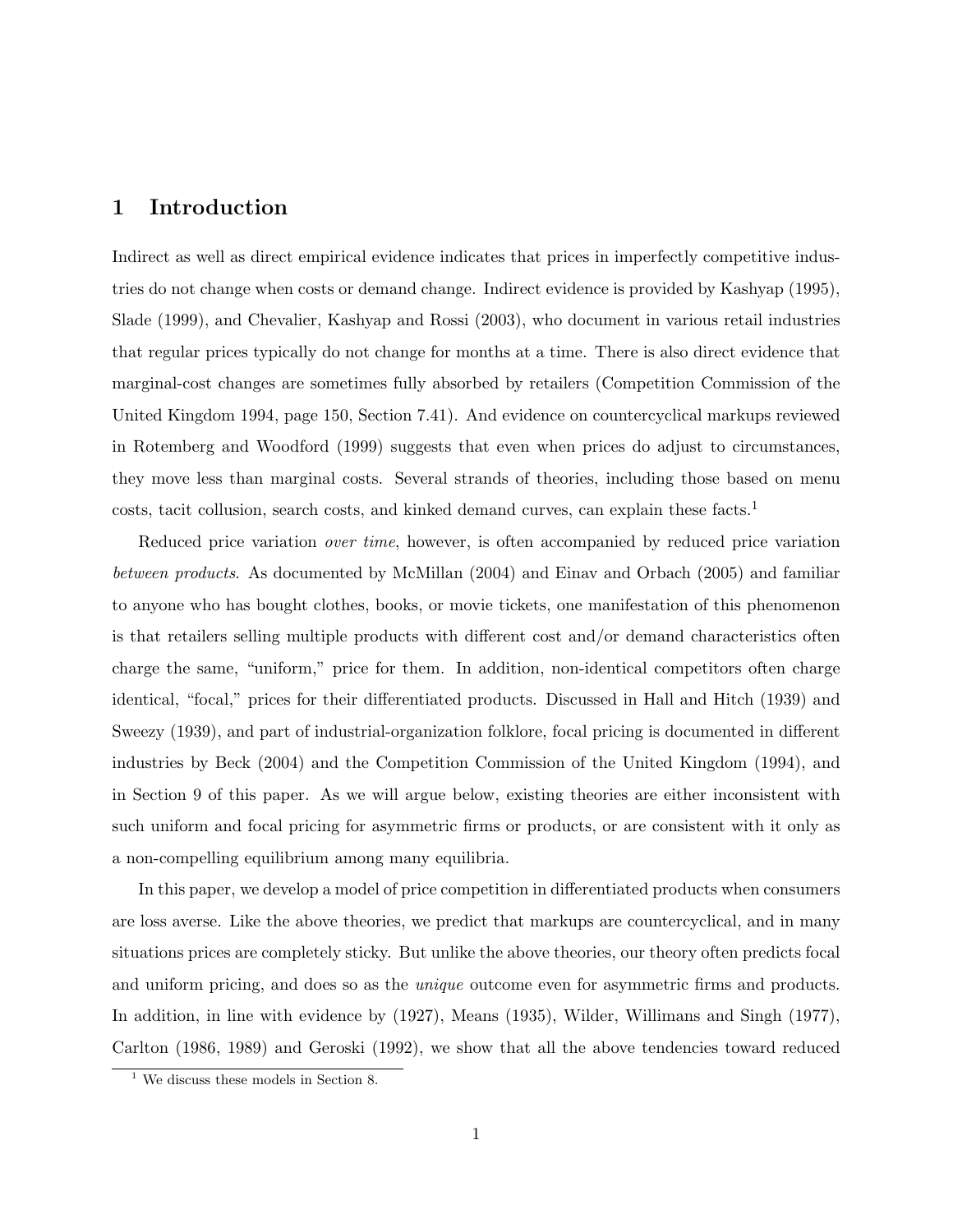price variation are stronger in less competitive industries.

Our results derive from profit-maximizing firms' reaction to consumers who—beyond the instrumental value of money—are averse to paying a price that exceeds their expectation of the purchase price. Because consumers' sensitivity to such losses makes demand more responsive at higher than at lower parts of the purchase-price distribution, competition is more intense at higher prices, decreasing or eliminating price variation. And because a change in the responsiveness of demand affects competition more when the profit margin (and hence the value of an extra consumer) is high, this tendency is stronger in more concentrated industries.

Section 2 presents our model, which builds on the Salop (1979) model of imperfect competition. In Salop's model, a consumer's "taste" for a product is drawn uniformly from the circumference of a circle, where in addition n products are located equidistant from each other. A consumer's utility from or "satisfaction" with a product is decreasing in the product's distance from her taste. In addition, she suffers additive disutility from paying the product's price.

Using the framework developed by Kőszegi and Rabin (forthcoming), we append these classical preferences to account for loss aversion. A consumer compares outcomes in money and product satisfaction to a "reference point" in each dimension, with losses being more painful than equal-sized gains are pleasant. We posit that a consumer's reference point is her lagged rational expectations (i.e. full probabilistic beliefs) about the outcomes she is going to get. For example, if she had been expecting to spend \$14.99 on a Britney Spears CD—her favorite music—she experiences a sensation of loss if she pays \$18.98 instead. But she also experiences a loss if she buys a Madness CD for \$14.99.<sup>2</sup> And if she expected to pay either \$14.99 or \$19.99, paying \$18.98 generates a mixture of two feelings, a loss of \$3.99 and a gain of \$1.01, with the weight on the loss increasing in the probability with which she expected to pay \$14.99. Expectations are determined endogenously, in a personal equilibrium, by the requirement that the stochastic outcome implied by optimal behavior conditional on expectations be identical to expectations.

Consumers are in the market to purchase a single product. We assume that the  $n$  products are sold by n different firms, but our results on how the products are priced would be identical if

<sup>2</sup> Actual prices are taken on September 4th, 2005, from www.amazon.com. \$14.99 is the retail price of both CD's (and numerous others), while \$18.98 is a typical list price.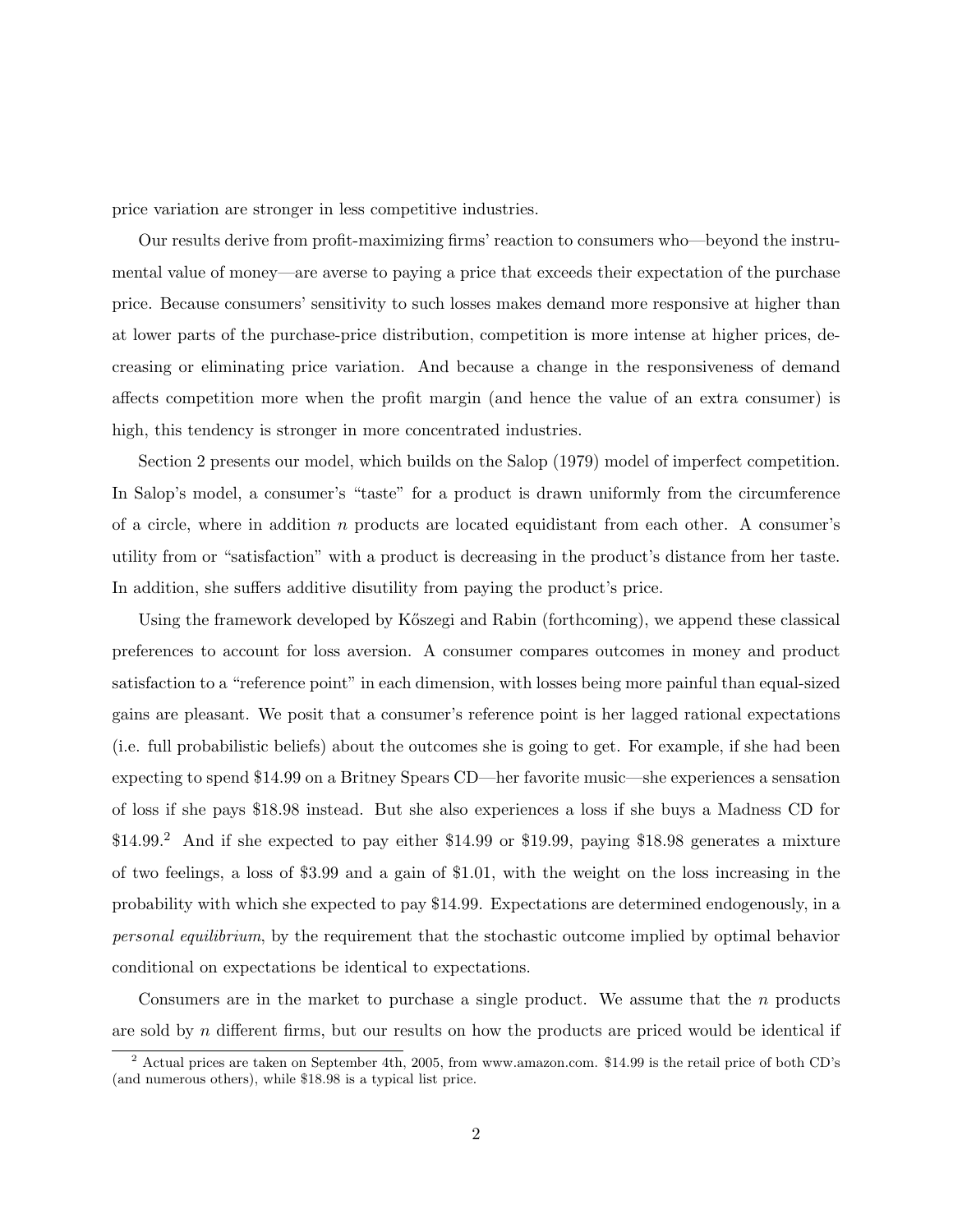some firms had multiple non-neighboring products—so that predictions of focal pricing below also correspond to uniform pricing of goods sold by the same firm. The firms face uncertain costs of production, and, after privately observing their own cost realizations, simultaneously set prices. We define a *market equilibrium* as a situation where all firms maximize expected profits given other firms' behavior and consumer expectations, and consumers play a personal equilibrium correctly anticipating the distribution of prices. A *focal-price equilibrium* is a market equilibrium in which all firms always charge the same *focal price*  $p^*$ .

Since characterizing the full set of market equilibria for arbitrary cost distributions seems very difficult (we are unaware of general characterizations even for the standard model), we consider several more specific questions. After analyzing consumer behavior in Section 3, we begin in Section 4 by establishing a necessary and sufficient condition for a focal-price equilibrium to exist. Suppose a consumer had expected to pay  $p^*$  with probability one. Because she would then assess buying at a price greater than  $p^*$  as a loss in money, and buying at a price lower than  $p^*$  merely as a gain in money, demand is much more responsive to unilateral price increases from  $p^*$  than to unilateral price decreases from  $p^*$ . Due to this kink in residual demand, for a range of cost levels  $p^*$  is the optimal price to charge. Thus, for any distribution of costs such that any two cost realizations of any two firms are within a given distance, a focal-price equilibrium exists. In particular, this is true when one firm has higher costs than another in all states of the world.

We next establish two properties of focal-price equilibria. First, a focal-price equilibrium is more likely to exist in more concentrated industries, where the markup and hence the value of a marginal consumer is higher. In this situation, the asymmetric demand responsiveness at  $p^*$  creates a greater difference in marginal profits from price increases versus price decreases from  $p^*$ , and hence yields a greater range of costs for which  $p^*$  is the optimal price to charge.

Second, loss aversion increases prices: a focal price is higher than even the highest possible price charged in an equilibrium of the model without loss aversion. A consumer attracted from a competitor by a price cut buys a product further from her ideal than she expected. Since she is more sensitive to the loss in product satisfaction than to the gain in money, she is difficult to attract, decreasing competition between firms.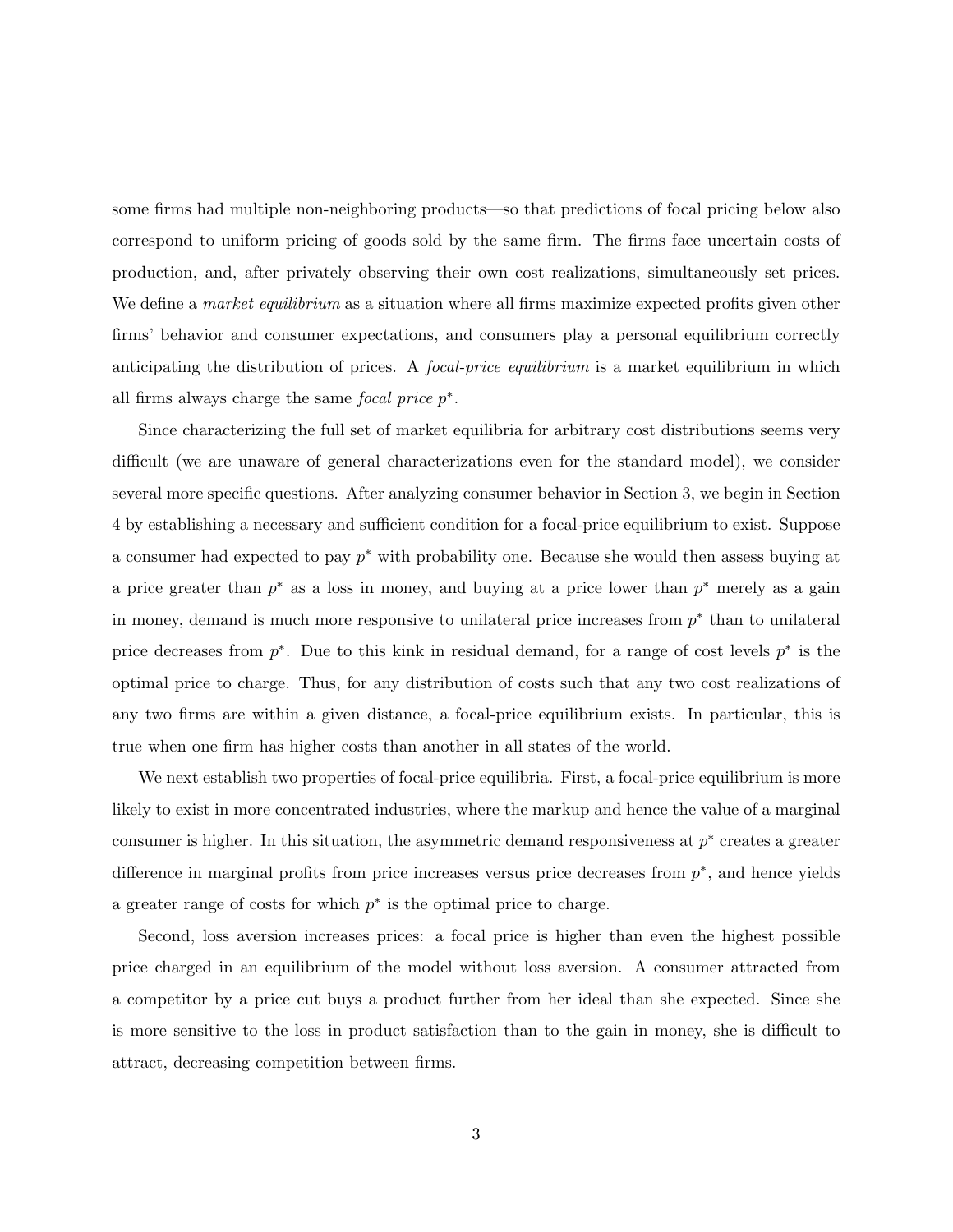In Section 5, we derive conditions under which *any* market equilibrium is a focal-price equilibrium. These conditions permit firms to have different cost distributions, but for technical reasons require costs to be drawn independently. We establish our result in two parts. First, we provide conditions under which a firm sets a deterministic price in any equilibrium. If the consumer expected a firm's prices to be stochastic, the sense of loss from comparing the realized price to lower possible ones would make her demand more responsive at higher than at lower prices in the firm's anticipated distribution. If the firm's costs do not vary much, in contradiction to equilibrium it could then increase profits either by decreasing high prices (attracting a lot of extra demand) or by increasing low prices (not losing much demand). Second, we show that if there is no firm all of whose possible costs are strictly higher than all possible costs of another firm, then firms never set different deterministic prices in equilibrium. Consider a situation where a firm H charging the highest price  $p_H$  has cost no greater than a firm L charging the lowest price  $p_L < p_H$ . Then, firm H has a lower demand and a higher markup than firm L, which makes it more profitable for firm H to attract new demand. Furthermore, because paying  $p_H$  is assessed as a loss relative to paying  $p_L$ , firm H faces at least as responsive demand as firm L. This means that either firm H can increase profits by lowering its price, or firm L can increase profits by raising its price.

In Section 6, we characterize all market equilibria with common stochastic marginal costs and symmetric pricing strategies. This leads to a tractable model for studying price variation when conditions for focal pricing are not necessarily met, and for analyzing firms' responses to industrywide cost shocks. Our main result is that—unlike in the standard Salop model—markups are strictly decreasing in cost, and under conditions we identify precisely, the price is sticky over part or all of the region of possible costs. Using the empirical observation that costs are strongly procyclical, this means that markups are countercyclical. As above, if a consumer expected stochastic prices, her demand would be more responsive at higher than at lower prices within the price distribution. Hence, competition is fiercer at higher prices, decreasing markups. In addition, in some regions of cost it may be that competition at higher prices is tougher to an extent that is inconsistent with firms raising their price in response to cost increases at all. In such regions, the price must be constant in cost. Because a change in the responsiveness of demand affects competition more when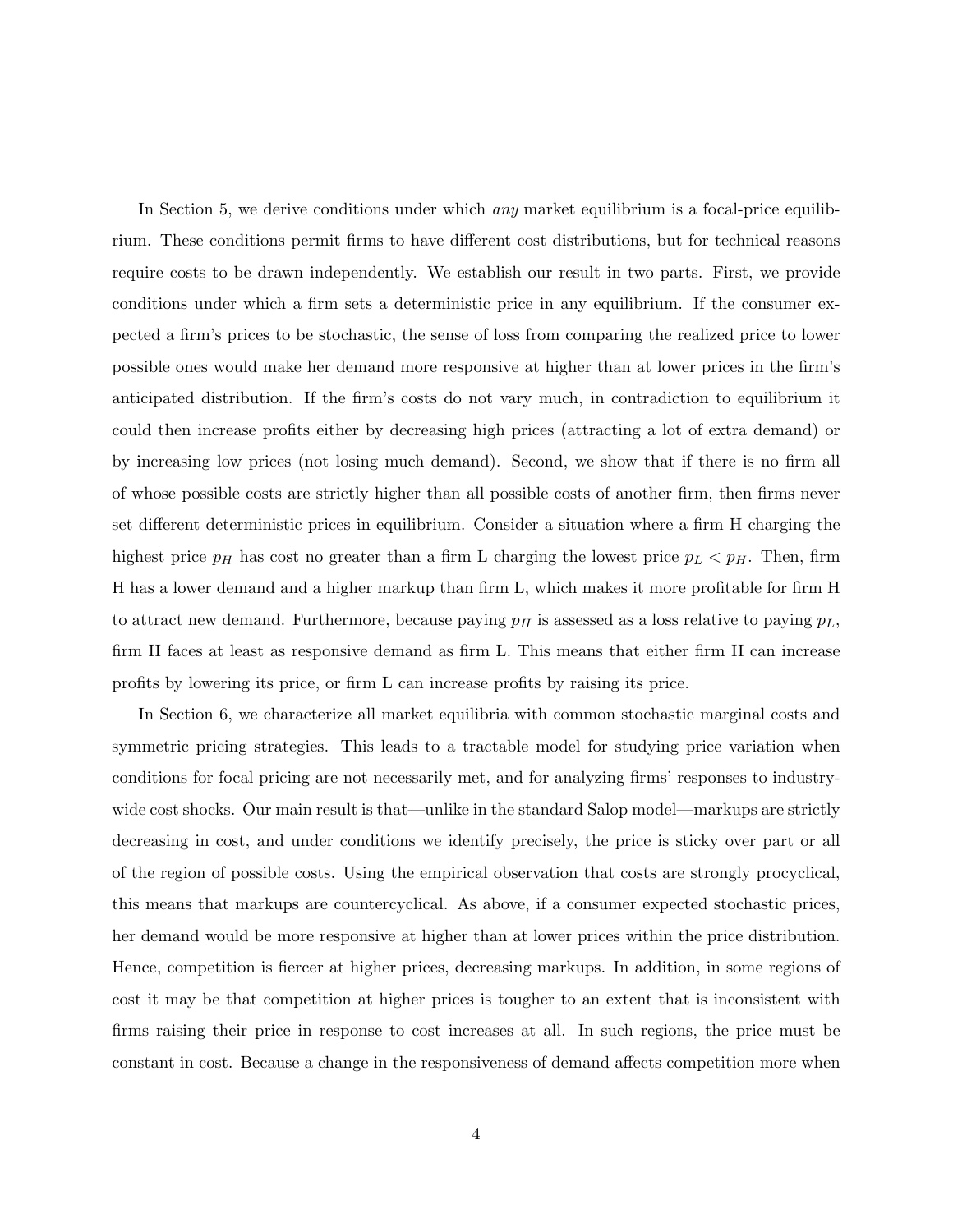markups are higher, an increase in industry concentration raises both the tendency for the price to be sticky and the countercyclicality of markups when prices are not sticky.

In Section 7, we argue that our results are robust to a number of modifications of our model, including demand asymmetries and shocks, heterogeneity in consumer preferences, and endogenous determination of the number of firms. In Section 8, we discuss other explanations of price stickiness, and highlight that these models are not intended to, and do not, predict focal and uniform pricing. Furthermore, in Section 9 we present new evidence on sticky, uniform, and focal pricing in the Hungarian retail market for cigarettes, a market with some unique characteristics that rule out these alternative explanations. Section 10 concludes.

#### 2 Setup

Our model is based on the Salop (1979) model of price competition in differentiated products, and is behaviorally equivalent to it when there is no loss aversion ( $\lambda = 1$  below). To introduce consumer loss aversion, we build on the methods of Kőszegi and Rabin (forthcoming). By basing the reference-dependent "gain-loss utility" on classical "intrinsic utility" and fully endogenizing the reference point, this approach allows little arbitrariness in modeling choices.

#### 2.1 Consumer Behavior

We begin by describing intrinsic utility as taken from the Salop (1979) model. There is a set of consumers of mass one with differing tastes indexed by  $\chi \in [0,1]$ , where  $\chi$  is uniformly distributed on a circle with perimeter one. There are  $n \geq 2$  products denoted  $y_1, \ldots, y_n$  on the same circle equidistant from each other, where we normalize  $y_1 = 0$ ,  $y_2 = 1/n$ , and so on. A consumer can buy at most one product, and to avoid unenlightening extra notation, we assume her utility from not consuming is negative infinity, so that she always does buy a product.<sup>3</sup> For any two locations  $\chi$  and y, let  $d(\chi, y)$  be their distance on the circle. The intrinsic utility of consumer  $\chi$  from buying

 $3$  Our results would be identical if consumers had an option of not buying, but v below was sufficiently high (or costs and product differentiation sufficiently low) so that no consumer took advantage of this option in equilibrium. And in Section 7, we argue that our qualitative results on reduced price variation would survive even if v was lower so that consumers made a relevant decision of whether to buy.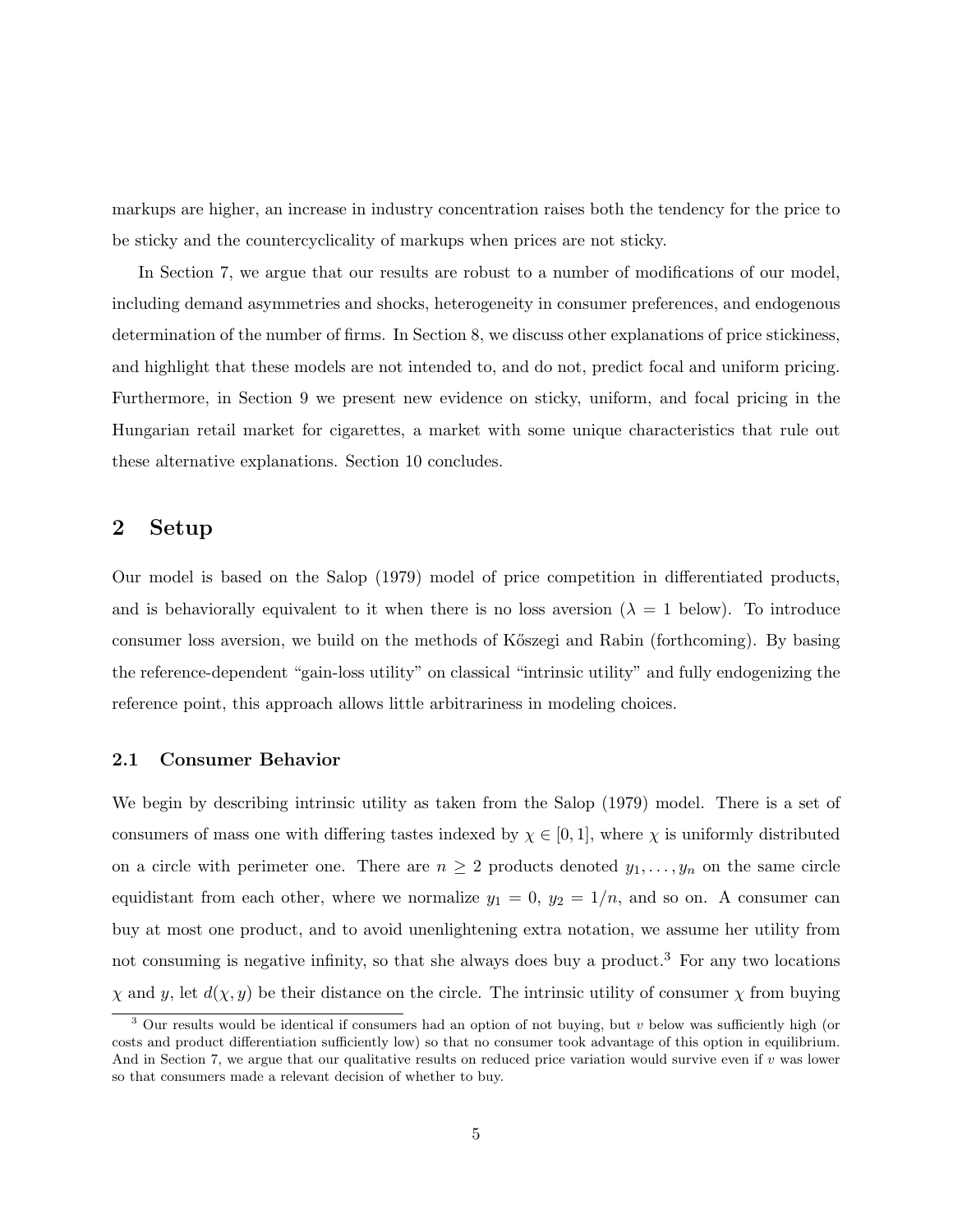product y at price p is  $v - t \cdot d(\chi, y) - p$ , where  $k_1 = v - t \cdot d(\chi, y)$  is her intrinsic utility from or "satisfaction" with the good and  $k_2 = -p$  is her intrinsic disutility from paying its price. Like previous authors, we interpret  $\chi$  as the consumer's "ideal variety," and  $t \cdot d(\chi, y)$  as her disutility from consuming a product y different from her ideal. The constant  $t$  is a measure of the (intrinsic) differentiation between varieties of the product.

Based on the above intrinsic utility, we formulate consumers' reference-dependent utility. For a riskless consumption outcome  $k = (k_1, k_2)$  and riskless reference point  $r = (r_1, r_2)$  defined over product satisfaction and money, total utility  $u(k|r)$  is composed of two additive terms: intrinsic utility introduced above, and reference-dependent "gain-loss utility" equal to  $\mu(k_1-r_1)+\mu(k_2-r_2)$ . To capture loss aversion, we assume that  $\mu$  is two-piece linear with a slope of 1 for gains and a slope of  $\lambda > 1$  for losses.

This specification incorporates three key assumptions. First, the consumer's sense of gain or loss is directly related to the intrinsic value of the changes in question: losing something she values is more painful than losing something she does not value. Second, the consumer evaluates gains and losses in the two dimensions, satisfaction and money, separately. For example, if she consumes a good that costs more but is closer to her taste than expected, this is assessed as a loss in money and a gain in satisfaction—and not, for example, a single gain or loss depending on total intrinsic utility relative to the reference point. This is consistent with much experimental evidence commonly interpreted in terms of loss aversion.<sup>4</sup> Third, while money is on a different psychological dimension from any of the n products, our model also says that the n products are on the same dimension. This assumption reflects our impression that goods that compete most strongly with each other are typically hedonically substitutable; indeed, that is partly why they compete. For example, a brand of orange juice competes much more directly with another brand of orange juice than with movies.

Since we assume below that the reference point is expectations, we extend the above utility

<sup>4</sup> Specifically, it is key to explaining the endowment effect—that randomly assigned "owners" of an object value it more highly than "non-owners"—and other observed regularities in riskless trades. The common and intuitive interpretation of the endowment effect is that owners construe giving up an object as a painful loss that counts more than the money they receive in exchange, so they attach a high monetary value to the object. But if gains and losses were defined over the value of an entire transaction, owners would not be more sensitive to giving up the object than to receiving money, so no endowment effect would ensue.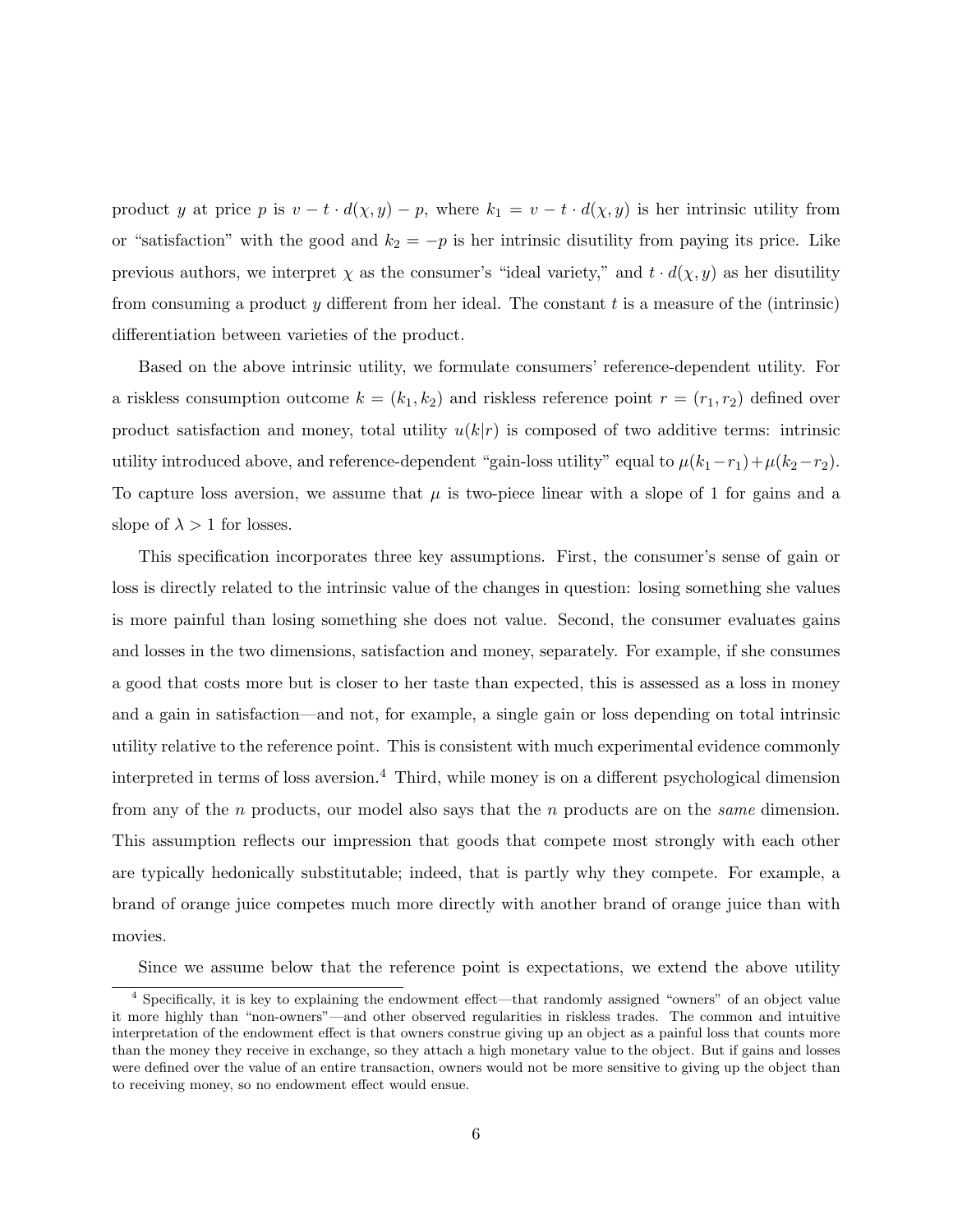function to allow for the reference point to be a probability measure  $\Gamma$  over  $\mathbb{R}^2$ :

$$
U(k|\Gamma) = \int_r u(k|r)d\Gamma(r).
$$
 (1)

In evaluating  $k$ , the consumer compares it to each possibility in the reference lottery. For example, if she had been expecting to pay either \$15 or \$20 for her favorite CD, paying \$17 feels like a loss of \$2 relative the possibility of paying \$15, and like a gain of \$3 relative to the possibility of paying \$20. In addition, the higher the probability with which she expected to pay \$15, the more important is the loss in the overall experience.

Having specified the utility function, we turn to modeling behavior. Suppose that the consumer has a prior  $F \in \Delta(\mathbb{R}^n_+)$  on the non-negative price vectors she might face, and also has a prior on χ. Her decision of which good to buy is made after observing the realized χ and the realized price vector, and is described by the strategy  $\sigma : [0,1] \times \mathbb{R}^n_+ \to \{1,\ldots,n\}$ . The premise of our model is that the consumer's reference point, and therefore also the strategy  $\sigma$ , depend on her lagged rational expectations about outcomes. Specifically, her reference point is the distribution  $\Gamma_{\sigma,F}$  induced by  $\sigma$ , F, and her prior over  $\chi$ , over vectors  $(k_1, k_2)$  of product satisfaction and expenditure. To deal with the resulting interdependence between behavior ( $\sigma$ ) and expectations ( $\Gamma_{\sigma,F}$ ), we use the personalequilibrium concept from Kőszegi and Rabin (forthcoming), which requires the behavior generating expectations to be optimal given expectations:

**Definition 1.**  $\sigma$  is a personal equilibrium for the price distribution F if

$$
\sigma(\chi, p) \in \text{argmax}_{i \in \{1, ..., n\}} \ U\left(v - t \cdot d(\chi, y_i) \ , \ p_i \mid \Gamma_{\sigma, F}\right) \text{ for all } \chi \in [0, 1] \text{ and } p \in \mathbb{R}^n.
$$

#### 2.2 Market Equilibrium

The timing of our full market model is illustrated in Figure 1. Consumers first form the expectations regarding consumption outcomes that later determine their reference point. Next, firms observe their cost realizations and simultaneously set prices, aiming to maximize expected profits.<sup>5</sup> Then, consumers observe their ideal varieties and the realized market prices, and purchase a good.

<sup>&</sup>lt;sup>5</sup> We assume profit maximization to capture our impression that firms display reference-dependent preferences far less than consumers do, and to isolate the effect of consumer loss aversion on market outcomes.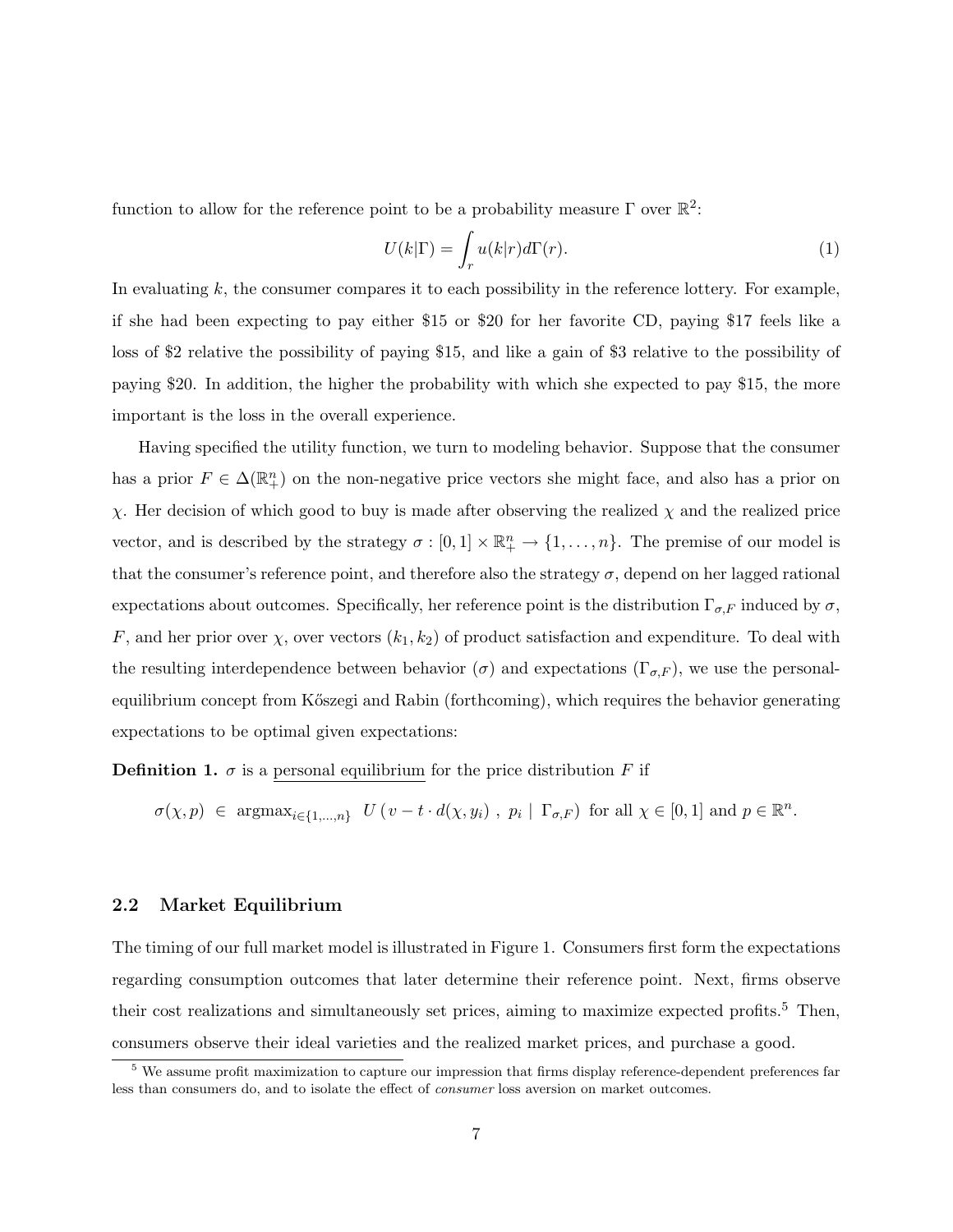

Figure 1: Timing of Full Market Model

We assume that consumers' prior on  $\chi$  is identical to the population distribution,  $U[0, 1]$ . Since it gives rise to the same distribution of satisfaction from each product, an equivalent model is one in which consumers know their ideal variety, but are uncertain about the positioning of the firms' products.<sup>6</sup> A situation where consumers have a very good idea about their ideal variety as well as the products offered corresponds to a narrow or even degenerate prior distribution on  $\chi$ , and yields a different model. In Section 7, we argue that our results in Sections 4 and 6 carry over to this case unchanged, and that reasonable specifications also yield our results in Section 5.

For expositional simplicity, we assume that the n available products are produced by  $n$  different firms, with firm i producing good i,  $y_i$ . In Section 7, we argue that as long as each product is owned by exactly one firm and no firm owns neighboring products, our results on how products are priced extend unchanged to situations where some or all firms produce multiple products.

Firms' costs are jointly distributed according to  $\Theta$  on the set  $\prod_{i=1}^{n} [c_i, \overline{c}_i]$ , where  $[c_i, \overline{c}_i]$  is the smallest closed interval containing the support of firm i's cost distribution. Let  $\underline{c} = \min \{ \underline{c}_i \}$  and  $\overline{c} = \max \{\overline{c}_i\}.$  Denote firm i's pricing function by  $P_i : [c_i, \overline{c}_i] \to \mathbb{R}_+$ .<sup>7</sup> Let  $P = (P_1, \ldots, P_n)$ be the vector of pricing strategies,  $F_P$  the market price distribution induced by P and  $\Theta$ , and  $P_{-i}(c_{-i}) = (P_j(c_j))_{j \neq i}$  the price vector of firms other than *i*.

#### **Definition 2.** The strategy profile  $\{P, \sigma\}$  is a market equilibrium if

1.  $\sigma$  is a personal equilibrium for the price distribution  $F_P$ .

 $6$  More precisely, our model is identical to one in which each consumer knows her ideal variety, and firm 1's location is drawn from a uniform distribution on the circle, with the  $n$  firms still equidistant from each other.

<sup>7</sup> Without loss of generality, we restrict attention to equilibria in strategies that are pure conditional on the realized cost. In the settings we consider in this paper, no firm would randomize in equilibrium.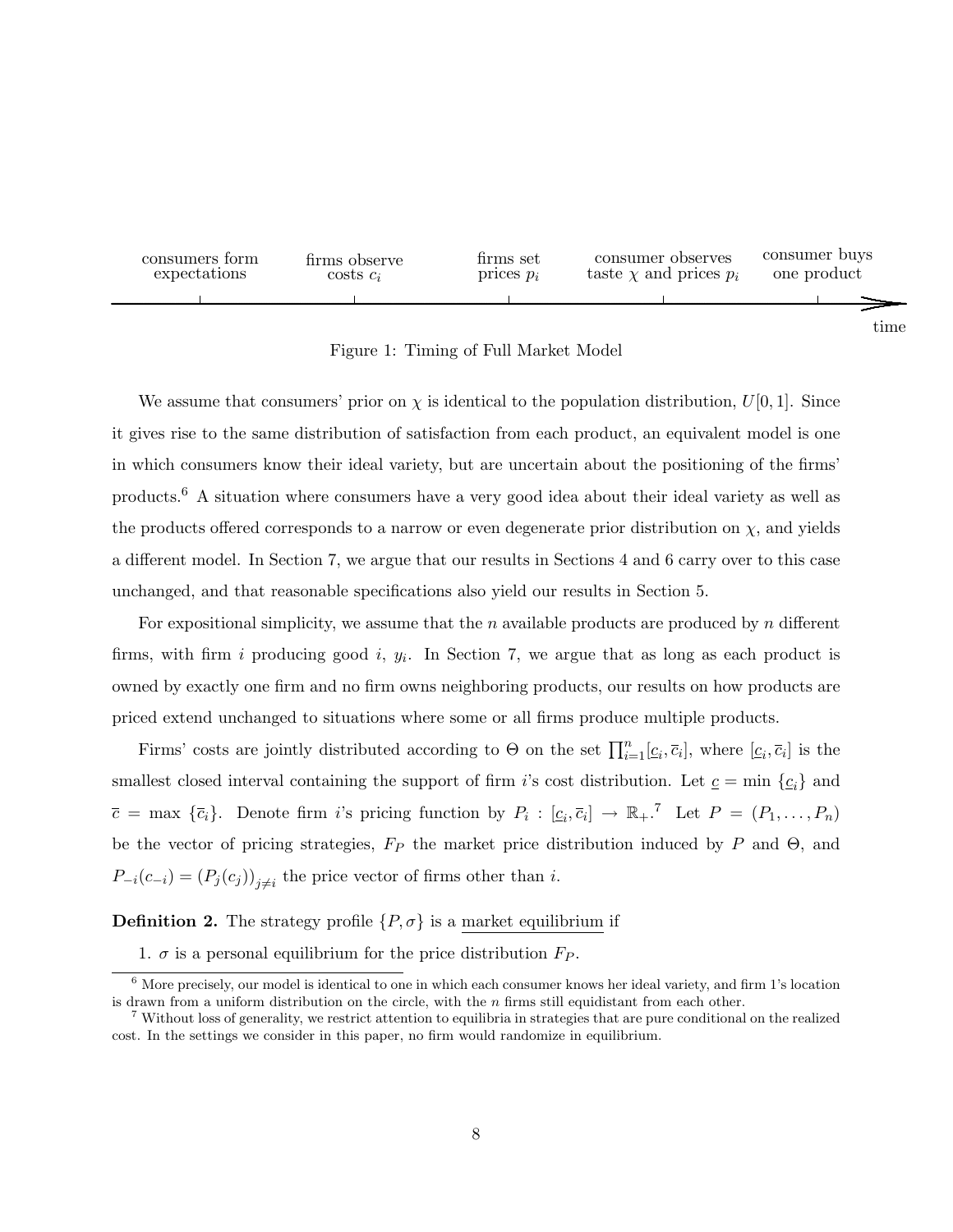2. For each *i* and  $c_i \in [\underline{c}_i, \overline{c}_i],$ 

$$
P_i(c_i) \in \operatorname{argmax}_{p_i \in \mathbb{R}_+} \left( p_i - c_i \right) \cdot \operatorname{Prob} \left[ \sigma(p_i, P_{-i}(c_{-i}), \chi) = i \mid c_i \right].
$$

Our definition of market equilibrium extends Bayesian Nash equilibrium to allow for reference effects in consumer behavior. A market equilibrium needs to satisfy two conditions. First, consumers play a personal equilibrium given the correctly forecasted price distribution. For notational simplicity, our definition implicitly imposes that there is a single representative consumer, or all consumers play the same personal equilibrium. We argue in Section 7 that this does not affect our results. Second, each firm at each cost realization plays a best response to other firms' pricing strategies, taking consumers' expectations (and hence reference point) as given.<sup>8</sup>

One of our goals in this paper is to investigate circumstances under which all firms charge the same price irrespective of their cost positions. We introduce a term for such a situation.

**Definition 3.** A market equilibrium is a focal-price equilibrium if there is a price  $p^*$  that all firms charge with probability one. In a focal-price equilibrium,  $p^*$  is the focal price.

To address what we believe is mostly a technical issue that arises in our model as well as the standard Salop model with cost asymmetry, we introduce a restricted class of market equilibria.

Definition 4. A market equilibrium is an interior equilibrium if for any equilibrium price vector, all firms sell to a positive measure of consumers on each side of their location.

In principle, it is possible that a firm prices so low relative to its neighbor that it attracts all consumers between them. In the standard Salop model, at such a price level there is a discontinuity in the firm's demand, as it suddenly captures all consumers on the other side of its neighbor. In our model, both convex kinks and discontinuities in demand are possible. To avoid the difficulties of dealing with such situations in equilibrium, we follow previous models with cost uncertainty (e.g. Aghion and Schankerman 2004) and focus on (what we call) interior equilibria.

<sup>&</sup>lt;sup>8</sup> This means that at the stage when firms' prices are chosen, these prices do not influence consumer expectations. Firms might be able to influence consumer expectations through public commitments to prices, advertising, or other marketing activities. Analyzing these motives is beyond the scope of this paper.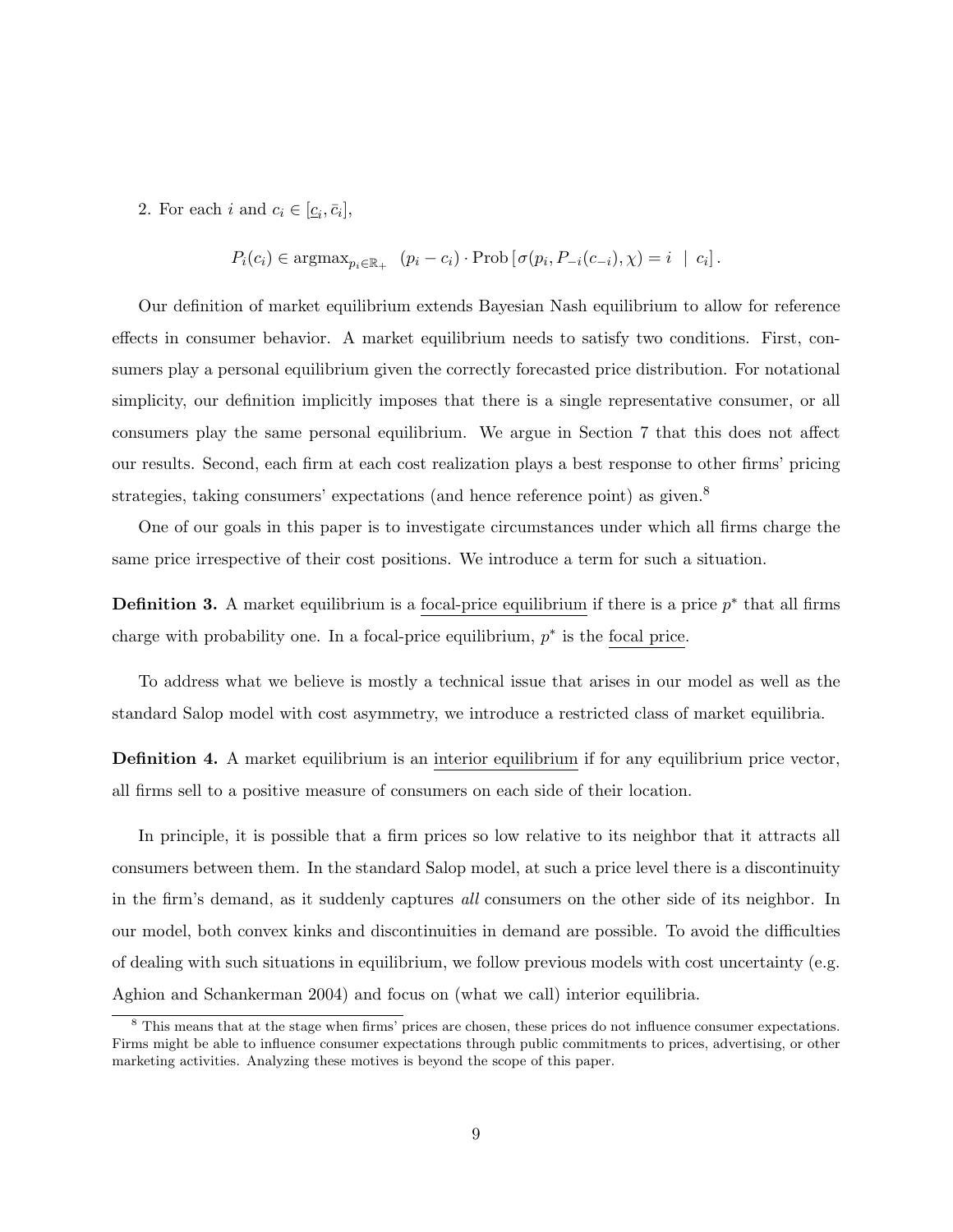#### 2.3 A Reinterpretation to Labor Markets

While our formal theory is about pricing decisions, it has a reformulation to an important application, wage setting. A wage paid by a firm to an individual is for both parties' payoffs of opposite sign as a price paid by the individual to the firm, and labor productivity is for a firm's profits of opposite sign as a cost. With the signs of the cost and price variables flipped to become productivity and wage variables, therefore, our model becomes one of an imperfectly competitive labor market. In this reformulation, employees differ in what kind of job they would ideally like. These differences can derive, for instance, from their commuting preferences or family situation, or from nonpecuniary aspects of work. Employees always take exactly one job, and suffer disutility if it is far from their ideal one. Firms, which have positions at different points of employees' taste spectrum, are subject to labor-productivity shocks, and after observing their own productivities simultaneously offer wages. In Appendix A, we define this wage-setting game and its correspondence with a price-setting game formally, and observe that there is a one-to-one correspondence between market equilibria in the two games where the wage-setting function is obtained as a constant plus the negative of the price-setting function. Hence, although all of our results and discussion are in the language of price setting, appropriately restated they also apply to wage setting.

#### 3 Consumer Behavior

In this section, we derive an expression for the price responsiveness of demand. Since a firm's incentives are in a large part determined by price responsiveness, this will be crucial for our analysis of market equilibrium.

To derive our expression, we solve for how the location of the indifferent consumer between firms 1 and 2, which is equal to firm 1's demand on the interval  $[0, 1/n]$ , changes with  $p_1$  for a given  $p_2$ . (In an interior equilibrium, such an indifferent consumer exists for price vectors in a neighborhood of any realized price vector.) Suppose a consumer had expected the distribution of her purchase price and the distribution of her acquired product's distance from ideal to be  $F(\cdot)$  and  $G(\cdot)$ , respectively, and her realized taste is  $\chi \in [0,1/n]$ . While  $F(\cdot)$  and  $G(\cdot)$  will be determined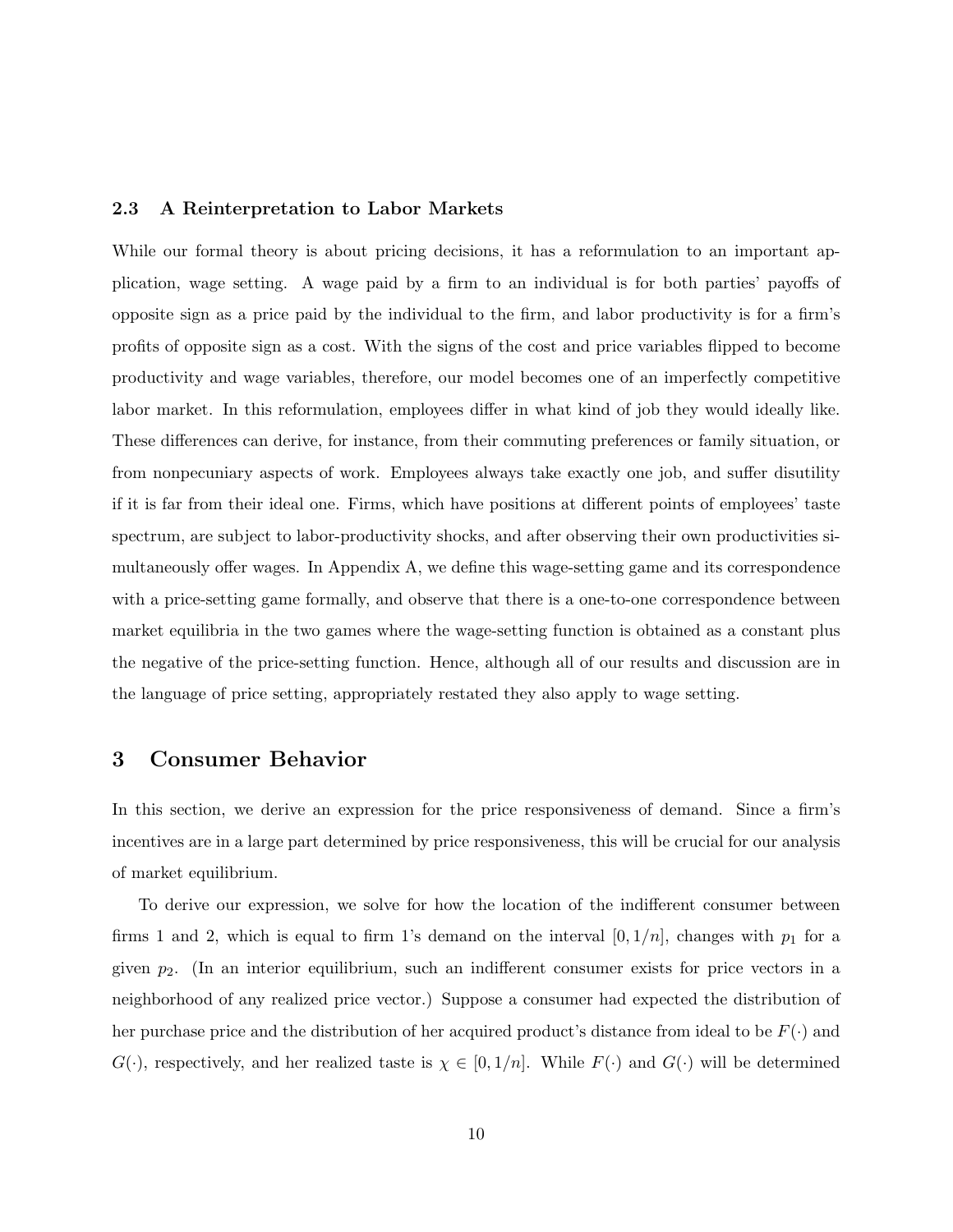endogenously as part of market equilibrium in future sections, in this section we take them as given. The consumer's utility from buying good 1 at price  $p_1$  is then

$$
u_1 = v - \chi t - p_1
$$
  
\n
$$
- \lambda \int_{0}^{p_1} (p_1 - p) dF(p) + \int_{p_1}^{\infty} (p - p_1) dF(p)
$$
  
\n
$$
- \lambda t \int_{0}^{\chi} (\chi - s) dG(s) + t \int_{\chi}^{1/n} (s - \chi) dG(s).
$$
\n(2)

The first line is intrinsic utility. The second line represents gain-loss utility in money. As captured in the first term, to the extent that the consumer expected to pay lower prices than  $p_1$ , paying  $p_1$ is a utility-decreasing loss. But as captured in the second term, to the extent that she expected to pay higher prices, paying  $p_1$  is a gain. The third line is gain-loss utility in product satisfaction. As with money, in as much as the consumer expected to get a product closer to her taste, good 1 is a loss, but in as much as she expected to buy a product further from her taste, good 1 is a gain.

Replacing  $p_1$  with  $p_2$  and  $\chi$  with  $1/n - \chi$  in Equation (2), we get utility from buying good 2 at price  $p_2$ :

$$
u_2 = v - ((1/n) - \chi)t - p_2
$$
  
\n
$$
- \lambda \int_0^{p_2} (p_2 - p) dF(p) + \int_{p_2}^{\infty} (p - p_2) dF(p)
$$
  
\n
$$
- \lambda t \int_0^{1/n - \chi} ((1/n - \chi) - s) dG(s) + t \int_{1/n - \chi}^{1/n} (s - (1/n - \chi)) dG(s).
$$
\n(3)

Denote the indifferent consumer—for whom  $u_1 = u_2$ —by  $x^+ \in [0, 1/n]$ , and right and left limits by subscripts  $\downarrow$  and  $\uparrow$ , respectively. The number  $x^+$  is also firm 1's demand on the interval  $[0, 1/n]$ . Equations (2) and (3) are differentiable with respect to  $\chi$ , and right and left differentiable with respect to  $p_1$ . Hence:

$$
\left(\frac{dx^+}{dp_1}\right)_{\downarrow} = -\frac{\left(\frac{\partial u_1}{\partial p_1}\right)_{\downarrow} - \left(\frac{\partial u_2}{\partial p_1}\right)_{\downarrow}}{\frac{\partial u_1}{\partial x} - \frac{\partial u_2}{\partial x}} = -\frac{1}{2t} \cdot \left[\frac{2 + (\lambda - 1)F(p_1)}{2 + \frac{\lambda - 1}{2}[G(x^+) + G(1/n - x^+)]}\right],\tag{4}
$$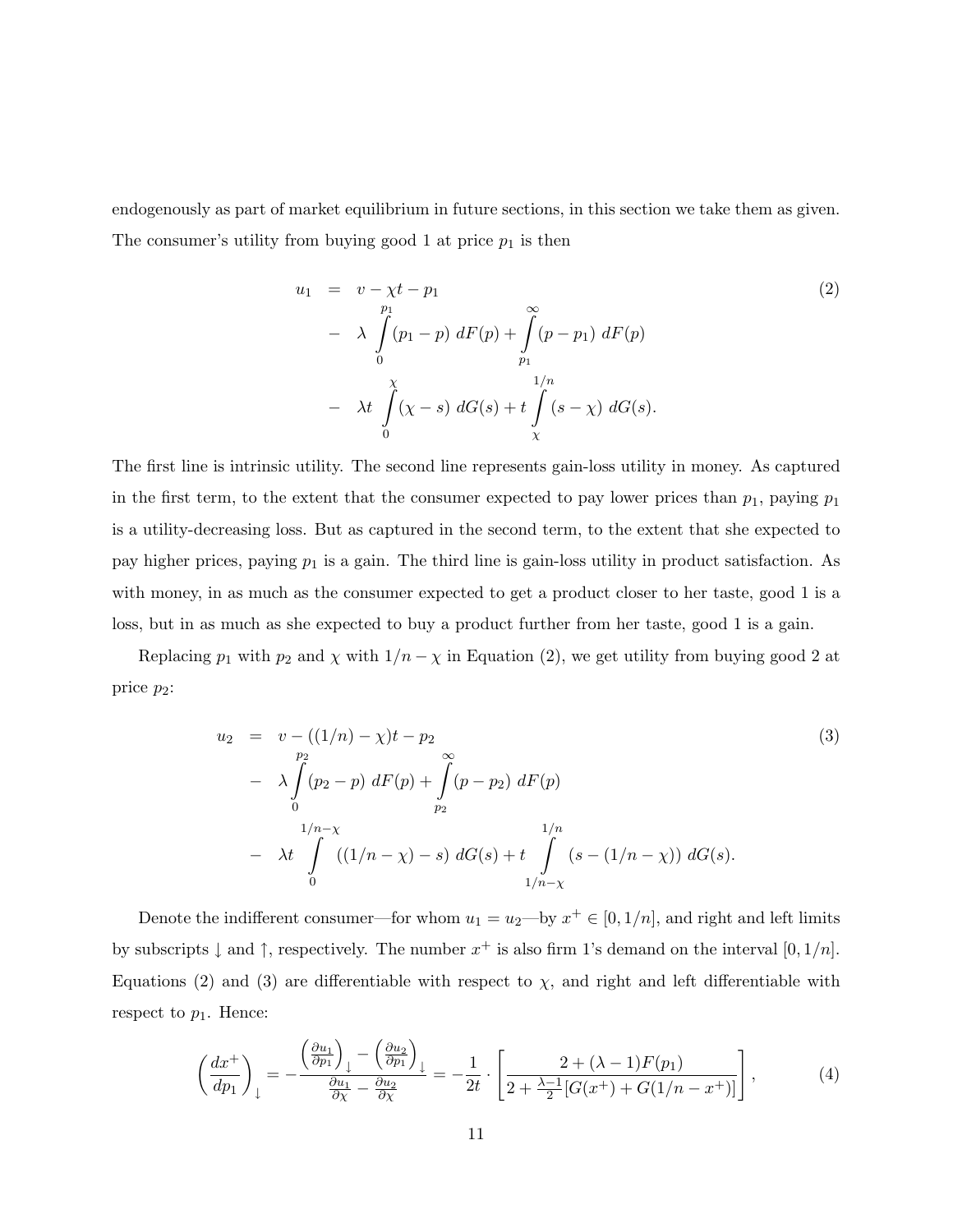and  $(dx^*/dp_1)$ <sub>↑</sub> is given by the expression in which  $F_{\uparrow}(p_1)$  replaces  $F(p_1)$  above.

The price responsiveness of firm 1's demand derives partly from the sensitivity of the consumer's utility to changes in the purchase price. Paying a price  $p$  is experienced as a loss relative to lower prices in the expected purchase-price distribution, and as a gain relative to higher prices in that distribution. An increase (decrease) in  $p$  is therefore counted as a loss (avoided loss) to the extent that the consumer expected lower prices, and as a foregone gain (gain) to the extent that she expected higher prices. Due to this "comparison effect," the responsiveness of demand to price increases (decreases) is a continuously increasing function of the probability with which the consumer expected to pay lower prices,  $F(p)$   $(F<sub>†</sub>(p))$ .

The comparison effect has two important implications we will use repeatedly in the paper. First, the residual demand curve is kinked at  $p$  if and only if the purchase-price distribution has an atom at p (and otherwise it is differentiable at p). Second, the price responsiveness of demand is greater at higher prices in the purchase-price distribution.

More subtle than the effect of utility from money itself is the effect of product satisfaction on the price responsiveness of demand. The consumers who switch to product 2 when firm 1 raises its price are approximately indifferent between a product at a distance  $x^{+}$  from ideal and a product at a distance  $1/n - x^+$  from ideal. The more either of these options yields lower product satisfaction than expected—and hence is evaluated as a loss—the more important is the consumer's taste in determining which product she prefers, so the lower is her price responsiveness. Since  $G(x)$  is the probability with which the consumer expected to get a product closer to her taste than  $x$ , this consideration gives rise to  $G(x^+)$  and  $G(1/n - x^+)$  in the denominator in Equation (4).

In an interior equilibrium, firm 1's total demand is composed of its demand between firms 1 and 2 (analyzed above) and its demand between firms 1 and n. If  $1 - x^{-}$  is the indifferent consumer between firms 1 and n, the right derivative of firm 1's total demand,  $D(p_1, p_{-1})$ , with respect to  $p_1$ is

$$
D_{1\downarrow}(p_1, p_{-1}) = -\frac{1}{2t} \cdot \left[ \frac{2 + (\lambda - 1)F(p_1)}{2 + \frac{\lambda - 1}{2}(G(x^+) + G(1/n - x^+))} \right] - \frac{1}{2t} \cdot \left[ \frac{2 + (\lambda - 1)F(p_1)}{2 + \frac{\lambda - 1}{2}(G(x^-) + G(1/n - x^-))} \right],
$$
\n(5)

with  $D_{1\uparrow}(p_1, p_{-1})$  being given by the expression in which  $F_{\uparrow}(p_1)$  replaces  $F(p_1)$  above. Whenever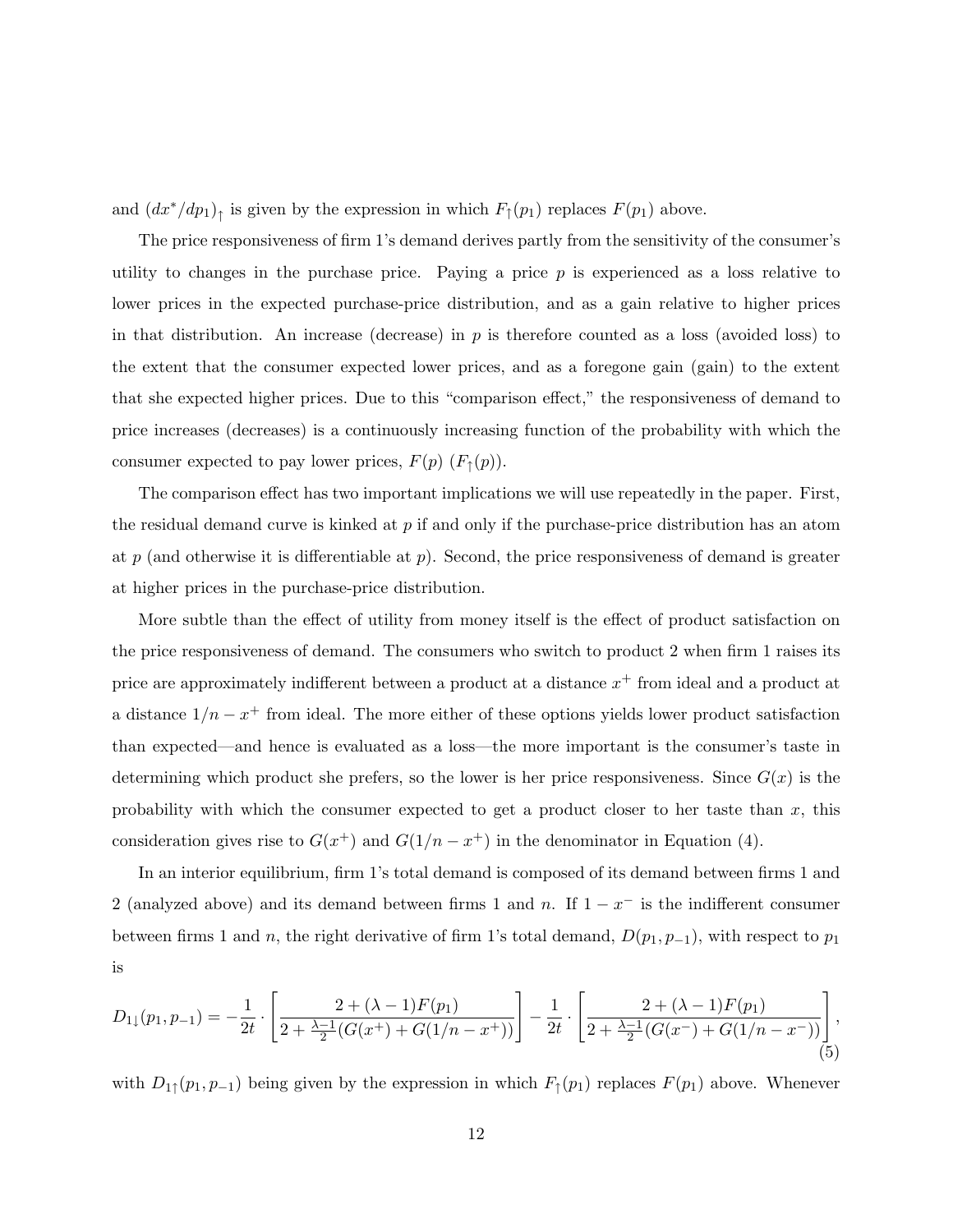firms 2 and n set the same price p, we will denote the indifferent consumer on each side by  $x =$  $x^+ = x^-$ , and firm 1's demand as a function of its price by  $D(\cdot, p)$ .

# 4 Existence and Properties of Focal-Price Equilibria

We begin by establishing a necessary and sufficient condition for a focal-price equilibrium to exist. The condition allows for stochastic costs, and even for commonly known differences in (stochastic or deterministic) costs.

To derive the condition under which a focal-price equilibrium exists, we solve for the cost levels  $c_1$  for which firm 1 does not want to deviate from a focal price of  $p^*$ . Market equilibrium requires that the consumer anticipated all prices to be  $p^*$ , so that she expected to spend  $p^*$  with probability 1. In addition, since (having expected equal prices) she expected to buy the product closest to her taste, the distribution  $G(\cdot)$  of the acquired product's distance from ideal is the uniform distribution on [0, 1/(2n)]. Hence,  $G(x) = G(1/n - x) = G(1/(2n)) = 1$ .

Given these considerations, Equation (5) implies that  $D_{1\downarrow}(p^*,p^*) = -1/t$ . Using that  $D(p^*,p^*) =$  $1/n$ , so long as  $(p^* - c_1)/t \geq 1/n$  firm 1 cannot benefit from locally raising its price. Similarly, since  $D_{1\uparrow}(p^*,p^*) = -2/(t(1+\lambda))$ , so long as  $2(p^*-c_1)/(t(1+\lambda)) \leq 1/n$  firm 1 cannot benefit from locally lowering its price. Combining and rearranging these conditions, charging  $p^*$  is locally optimal if and only if

$$
p^* - \frac{t}{n} \cdot \frac{1+\lambda}{2} \le c_1 \le p^* - \frac{t}{n}.\tag{6}
$$

In the appendix, we show that when local deviations are unprofitable, non-local deviations are also unprofitable. Therefore:

Proposition 1. A focal-price equilibrium exists if and only if

$$
\overline{c} - \underline{c} \le \frac{\lambda - 1}{2} \cdot \frac{t}{n}.
$$

When there is no loss aversion, a focal-price equilibrium exists only if  $\bar{c} - \underline{c} = 0$ —i.e. if all firms have the same deterministic cost. With loss aversion, a focal-price equilibrium can exist despite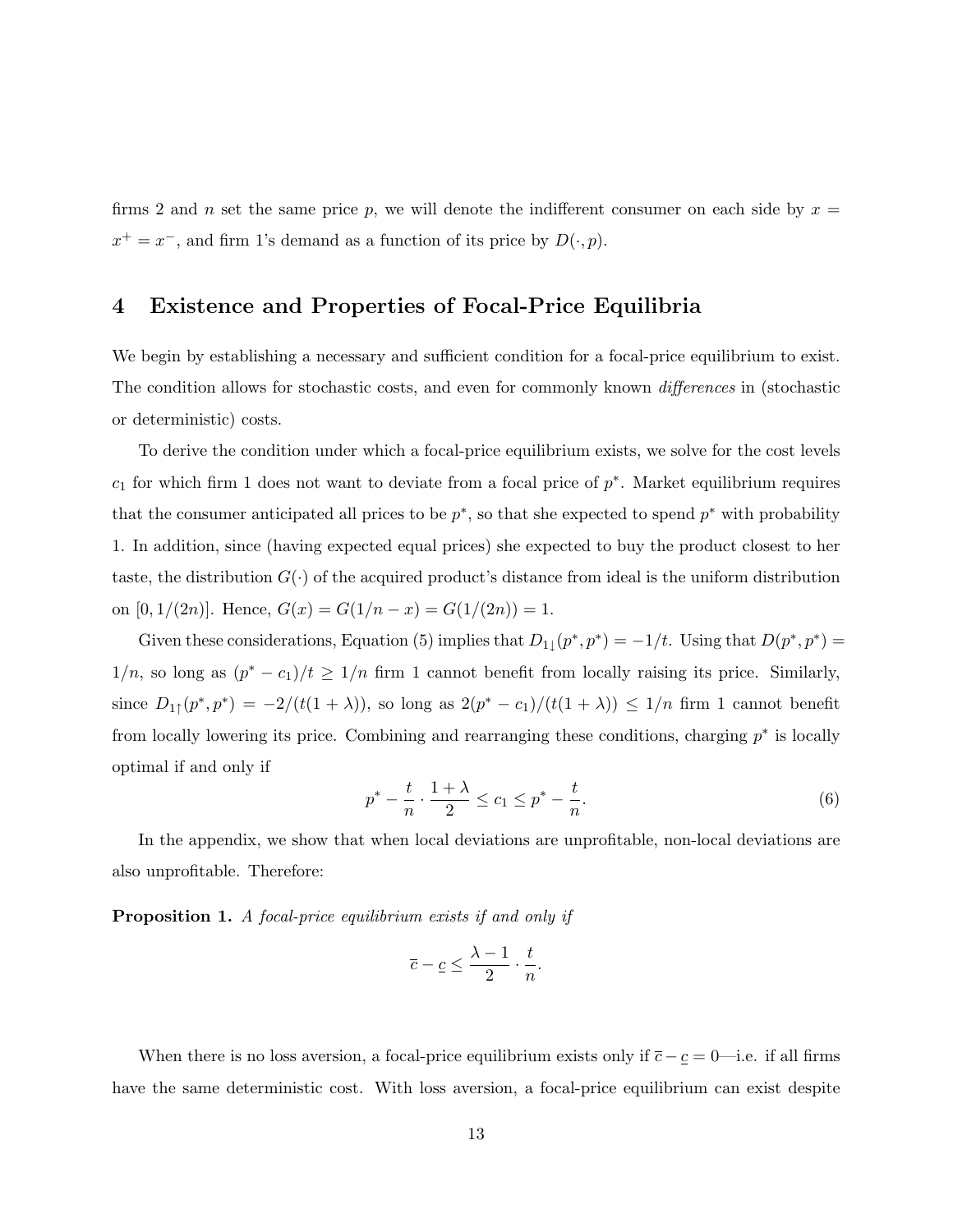cost differences and variation. When all competitors charge the price  $p^*$ , the residual demand curve is kinked at  $p^*$ . Intuitively, a price decrease of a given amount expands demand less than a price increase of the same amount reduces demand because consumers are not as attracted by a gain in money as they dislike a loss in money. Since a price increase therefore affects profits from marginal consumers more than a price decrease, and the effect of these local price changes on profits from inframarginal consumers is symmetric, for a range of cost levels neither deviation can increase profits.

Proposition 1 has a number of important comparative-statics implications for when a focal-price equilibrium exists. Naturally, a focal price is easier to sustain when the range of marginal costs  $\overline{c} - \underline{c}$  is smaller. Also, a focal-price equilibrium is more likely to exist when consumer loss aversion  $(\lambda)$  is greater. The greater is  $\lambda$ , the greater is the difference between a consumer's sensitivity to price increases from  $p^*$  and price decreases from  $p^*$ . Hence, the greater is the difference between the effects of price increases versus decreases on profits from marginal consumers, and the greater is the range of cost levels for which  $p^*$  is the optimal price.

Although predictable variations in  $\lambda$  are often difficult to find, one implication of the above comparative static (and our model more generally) may be that ceteris paribus, prices are less variable in consumer markets than in transactions between (presumably less loss averse) firms. Evidence in Blinder, Canetti, Lebow and Rudd (1998) is broadly consistent with this prediction.

Most interestingly, a focal-price equilibrium is more likely to exist when market power as measured by product differentiation relative to the number of firms  $(t/n)$  is greater. For an intuition, consider the price  $p^*$  at which a firm with cost  $\bar{c}$  is just indifferent to raising its price. Then, due to a kink in demand, for a range of cost decreases it strictly prefers not to decrease its price. This range—and hence the allowed cost variation for a focal-price equilibrium to exist—is increasing in the markup  $p^* - \bar{c}$ , so that it is larger in less competitive industries. With a higher markup, the value of a marginal consumer is higher, so the responsiveness of demand is more important in determining the firm's incentives to change its price. Hence, the lower responsiveness of demand to price decreases makes the firm very reluctant to cut its price, and it will not want to do so for a greater range of cost decreases.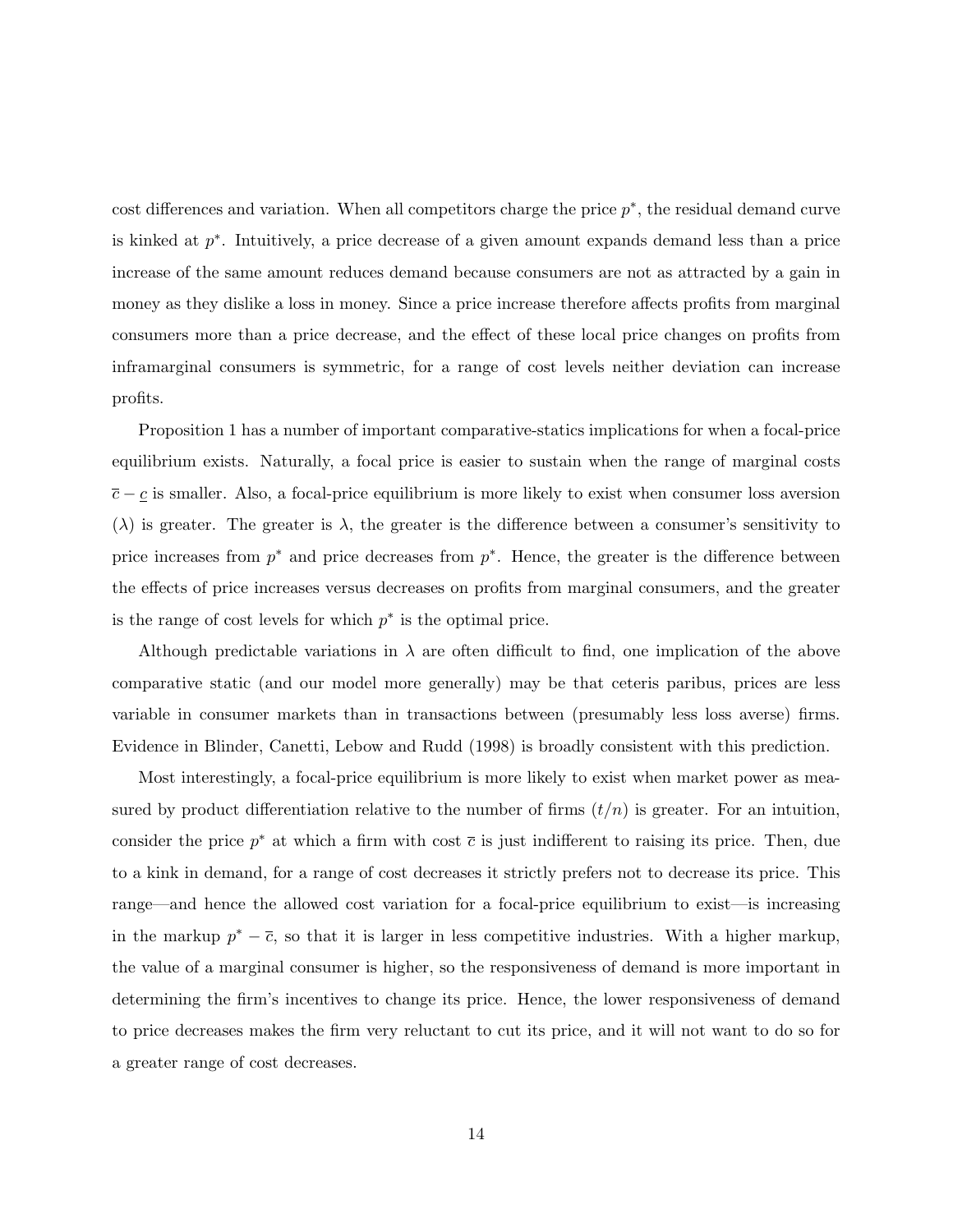In addition to identifying conditions under which a focal-price equilibrium exists, Inequality (6) determines what the focal price level can be. The following proposition states this level and compares it to prices in a model without loss aversion.

**Proposition 2.** There is a focal-price equilibrium with focal price  $p^*$  if and only if

$$
\overline{c}+\frac{t}{n}\leq p^*\leq \underline{c}+\frac{t}{n}\cdot \frac{1+\lambda}{2}.
$$

In the corresponding Salop model without loss aversion, the support of a firm's interior-Bayesian-Nash-equilibrium prices is bounded above by  $\bar{c}+t/n$ , and this bound can only be attained if the firm has realized cost  $\bar{c}$ .

Proposition 2 says that in a focal-price equilibrium, consumer loss aversion leads to increased prices: even at the lowest possible cost, a firm charges a higher price than it would in the standard model at the highest possible cost. For part of the intuition, consider how a firm fares if it lowers its price below those of others. The firm attracts some consumers whose tastes are closer to the neighboring firms' products and are compensated for this by the lower price, and who therefore consume a good that both costs and matches their taste less than expected. Since consumers are more sensitive to the loss in satisfaction than to the gain in money, lowering one's price attracts fewer of them than without loss aversion.

In contrast, consider how a firm fares if it raises its price, which leads some of its consumers to choose other products. These consumers must either pay a higher price or get a less satisfactory product than they expected was possible. Either choice involves a loss, so the firm loses the same number of consumers as without loss aversion. Since loss aversion decreases a firm's incentive to lower its price and leaves a firm's incentive to raise its price unchanged, it increases equilibrium prices.

Proposition 2 implies that if there is a focal-price equilibrium, there are generically multiple ones, with the set of possible focal prices being a closed interval. If consumers' expectation of the price increases from p to  $p' > p$ , the difference between paying p' and paying p turns from a loss to a foregone gain. Because this makes demand less responsive, firms are more willing to increase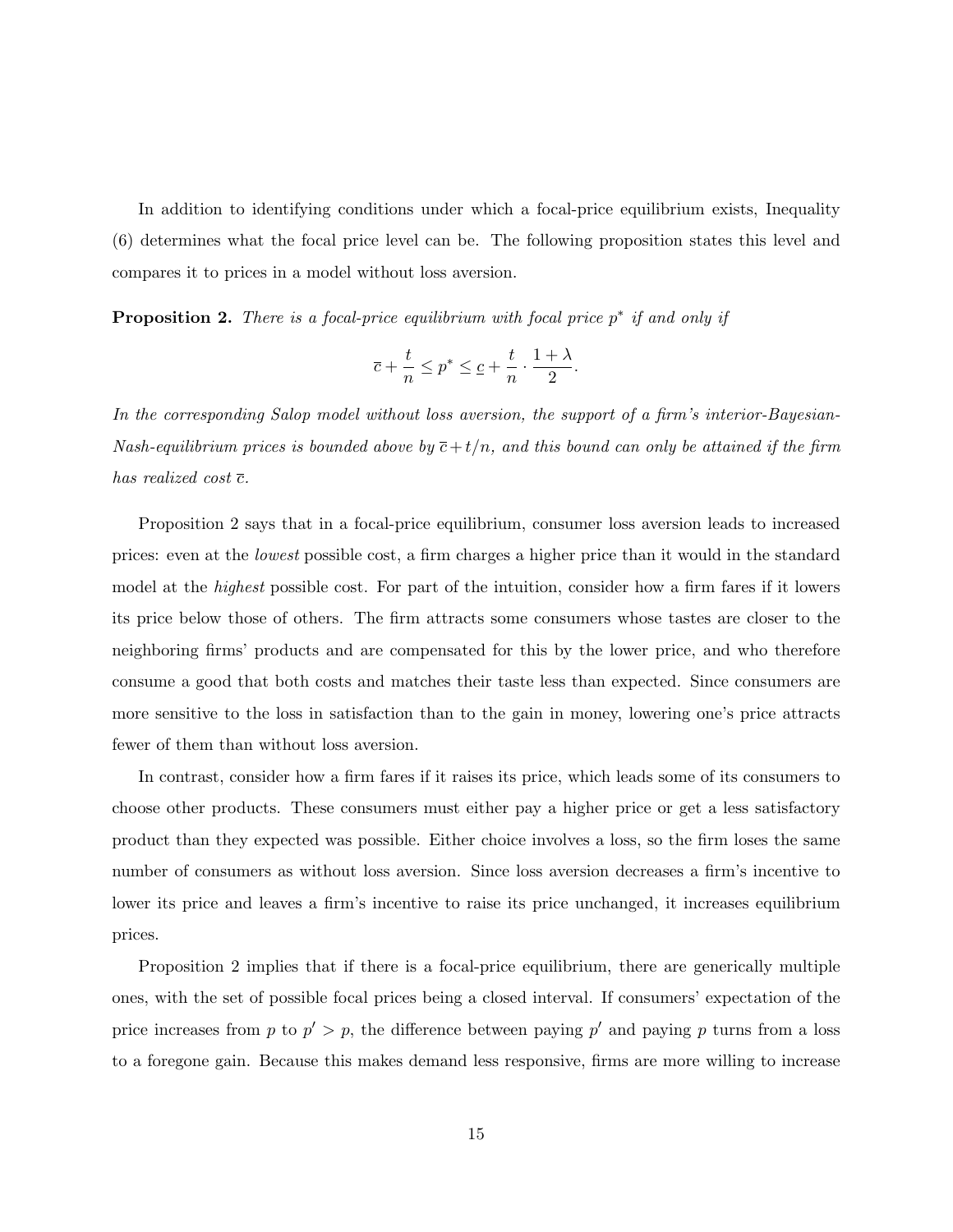prices, within limits exactly matching the increased expectations.<sup>9</sup>

Beyond a theoretical possibility, our model predicts that focal-price equilibria can exist for calibrationally non-trivial amounts of cost variation. Assuming  $\lambda = 3$ , which corresponds to the conventional assumption of about two-to-one loss aversion in observable choices (Tversky and Kahneman 1992, for example), a focal-price equilibrium exists for cost variation  $\bar{c} - \underline{c}$  up to  $t/n$ . Since by Proposition 2 the equilibrium markup lies in the interval  $[t/n, 2t/n]$ , the allowed cost variation is at least half the size of the markup.

#### 5 Conditions for All Equilibria to be Focal

In this section, we identify sufficient conditions under which firms suppress cost shocks and adhere to focal pricing in any interior market equilibrium even though we still do not impose symmetry in firms' cost distributions or strategies. To our knowledge, no price-setting model predicts focal prices so robustly.

We establish our main result in two parts. First, we show that if the supports of firms' cost distributions overlap and they all set deterministic prices, they set a focal price. That is, there cannot be an equilibrium with stable but different prices. Then, we identify conditions under which all firms set deterministic prices.

**Proposition 3.** Suppose  $\bigcap_{i \in N} [c_i, \overline{c}_i] \neq \emptyset$ . If all firms set a deterministic price and either

$$
\lambda \le 1 + \frac{2}{n-1} \left( 1 + \sqrt{1 + 2n(n-1)} \right) \tag{7}
$$

or  $n = 2$ , the market equilibrium is a focal-price equilibrium.

For an intuition, suppose a highest-price firm H and a lowest-price firm L charge different prices  $p_H$  and  $p_L < p_H$ , and consider the firms' respective incentives with cost realizations  $c_H$  and  $c_L \geq c_H$ . Then, firm H has lower inframarginal demand than firm L. Furthermore, since firm H has a higher markup than firm L, its benefit from an increase in demand is greater than firm L's

<sup>&</sup>lt;sup>9</sup> Of course, firms prefer higher equilibrium prices to lower ones, and therefore have a strong incentive to manage consumers' price expectations. Certain types of advertising and price-leadership behavior—which are outside our model—may partly serve this purpose.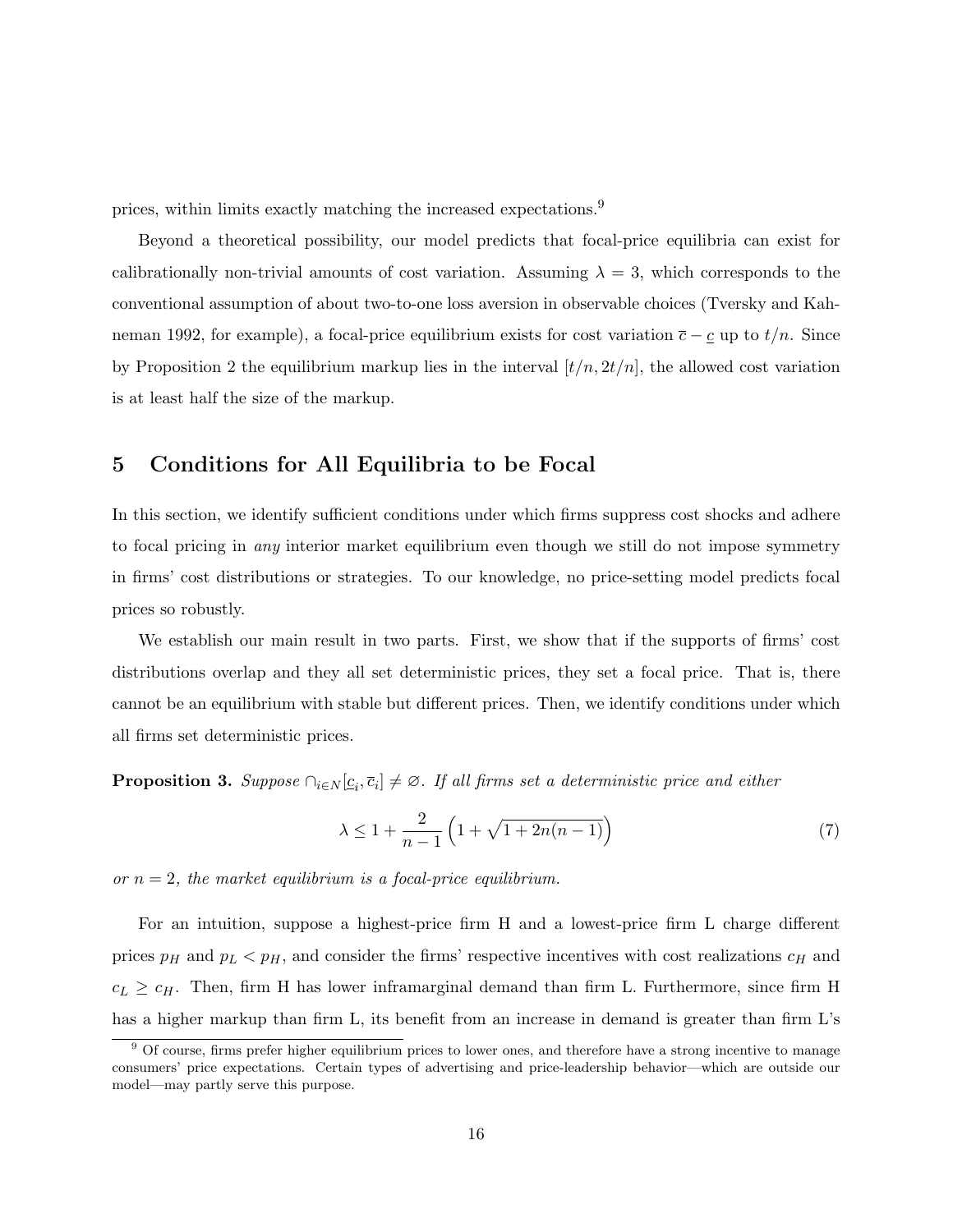harm from a decrease in demand. And the comparison effect implies that there is a tendency for demand to be more responsive to a price decrease from  $p<sub>H</sub>$  than to a price increase from  $p<sub>L</sub>$ , so that it is easier for firm H to gain demand than for firm L to lose demand. These considerations imply that in contradiction to equilibrium, either firm H can increase profits by lowering its price, or firm L can increase profits by raising its price.

This intuition, however, ignores an effect that (for  $n > 2$ ) makes it necessary to impose Condition (7) in the proposition. A change in a firm's price changes the distribution of marginal consumers in its two markets. As explained in Section 3, this typically changes the price responsiveness of its residual demand. If demand responsiveness changed too fast, the firm's problem would be badly behaved in a number of ways. To rule out such possibilities, Proposition 3 above and Proposition 4 below impose restrictions on  $\lambda$ .

But Condition (7) is relatively weak. It only applies when  $n > 2$ , and it is satisfied for any number of firms whenever  $\lambda \leq 1 + 2\sqrt{2} \approx 3.8$ . Since the conventional assumption of two-to-one loss aversion is equivalent to  $\lambda = 3$ , the condition seems unproblematic.

As a second ingredient for the main result of this section, we give conditions such that all firms charge a deterministic price. Because analyzing a more general model is technically very difficult, we restrict attention to independent (idiosyncratic) cost shocks, still allowing for asymmetries in firms' cost distributions.<sup>10</sup>

**Proposition 4.** Suppose costs are independently distributed with  $c_i \sim \Theta_i[c_i, \overline{c}_i]$ . If  $38 > \lambda > 1$  and  $(\overline{c}-\underline{c}) < (t/n) \cdot (3+\lambda)/(1+\lambda)$ , there is a real number  $\rho(\lambda, t, n, \overline{c}-\underline{c}) > 0$  such that if

$$
\theta_i(c) \ge \rho(\lambda, t, n, \overline{c} - \underline{c})
$$

for all  $c \in [\underline{c}_i, \overline{c}_i]$ , then firm i sets a deterministic price in any interior equilibrium.

The intuition for Proposition 4 is easiest to see by first assuming that the consumer had expected firm i's prices to be continuously distributed. Recall that due to the comparison effect, the

<sup>&</sup>lt;sup>10</sup> If costs are not independent, a change in  $c_i$  changes the distribution of competitors' prices conditional on  $c_i$ and hence also the distribution of marginal consumers for a given  $p_i$ . As explained in Section 3, this changes the price responsiveness of residual demand. While we believe this consideration would not substantially modify the comparison effect, the main force driving our result, we cannot formally analyze this more general case.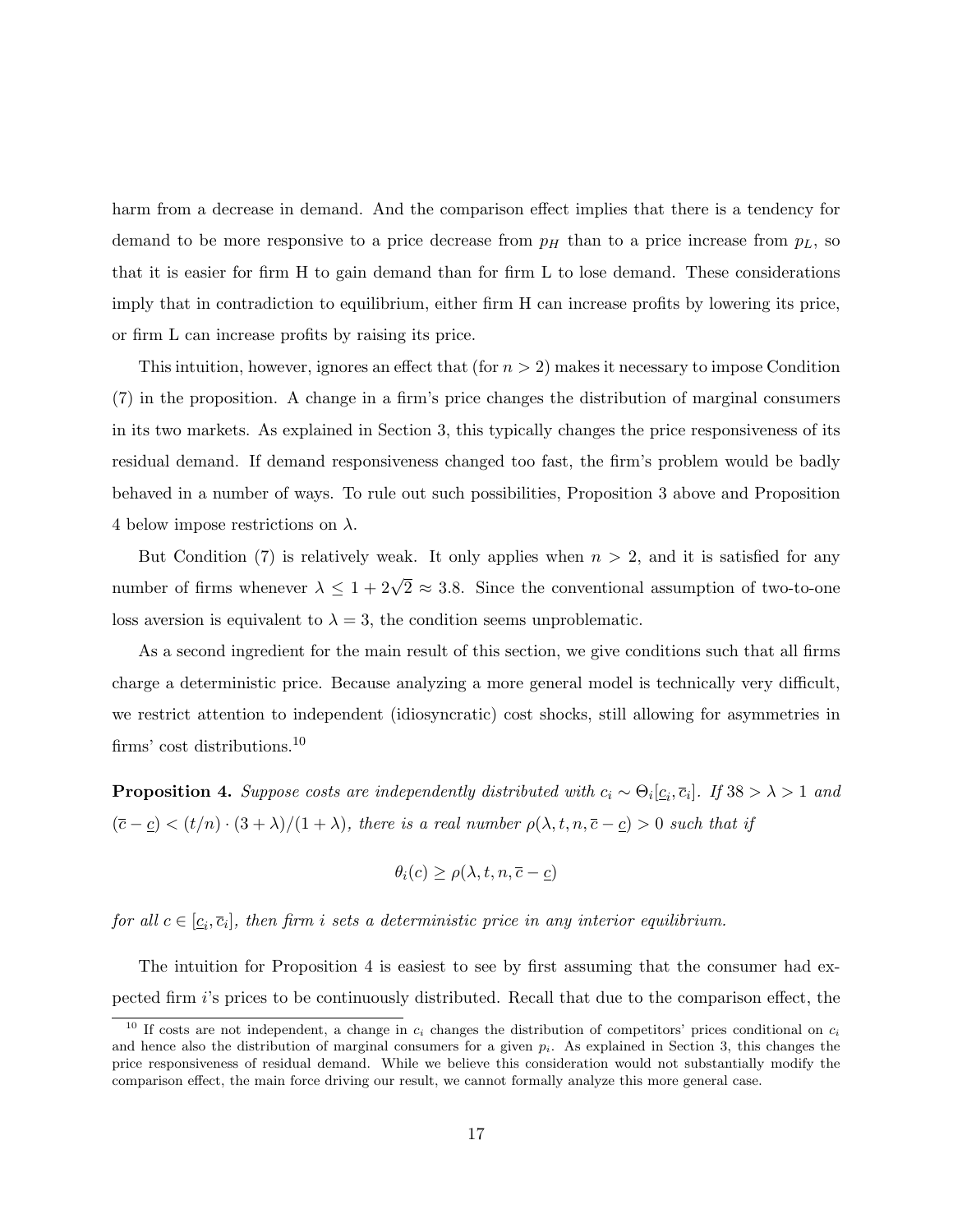consumer's price sensitivity at a price  $p$  is increasing in the probability with which she expected a price lower than p. Hence, at least to the extent that she expected to buy from firm  $i$ , her demand is more price responsive at higher than at lower prices within firm  $i$ 's price distribution. A firm with a sufficiently dense cost distribution wants to deviate from the consumer's price expectations either by decreasing its higher prices and attracting many extra consumers, or by increasing its lower prices and losing few consumers. Since this is true for any pricing strategy that varies with cost, the price in fact cannot vary with cost.

Combining Propositions 3 and 4:

Corollary 1. If the conditions of Propositions 3 and 4 hold, any interior market equilibrium is a focal-price equilibrium.

It is worth noting that the function  $\rho(\lambda, t, n, \bar{c} - \underline{c})$  that naturally drops out of our approximations underlying the proof of Proposition 4 is decreasing in  $t$  and increasing in  $n$ , and approaches zero as  $t \to \infty$  and infinity as  $n \to \infty$ . Although our conditions for all equilibria to be focal are merely sufficient (not necessary), these conditions are therefore more likely to be met in less competitive industries.

#### 6 Industry-Wide Cost Shocks

In this section we fully characterize symmetric equilibria when firms always have identical marginal costs. This allows us to study, in a tractable model, price variation when conditions for a focal-price equilibrium are not necessarily met, and to illustrate that focal pricing is a special case of a more general phenomenon: reduced price variation due to loss aversion. In addition, we view this case as a natural model of oligopolists' response to industry-wide cost shocks. We find that markups strictly decrease with cost in any market equilibrium, and that there may be regions where the price is unchanging in cost. Furthermore, markups decline faster with cost, and prices tend to be more sticky, in more concentrated industries.

Suppose firms' common marginal cost is continuously distributed according to  $\Theta$  on  $[c, \bar{c}]$ . We first establish two basic properties of the symmetric market equilibria of the resulting game: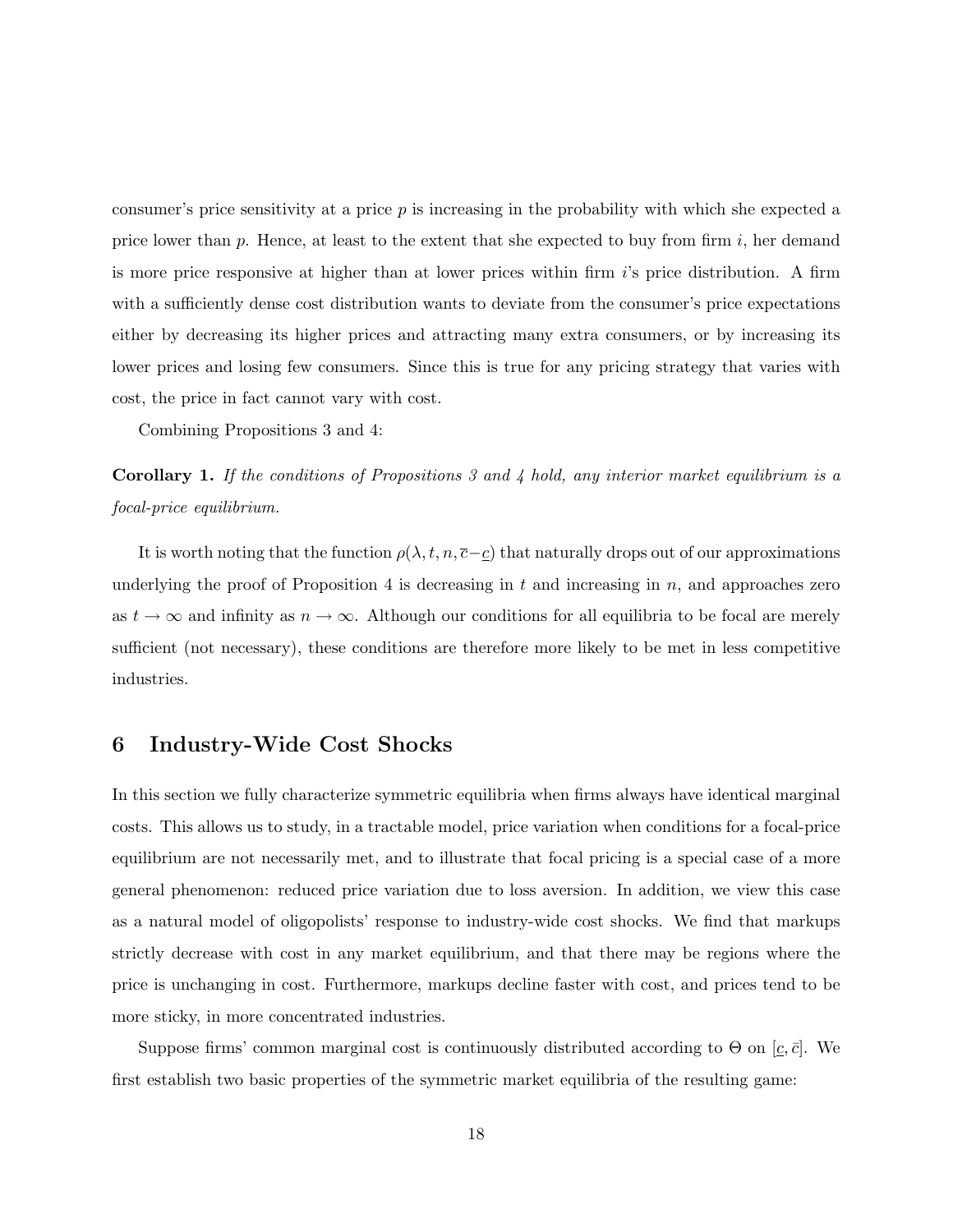Lemma 1. Suppose firms have identical, continuously distributed marginal costs. In a symmetric market equilibrium, price is a continuous and non-decreasing function of marginal cost.

To understand the lemma, take costs c and c' and corresponding equilibrium prices p and  $p' > p$ , and suppose that residual demand is differentiable at both  $p$  and  $p'$ . Because firms use symmetric strategies, inframarginal demand is the same at the two prices (and equal to  $1/n$ ). In addition, due to the comparison effect, demand is (weakly) more responsive to price changes at  $p'$  than at  $p$ , where these changes are assessed more as changes in losses rather than as changes in gains. In order for firms' first-order conditions to be satisfied at both costs, therefore,  $c'$  must be greater than c and not be arbitrarily close to it.<sup>11</sup>

We now fully characterize the set of symmetric equilibria, and then turn to a detailed discussion of the implications of this characterization. As a step toward a full analysis, we posit that for a cost c,  $P(c)$  is not an atom of the market price distribution, and derive  $P(c)$ . Since in a symmetric equilibrium firms set identical prices in all states of the world, consumers always choose the product closest to their taste. Hence, as in Section 4,  $G(\cdot)$  is the uniform distribution on the interval  $[0, 1/(2n)]$ . Furthermore, Equation (5) implies that the derivative of firm 1's demand exists at  $P(c)$ and is equal to

$$
D_1(P(c), P(c)) = -\frac{1}{t} \cdot \frac{2 + (\lambda - 1)F(P(c))}{1 + \lambda} = -\frac{1}{t} \cdot \frac{2 + (\lambda - 1)\Theta(c)}{1 + \lambda},
$$
\n(8)

where  $F(P(c)) = \Theta(c)$  because  $P(\cdot)$  is non-decreasing and  $P(c)$  is not a pricing atom. For  $P(c)$  to be a profit-maximizing choice, we must have the usual first-order condition

$$
D(P(c), P(c)) + (P(c) - c)D1(P(c), P(c)) = 0.
$$

Substituting Equation (8), using that  $D(P(c), P(c)) = 1/n$ , and rearranging yields

$$
P(c) = c + \frac{t}{n} \cdot \frac{2 + (\lambda - 1)}{2 + (\lambda - 1)\Theta(c)} \equiv \Phi(c).
$$
 (9)

Expression (9) and Lemma 1 strongly restrict what a symmetric-market-equilibrium pricing function can look like. For any  $c \in [c, \bar{c}]$  that is not on a flat part of  $P(\cdot)$ ,  $P(c)$  is not a pricing

<sup>&</sup>lt;sup>11</sup> If the price distribution has atoms at p or p', so that residual demand is not differentiable, the same argument still works by considering—instead of first-order conditions—incentives to lower one's price from  $p'$  as compared to incentives to raise one's price from p.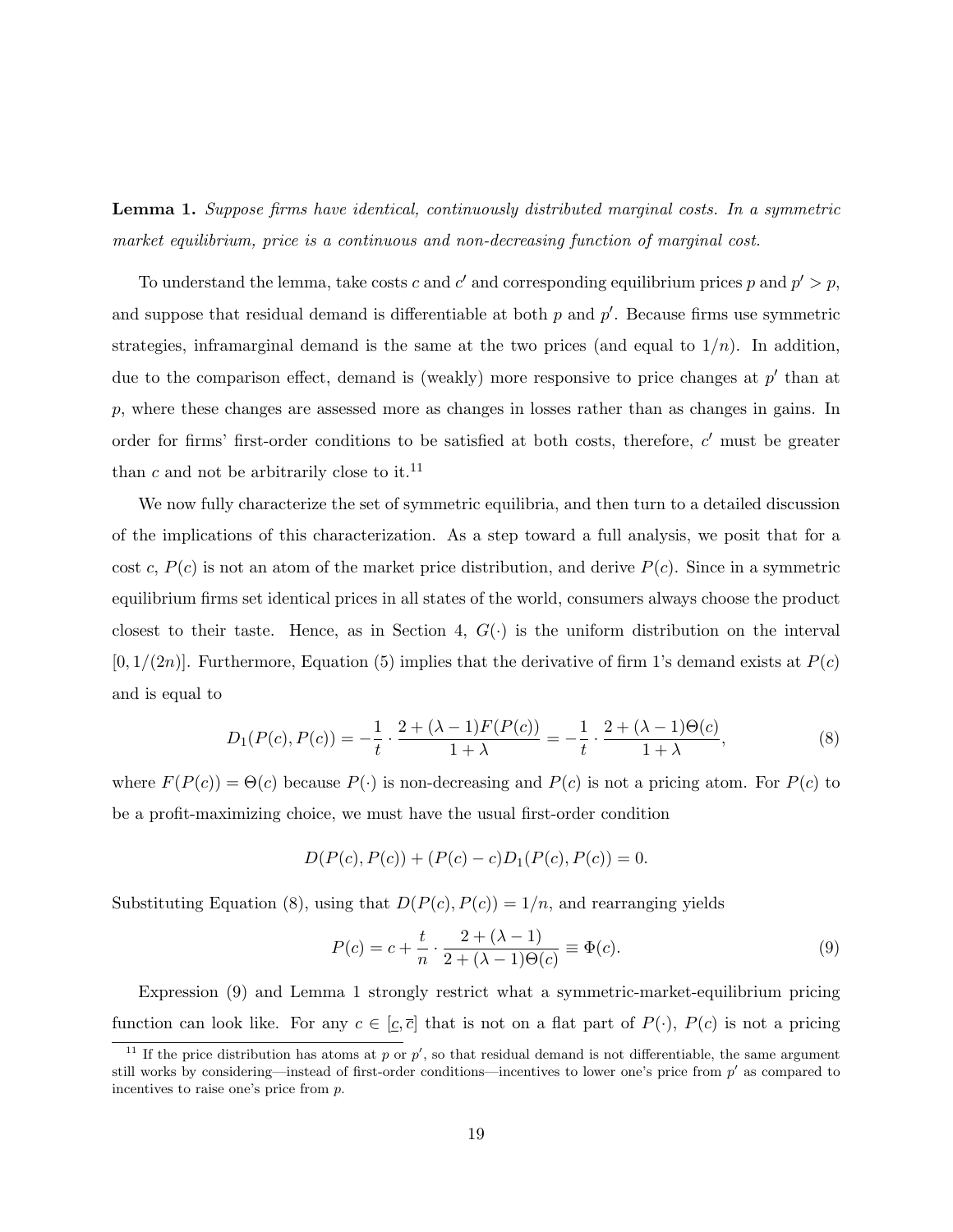atom, so  $P(c) = \Phi(c)$ . In addition, arbitrarily close to an interior end of a flat part there are costs c for which  $P(c)$  is not a pricing atom, where again  $P(c) = \Phi(c)$ . Hence, at interior ends a flat part of  $P(\cdot)$  connects continuously to  $\Phi(\cdot)$ . Finally, because for  $c = \underline{c}$  Equation (8) is the left derivative of demand whether or not  $\underline{c}$  is a pricing atom, for price decreases from  $\underline{c}$  to be unprofitable we must have  $P(\underline{c}) \leq \Phi(\underline{c})$ ; and by a similar argument,  $P(\overline{c}) \geq \Phi(\overline{c})$ .

The above conditions are in fact not only necessary, but also sufficient for  $P(\cdot)$  to be a symmetricmarket-equilibrium pricing function. We argue here that no firm has an incentive to slightly raise or lower its price from a pricing function satisfying the conditions; the appendix also establishes that there are no profitable non-local deviations. By construction, for any c that is not on a flat part of  $P(\cdot)$  there is no profitable local deviation. Also by construction, for a cost c at the low end of a flat part, there is no profitable local price decrease.<sup>12</sup> This implies that there is also no profitable local price decrease for any higher cost on the same flat part. And by a symmetric argument, there are no profitable local price increases on any flat part of  $P(\cdot)$ .

Based on these considerations, Proposition 5 characterizes all symmetric market equilibria.

**Proposition 5.** Suppose firms have identical marginal costs distributed according to  $\Theta$  on [c,  $\bar{c}$ ]. A pricing function  $P : [\underline{c}, \overline{c}] \to \mathbb{R}$  is a symmetric-market-equilibrium pricing function if and only if all of the following are satisfied:

1.  $P(\cdot)$  is continous and non-decreasing.

2. There are disjoint intervals  $[f_1, f'_1], [f_2, f'_2], \cdots \subset [\underline{c}, \overline{c}]$  such that  $P(\cdot)$  is constant on all  $[f_i, f'_i]$ and not constant on any interval not contained in any  $[f_i, f'_i]$ .

- 3.  $P(c) = \Phi(c)$  for any  $c \notin \bigcup_i [f_i, f'_i].$
- 4.  $P(\underline{c}) \leq \Phi(\underline{c})$  and  $P(\overline{c}) \geq \Phi(\overline{c})$ .

To start identifying the implications of Proposition 5 in specific cases, suppose that  $\Phi(\cdot)$  is strictly increasing. In that case,  $P(\cdot)$  cannot have a flat part: because  $P(\underline{c}) \leq \Phi(\underline{c})$  and  $P(\overline{c}) \geq \Phi(\overline{c})$ , a flat part cannot start at either of these points and connect continuously to  $\Phi(\cdot)$ ; and an interior flat part cannot connect continuously to  $\Phi(\cdot)$  at both ends. Hence, there are no pricing atoms, and

<sup>&</sup>lt;sup>12</sup> If  $c = \underline{c}$ , there is no profitable local price decrease because  $P(\underline{c}) \leq \Phi(\underline{c})$ . If c is interior,  $P(c) = \Phi(c)$ , and there is no profitable price decrease because Equation (8) is the left derivative of demand.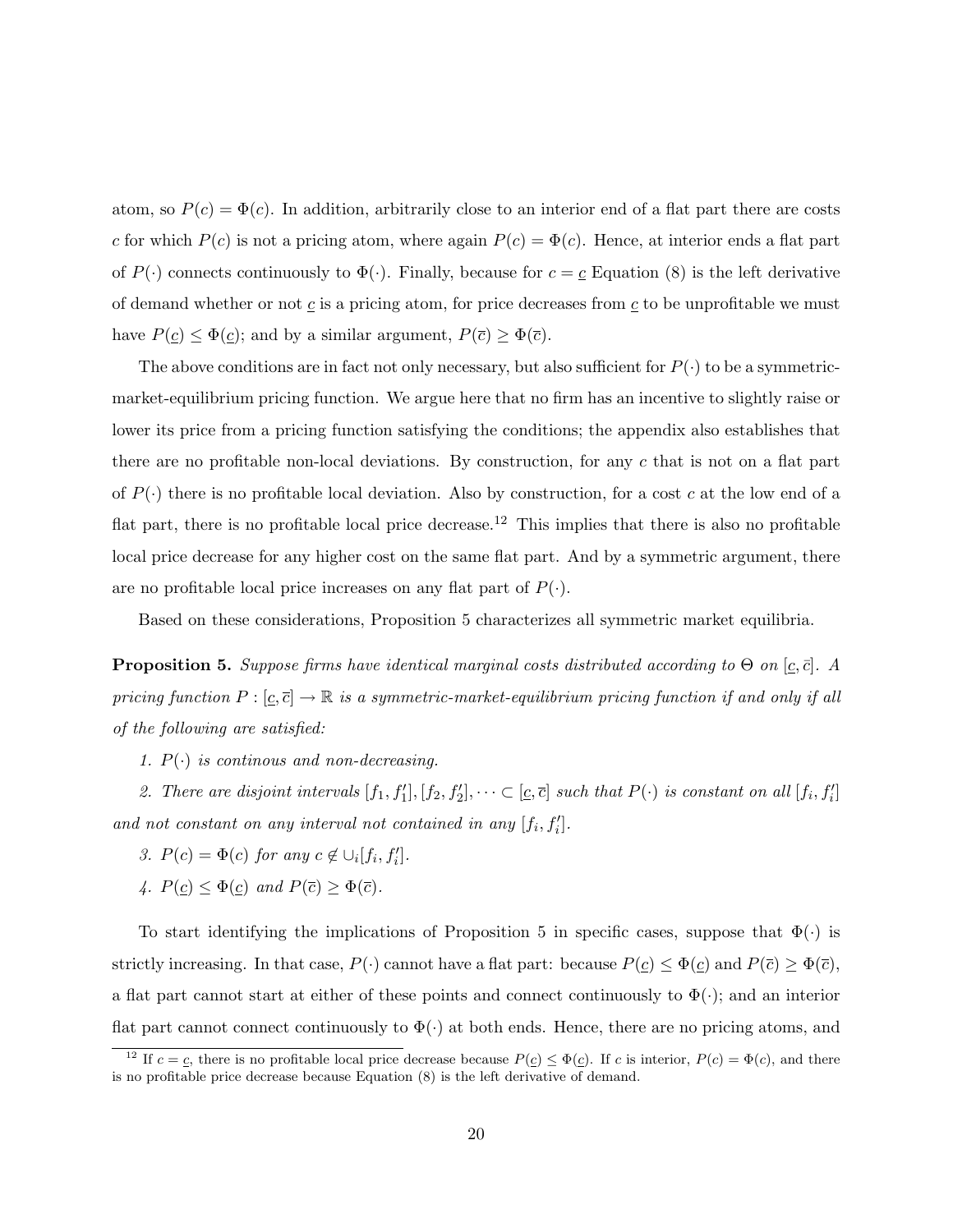the unique symmetric market equilibrium has  $P(c) = \Phi(c)$  everywhere.

**Corollary 2.** Under the conditions of Proposition 5, if  $\Phi(c)$  is strictly increasing, the unique symmetric market equilibrium has pricing strategies  $P(c) = \Phi(c)$ . Otherwise, a symmetric equilibrium with strictly increasing pricing strategies does not exist.

But  $\Phi(\cdot)$  is not necessarily strictly increasing. Differentiating Equation (9) with respect to c,

$$
\Phi'(c) = 1 - \frac{t}{n} \cdot \frac{(1+\lambda)(\lambda-1)\theta(c)}{[2+(\lambda-1)\Theta(c)]^2},\tag{10}
$$

which is negative if  $\theta(c)$  is very high. If  $\Phi(\cdot)$  is non-increasing, then  $P(\cdot)$  cannot have a strictly increasing part—where it would have to coincide with a non-increasing  $\Phi(\cdot)$ —so that it is constant. Hence, in these situations any symmetric market equilibrium is focal.

**Corollary 3.** Under the conditions of Proposition 5, if  $\Phi(c)$  is non-increasing, any symmetric market equilibrium is a focal-price equilibrium. Otherwise, symmetric equilibria other than focalprice equilibria exist.

As with Proposition 4, the intuition for this result is easiest to see by first assuming that consumers expected firms' prices to be strictly increasing in cost. If the density of the cost distribution is high, a small increase in c implies a large increase in  $F(P(c))$  and hence a large increase in the comparison effect and the corresponding price responsiveness of demand. Such a large increase in marginal revenue in response to a small increase in marginal cost is inconsistent with equilibrium: a firm can increase profits either by decreasing its higher prices and attracting substantial extra demand, or by increasing its lower prices without losing many consumers. Since this is true for any strictly increasing pricing strategy, the equilibrium price must be constant.

If  $\Phi(\cdot)$  is neither strictly increasing nor non-increasing, Proposition 5 implies that market equilibria will generally consist of flat parts pasted together continuously with strictly increasing parts over which prices are given by  $\Phi(\cdot)$ . Figure 2 illustrates a non-monotonic  $\Phi(\cdot)$  and possible market equilibria. For  $c \in [\underline{c}, c']$  and  $c \in [c'', \overline{c}]$  the pricing function cannot have a flat part, because that could not be pasted continuously with a strictly increasing part (where  $P(\cdot)$  must coincide with  $\Phi(\cdot)$ . Hence, in these regions  $P(\cdot)$  is strictly increasing and therefore equal to  $\Phi(\cdot)$ . Since there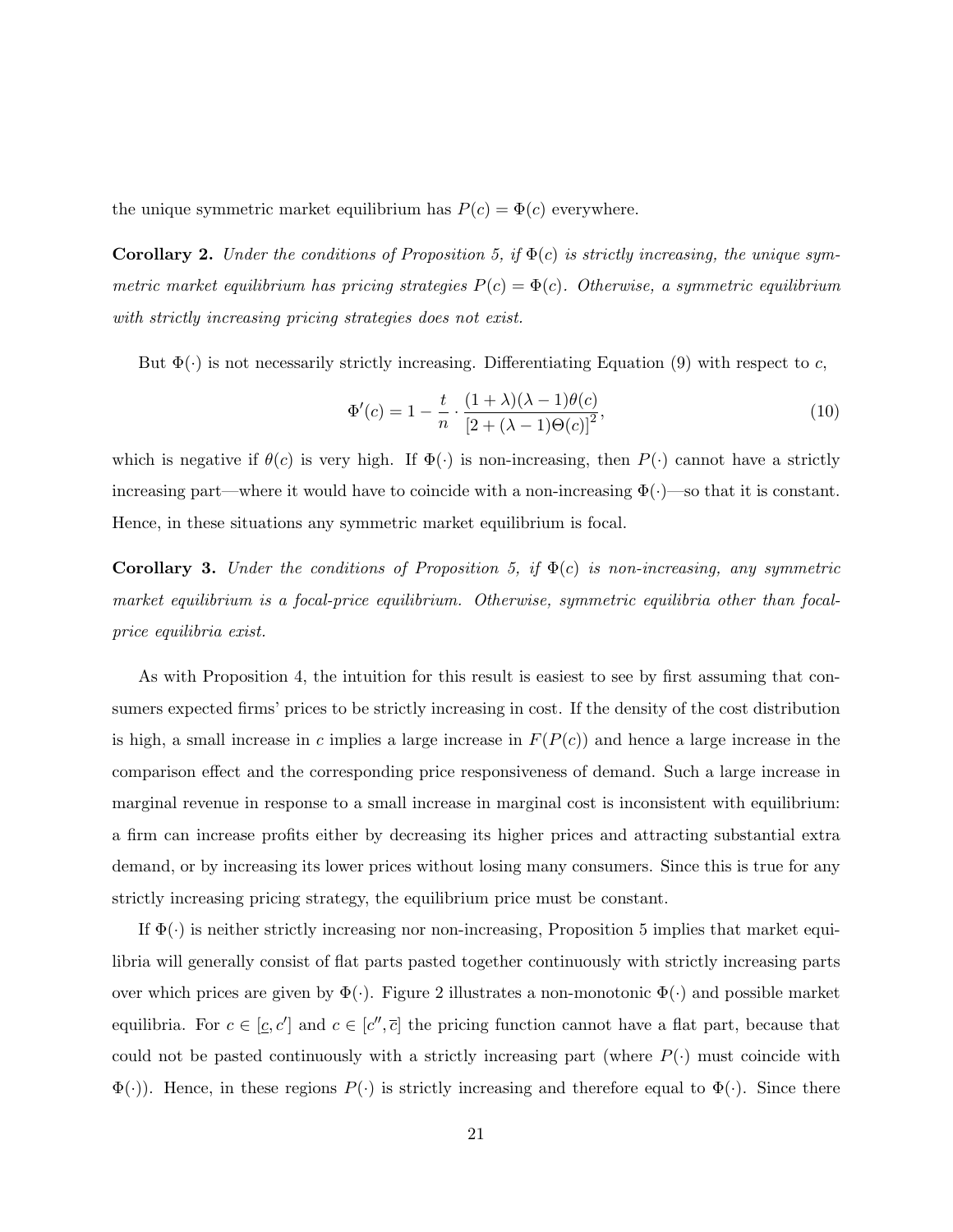is a region where  $\Phi(\cdot)$  is decreasing, however, the monotonicity requirement on  $P(\cdot)$  implies that  $P(\cdot)$  and  $\Phi(\cdot)$  cannot coincide globally. Instead, the pricing function must be "ironed out" over the range where  $\Phi(\cdot)$  is decreasing. Furthermore, because at the ends of a flat interval,  $P(\cdot)$  connects continuously to increasing parts of  $\Phi(\cdot)$ , there is exactly one flat part.  $P^1(\cdot)$  and  $P^2(\cdot)$  are two possible market-equilibrium pricing functions.

In combination with Equation (9), Proposition 5 has a number of important implications for symmetric equilibria. Two implications are about the level and variation in markups in our model relative to the standard one (identical to  $\lambda = 1$  here). In the standard Salop model, the markup is constant in cost and equal to  $t/n$ . In our model, the markup is strictly greater than  $t/n$  for  $c < \overline{c}$ , and greater than or equal to  $t/n$  for  $c = \overline{c}$ . Hence, as in focal-price equilibria (Proposition 2), loss aversion increases the price level. The consumers a firm attracts by lowering its price experience a pure loss in product satisfaction (from choosing a product unexpectedly far from ideal), and unless  $c = \overline{c}$ , only some combination of gain and avoided loss in money. Hence, they are more difficult to attract than in the standard setting, decreasing competition and increasing prices.

In addition, with loss aversion markups are strictly decreasing in c:

**Corollary 4.** Under the conditions of Proposition 5, in any symmetric market equilibrium,  $P(c) - c$ is strictly decreasing in c on the support of  $\Theta$ .

This prediction of our theory is potentially relevant for understanding macroeconomic fluctuations. Extensive evidence reviewed by Rotemberg and Woodford (1999) indicates that costs are strongly procyclical. Hence, our model implies markups are countercyclical.<sup>13</sup> Intuitively, recall that due to the comparison effect, consumers are more responsive to price changes at higher than at lower prices within the price distribution. Since inframarginal demand is constant across the price distribution, this means that firms compete more fiercely at higher prices, reducing markups.

A third implication of Proposition 5 is a systematic relationship between the competitiveness of the market and price variation. The more concentrated is the industry and the greater is product differentiation (the lower is n and the greater is t), the lower is the derivative of  $\Phi(\cdot)$  at any c. As a

<sup>&</sup>lt;sup>13</sup> Of course, if one measures countercyclicality using the Lerner index  $\frac{p-c}{p}$ , the Salop model without loss aversion also features countercyclical markups. But that model does not feature countercyclical markups if markups are defined as  $p - c$ .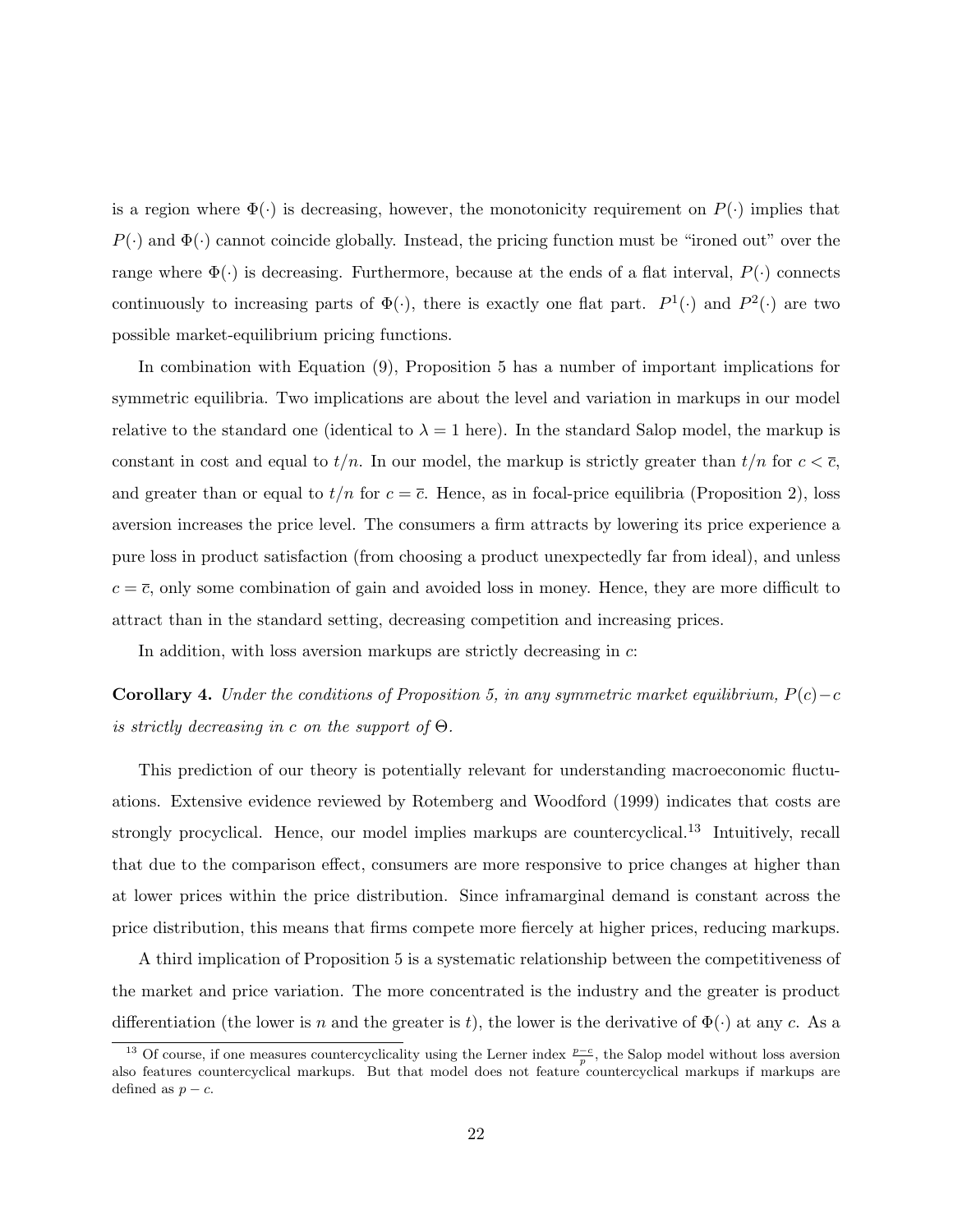result, the more countercyclical are markups—the faster  $P(c) - c$  decreases with c—when price is strictly increasing in cost, and the more likely it is that any symmetric equilibrium is a focal-price one. Intuitively, when average markups are higher—as would be the case in a less competitive industry—the increased ability to attract consumers at higher prices has a greater impact on firms' incentive to cut prices, generating markups that decrease faster in cost. If  $t/n$  is sufficiently large, the impact of an increase in demand responsiveness on firms' incentive to cut prices is so great that firms are unwilling to raise their price at all—they charge a sticky (and focal) price.

In fact, Proposition 5 allows us to more fully describe pricing patterns for industries ranging from very competitive  $(t/n \approx 0)$  to very uncompetitive  $(t/n \text{ very large})$ . If competition is sufficiently strong, the unique symmetric market equilibrium features a strictly increasing pricing function, which is close to marginal-cost pricing if competition is very strong. At lower levels of competition, markups are higher and more countercyclical. At even lower levels of competition, the price is constant in cost near regions where the cost distribution is relatively dense, but may remain strictly increasing in cost in other regions. At very low levels of competition, the price is sticky and focal.

It is important to note that in this section identical pricing across firms was assumed, not derived. The question arises whether such identical pricing would be the outcome in an environment where idiosyncratic cost shocks also exist, but are absorbed (as in Section 5). For cases in which the cost variation is sufficiently small, Section 4 has shown that a focal-price equilibrium still exists even when there is both industry-wide and idiosyncratic cost uncertainty. More strongly, although (for reasons mentioned above) we cannot fully analyze a general model with both types of cost uncertainty, intuition developed in the last two sections suggests that in regions where both components vary little, the price will be sticky in any equilibrium.<sup>14</sup> But in regions where the common cost shocks are not absorbed, residual demand will be smooth, so idiosyncratic cost shocks also will not be absorbed.

<sup>&</sup>lt;sup>14</sup> Again, the intuition can be seen by assuming that cost shocks are not absorbed. If costs vary little, the price distribution will be dense, so that the comparison effect implies that a small increase in the price leads to a large increase in the price responsiveness of demand. Then, a firm can increase profits either by increasing lower prices (where demand is relatively inelastic) or by decreasing higher prices (where demand is relatively elastic).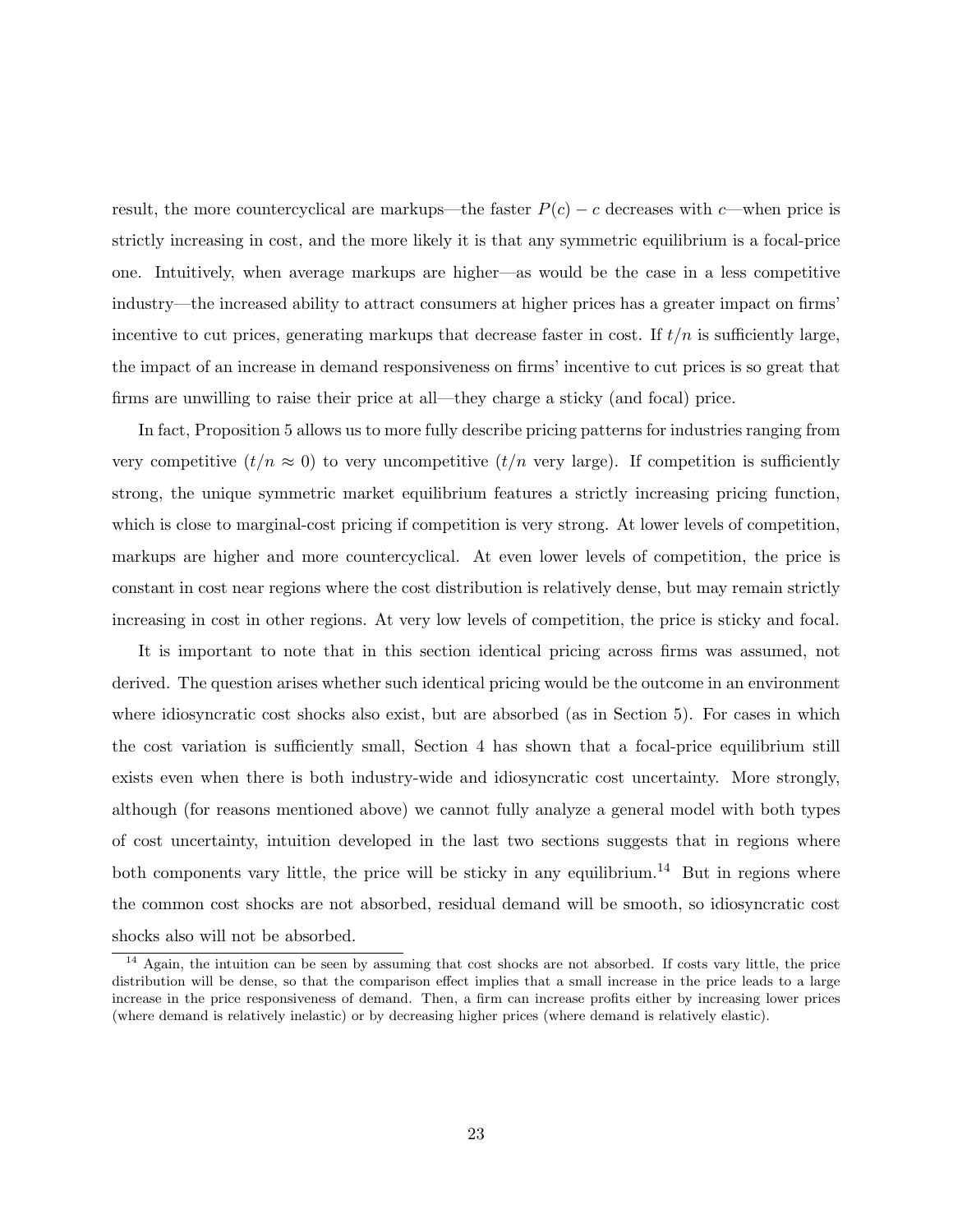### 7 Robustness

In this section, we argue that our results are largely robust to natural variations of our model. In short, most of our results rely on the simple intuition that—due to loss aversion in money—a consumer's sensitivity to price is increasing in the probability with which she expected to pay lower prices, and this force is not eliminated by reasonable modifications of the model.

Our definition of market equilibrium assumes that all consumers play the same personal equilibrium. Relaxing this assumption does not affect our results. In all situations in Sections 4 and 6, selection is a non-issue simply because the personal equilibrium is unique. Our proofs in Section 5 work by estimating how the responsiveness of a firm's residual demand changes across the price distribution. Since our bounds hold for any personal equilibrium a person might be playing, they also hold if consumers play a variety of equilibria.

Because in many situations consumers are unsure either about what they want or about what is available, we have assumed a dispersed prior on  $\chi$ . But most of our results do not depend on this assumption. Even if  $\chi$  is known perfectly, our results in Sections 4 and 6 remain unchanged.<sup>15</sup> Consider when there is a focal-price equilibrium with focal price  $p^*$ ; the logic for symmetric equilibria with industry-wide cost shocks is similar. If a firm raises its price above  $p^*$ , the consumers it repels choose between a loss in money and a loss in product satisfaction. If the firm lowers its price below  $p^*$ , the consumers it attracts experience a gain in money and a loss in satisfaction. Locally, both of these effects are the same as in our analysis above. And because the residual demand curve is two-piece linear, as above a non-local deviation is unprofitable whenever a local one is.

Under reasonable refinements on personal equilibria, such as that people play the ex-ante optimal personal equilibrium, Proposition 3 also holds—although for a completely different reason than above.<sup>16</sup> To illustrate, suppose  $n = 2$  and firms 1 and 2 charge prices  $p_1$  and  $p_2 < p_1$ . If a consumer plays a personal equilibrium in which she expects to buy product 2, to avoid a loss in

<sup>&</sup>lt;sup>15</sup> Technically, if different consumers have different information about their preferred location, there cannot be a representative consumer. The definition of market equilibrium has to be modified accordingly to account for such heterogeneity.

<sup>&</sup>lt;sup>16</sup> In fact, the assumption that consumers play the ex-ante optimal personal equilibrium is much stronger than we need. It suffices to assume, for example, that consumers have an arbitrarily small amount of self-discipline in the sense that they can select ex-ante whether to impose an arbitrarily small ex-post cost on themselves if they choose a certain action deemed undesirable ex ante.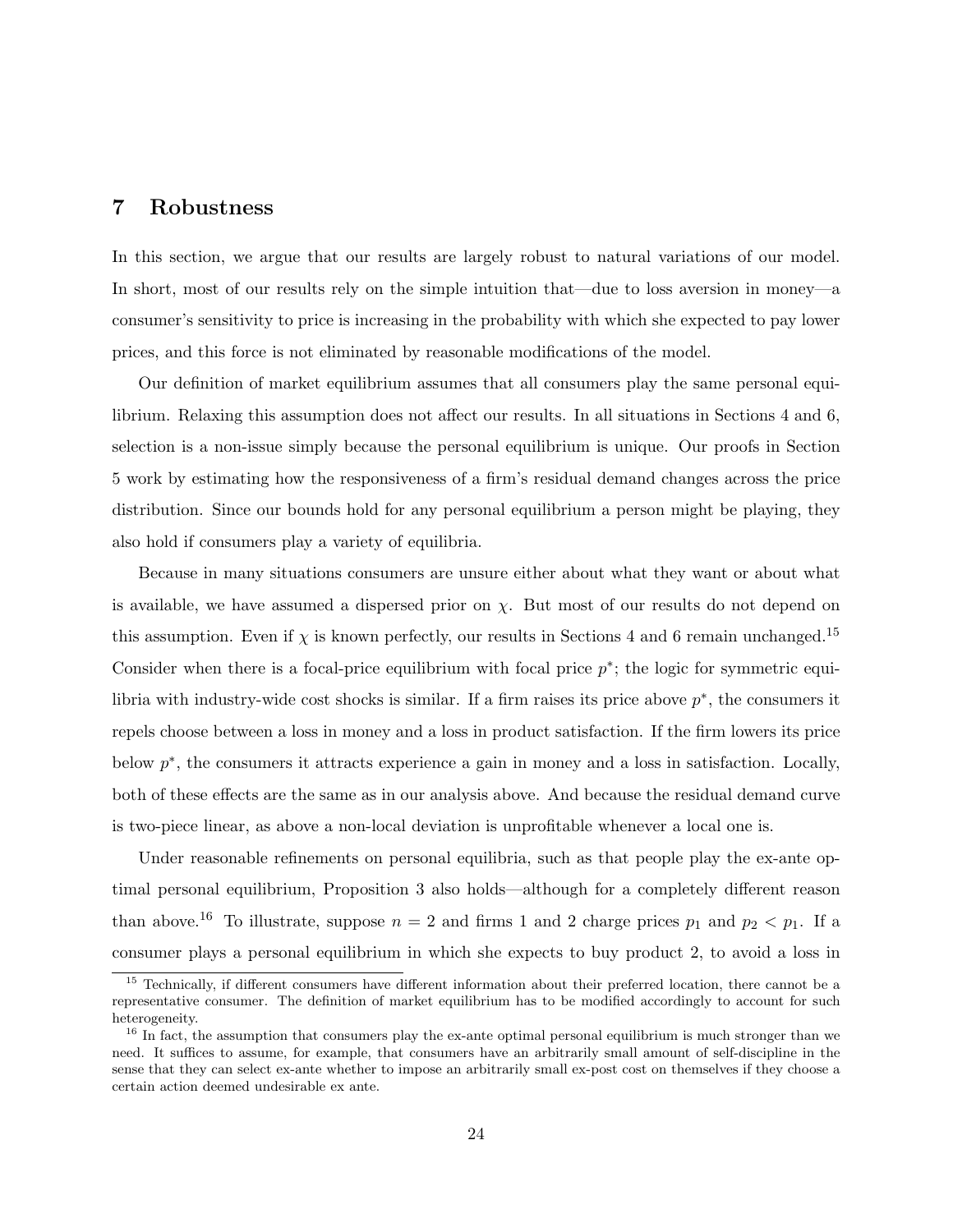money she strictly prefers not to take product 1 ex post. If she expects to take product 1, to avoid a loss in satisfaction she strictly prefers not to take product 2 ex post. With all consumers "locked in," both firms want to raise their price, contradicting equilibrium.

Our methods in Proposition 4 do not extend to the case when  $\chi$  is known with certainty. The logic of our proof, however, only seems to rely on sufficiently many marginal consumers being sufficiently uncertain about their relative preference for at least two neighboring products that they are unsure as to which one they will buy. These consumers exhibit a similar pattern of behavior to our consumers above, so they give a firm similar incentives.

As do most applications of the Salop model, our model assumes that in competing with each other, firms' prices affect only the allocation of demand, not its level. One way to model a marketsize effect is to assume that consumers have an outside option with a randomly determined level of utility. In this case, the comparison effect makes consumers on the margin between two firms, as well as on the margin between a firm and the outside option, more responsive to price changes at higher than at lower prices in the purchase-price distribution. Hence, our qualitative results on price stability (but not necessarily our result that loss aversion increases prices) are likely to survive.

We assume above that each firm sells exactly one product. As long as no firm owns neighboring products, our results carry over unchanged to multiproduct firms.<sup>17</sup> In interior equilibria, the incentive for locally changing one product's price is unaffected by how many non-neighboring products a firm owns. But global deviations are weakly less profitable for a multiproduct firm because such a firm might be cannibalizing its own market.<sup>18</sup>

The analogue of our focal-price equilibrium above for multiproduct firms is a market equilibrium in which all products have the same price. In such an equilibrium, each multiproduct firm charges the same price for its different products, so that our model predicts uniform pricing.

 $17$  In this case, however, intensity of competition, which drives many of our results, is determined by the number of products rather than the number of firms (in addition to  $t$ ).

<sup>&</sup>lt;sup>18</sup> Even if firms own two neighboring products, all the forces behind our results are still present, so that focal-price equilibria often still exist. For example, suppose there are three products with identical marginal costs sold by two firms. Then, it is easy to verify that for  $\lambda \geq 3$ , a focal-price equilibrium exists despite a large apparent asymmetry in market power. When a firm owns three neighboring products, however, the middle product faces no immediate external competition, so the firm always wants to set a higher price for it.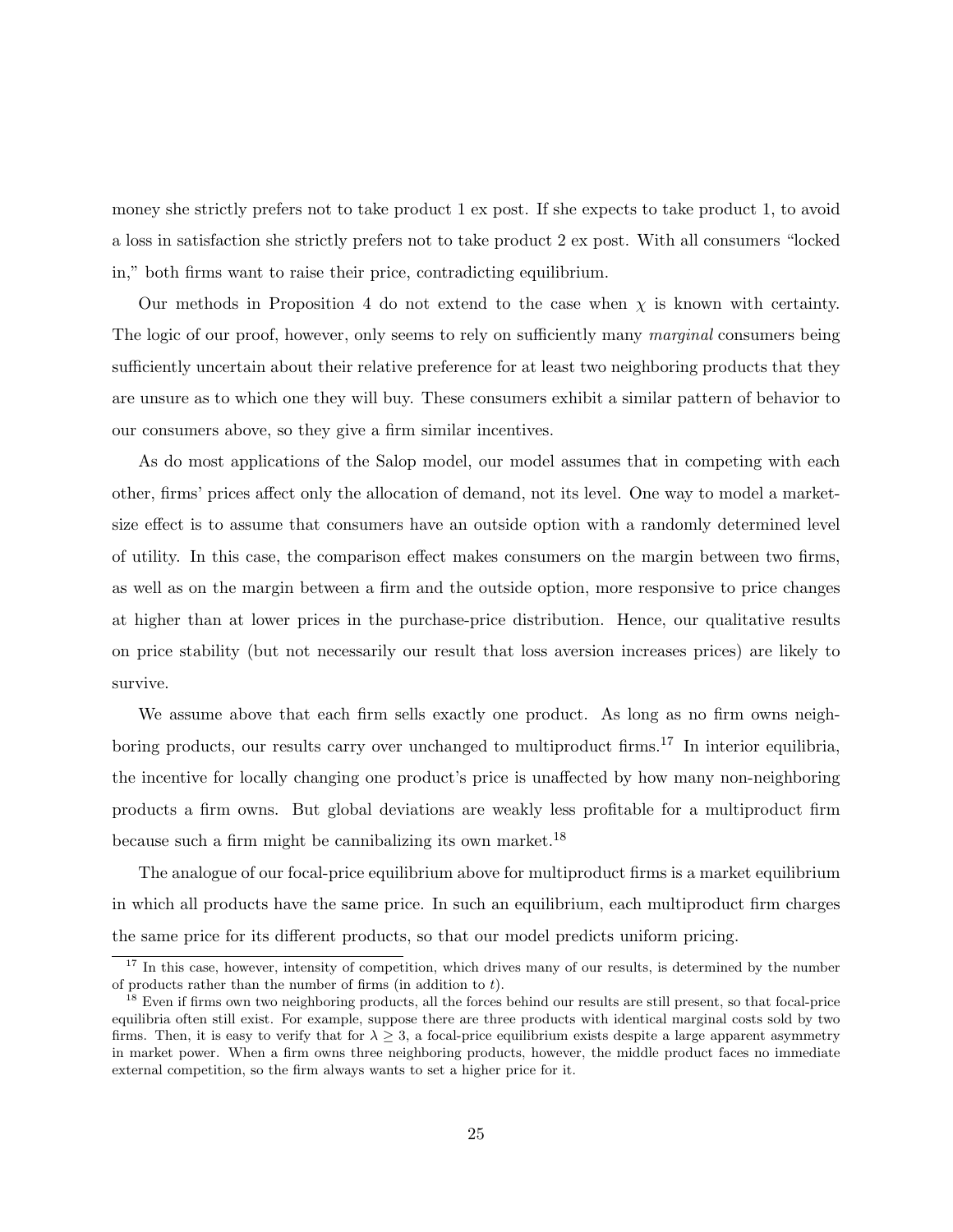In our model, we assume that firms' situations are symmetric and stable with respect to demand, while costs are possibly different and uncertain. In most industries, firms also differ in the elasticity of residual demand they face (even if all firms set the same price). One simple way to formalize such differences is to assume that marginal costs are zero, but there is a possibly different and randomly determined mass of "loyal" consumers at each of the locations  $0, 1/n, \ldots, (n-1)/n$ . Loyal consumers either buy their firm's product, or do not consume, with their maximum willingness to pay chosen so that it is unprofitable to sell only to them. Because a change in the number of loyal consumers has similar implications for the firm's behavior as a change in marginal cost, we confidently conjecture that all of our results and methods of proof carry over to this alternative model.<sup>19</sup>

While we have assumed that industry structure is exogenous, our model can be extended to allow for endogenous entry. Suppose industry concentration is determined by a fixed cost firms must pay to enter the market. Since the fixed cost determines the number of firms but has no impact on market equilibria given the number of firms, our qualitative results on the effect of industry concentration on market equilibria survive.

Our results on focal pricing and reduced price variation more generally (but, again, not our result on the price level) hold in a model in which consumers are loss averse only in money.<sup>20</sup> This assumption would, in fact, substantially simplify some of our formal statements and proofs (especially those of Propositions 3 and 4). Methodologically, however, we believe that the spirit of our research—deriving insights by enriching the consumer side of industrial-organization models requires us to use a psychologically, experimentally, and theoretically well-motivated consumer model rather than constructing a different (ad-hoc) model for our application. Hence, we make the far more plausible and experimentally well-motivated assumption that consumers are loss averse also in the product dimension.

The results in this paper are also robust to heterogeneity in loss aversion among consumers.

<sup>&</sup>lt;sup>19</sup> The only caveat is that an increase in the number of loyal consumers leads to an increase in price, so that this model generates procyclical markups. Still, our model predicts that markups vary less than they would in the corresponding standard model.

 $^{20}$  In such a model, however, the money dimension is relatively more important than the good dimension: even if consumers are not loss averse  $(\lambda = 1)$ , their demand responsiveness is twice as high as in the standard Salop (1979) model. This artificial increase in price sensitivity would lead to fiercer competition and hence reduced prices in comparison to our model and the standard model.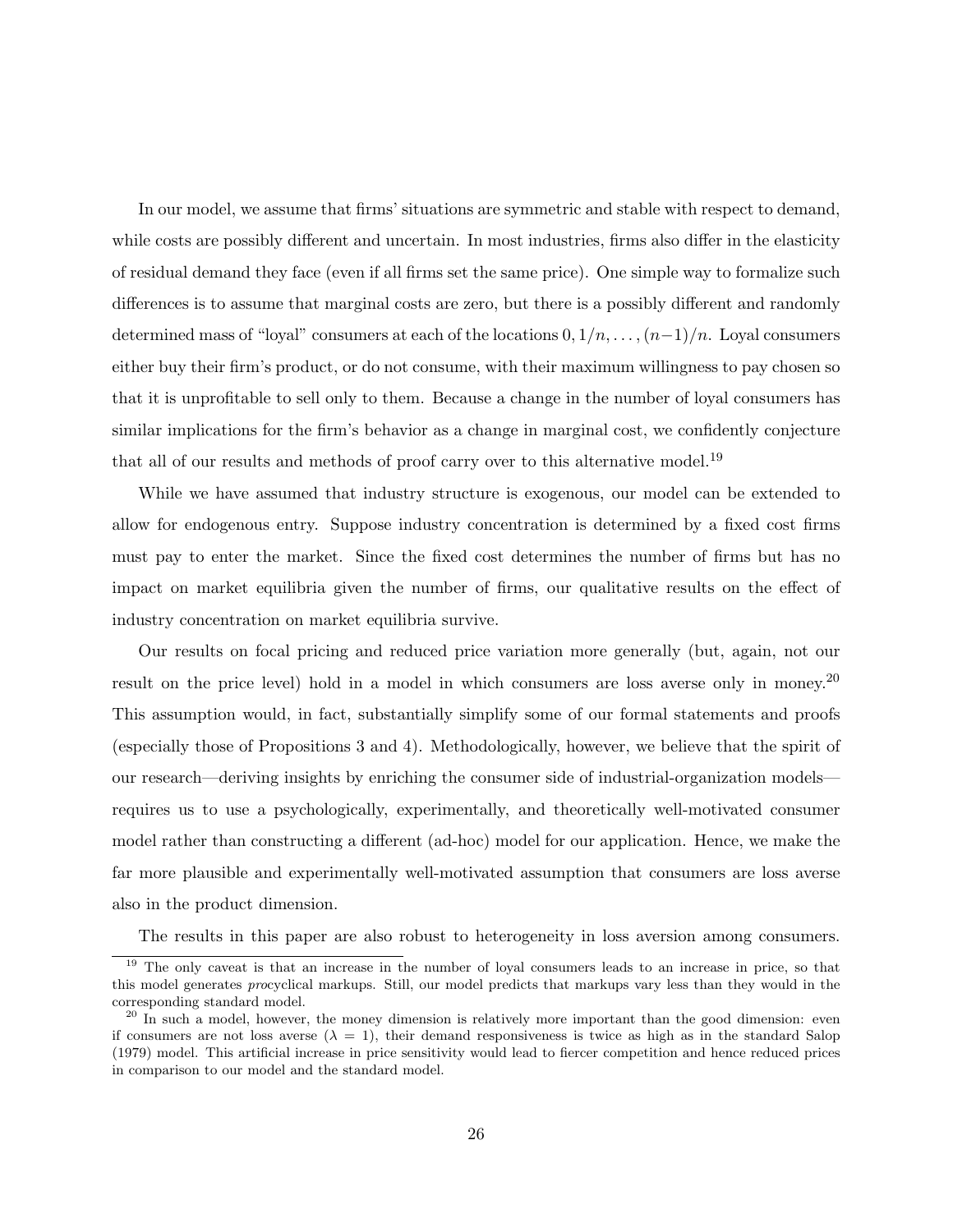Our estimation methods would have to account for such heterogeneity, but as long as there is some loss aversion in the population, the results would survive in some form.

## 8 Related Literature

We assume that consumers are loss averse. Loss aversion features prominently in at least two somewhat separate literatures. In experimental and behavioral economics, loss aversion and reference dependence explain a number of robust phenomena, including the endowment effect and small-scale risk aversion.<sup>21</sup> More closely related to our topic, empirical evidence in marketing indicates loss aversion in consumer behavior that is broadly consistent with the consumer model of this paper. Consumers seem to compare actual market prices to "reference prices" determined at least partly by "price beliefs" or expectations, and purchases are more sensitive to losses from the reference price than to gains relative to it (Erickson and Johansson 1985, Kalwani and Yim 1992, Winer 1986). Hardie, Johnson and Fader (1993) find loss aversion in evaluations of quality as well. Consumers' extreme dislike of price increases, especially when "conditioned by years of low inflation to expect stable prices," has even been noted by the popular press (New York Times, January 2, 2001, in an article on weight-outs).

Our paper takes insights from behavioral economics to write a model of reference prices, and asking a question not formally addressed in either literature—examines ways this impacts the strategic interactions between firms. As such, it belongs to a growing literature sometimes called "behavioral industrial organization," which examines the impact of bounded rationality and other psychological factors on the competition between firms. See Ellison (2005a) for a review.

There are several prominent theories of price stickiness, some of which also feature focal-price equilibria. We believe that the stickiness of prices is a robust feature of these theories, and to explain stickiness we find the models compelling. But we will argue that their aim is not to

<sup>21</sup> Kahneman, Knetsch, and Thaler (1990, 1991), for instance, find that the minimal acceptable selling price for an object is higher than the maximum price at which people are willing to buy the same object, presumably because subjects construe selling as a loss. As found by Odean (1998) for small investors and Genesove and Mayer (2001) for homeowners, people are disproportionately reluctant to sell an asset for less than they paid, apparently willing to take risks to decrease the extent of their loss. And as argued by Rabin and Thaler (2001), Rabin (2000), Barberis, Huang and Thaler (2006), and other researchers, the most significant source of aversion to risk over modest stakes is loss aversion.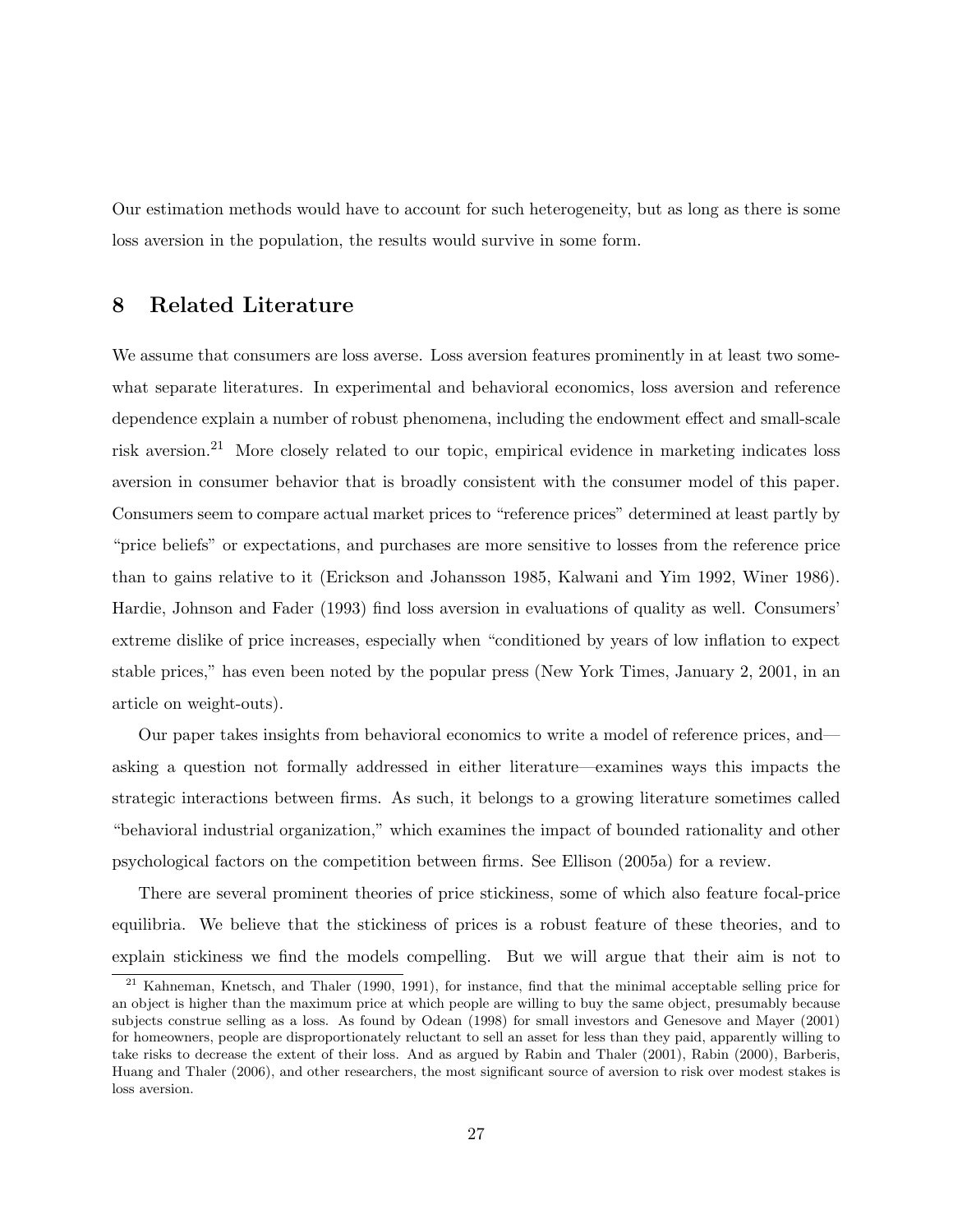explain the *equality* of prices, which results from simplifying ancillary assumptions such as product homogeneity or symmetry between firms. If these models are extended to allow for asymmetric firms and differentiated products, they either become inconsistent with focal pricing, or predict a large number of equilibria with no compelling reason to select the focal one. Furthermore, none of these theories ask how the competitiveness of the industry affects price variation, and none address the issue of uniform pricing.

Perhaps the most commonly invoked theory of price stickiness is that of menu costs. Menu costs generate a disincentive to change prices, but not an incentive to set identical prices. Furthermore, in some situations prices tend to be sticky even though menu costs seem to be zero. $22$ 

Formalizing the casual view of many researchers and observers that price stickiness and focal pricing are due to collusive behavior,  $23$  Athey, Bagwell and Sanchirico (2004) show that in a repeated price-setting game, the optimal symmetric equilibrium is often a focal-price equilibrium. This equilibrium is enforced by the threat of price war in case of a price change. Even in such symmetric environments, one can construct more efficient asymmetric equilibria by allowing firms to trade market shares over time (Athey and Bagwell 2001, Aoyagi 2005). Furthermore, even in the class of equilibria where all firms charge a sticky price, in asymmetric environments there is no reason for these prices to coincide. Similarly, if each colluding oligopolist sells multiple differentiated products, there is no reason to set the same (uniform) price for all those products.

Rotemberg (2004) develops a monopoly model in which consumers are willing to punish firms they perceive to be insufficiently altruistic and in which consumers incur a given 'psychological' cost if the price is changed. Consumers calculate acceptable prices as the utility-maximizing prices of acceptably altruistic firms that assume they will not be punished. More selfish firms "pretend" to be sufficiently altruistic by setting the highest acceptable price. Among other things, the model predicts that the firm is more likely to pass on observable increases in input costs then to increase prices in response to increases in demand. While this captures a seemingly important aspect of

<sup>&</sup>lt;sup>22</sup> For example, Kashyap (1995) finds sticky pricing in retail catalogues even when new catalogues are printed anyhow. Genesove (2003) documents substantial rigidity in apartment rents, even though a new lease is filled out and signed every year for most apartments in his sample.

<sup>&</sup>lt;sup>23</sup> This view is expressed, for instance, in Carlton (1989, pages 914-915) and Knittel and Stango (2003, pages 1704-1705). In addition, focal prices and reduced price variability seemed to have raised suspicions of collusion in other cases, such as the recent Sony-BMG merger case in Europe.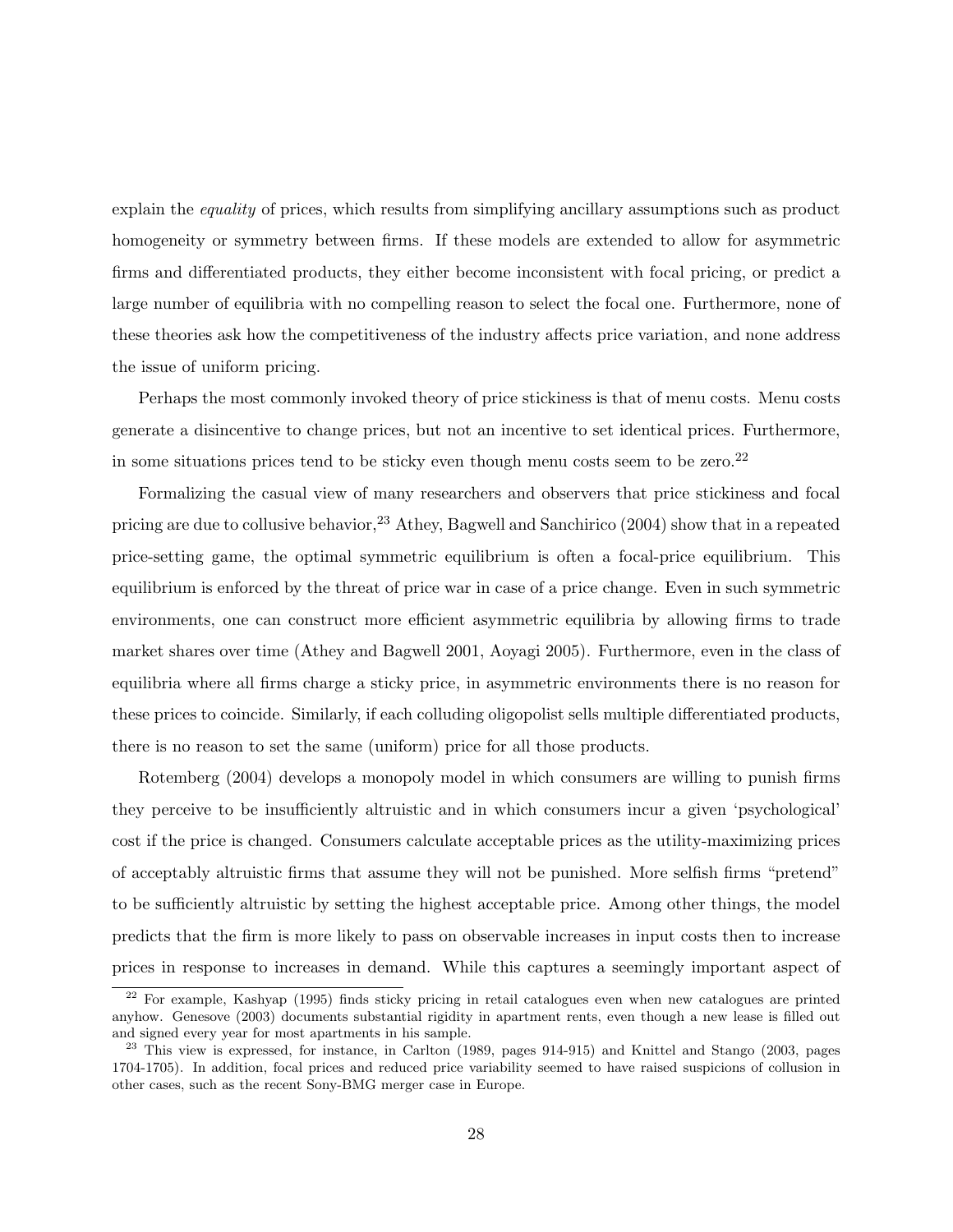price dynamics our model misses, Rotemberg's single-product monopoly setup cannot address focal or uniform pricing.

An important class of models with implications for price variation assumes that consumers must pay search costs to sample firms' products and prices. These models, however, often generate excess rather than reduced price variation. If search costs are bounded away from zero and the first search is costly, there is no focal-price equilibrium even with deterministic identical costs: if a consumer expecting price  $p$  shows up at a firm, the firm knows she values the good above  $p$ , and can raise the price. If search costs are not bounded away from zero, the situation is more complicated. If consumers observe the price distribution, a price increase by a firm triggers search by some consumers arriving at the firm, and a price decrease triggers search by some consumers arriving at other firms. Because a low-price firm is hard to find, a lower proportion of consumers will search for it; but the firm will attract these consumers from all competitors. Stiglitz (1987) shows that as a result of these opposing forces, price stickiness obtains if search costs are convex in the number of searches, but excess price variation results if search costs are concave. Finally, if consumers do not observe the price distribution, only a price increase triggers search, because consumers arriving at other firms do not learn about a price decrease. This can lead to price stickiness.<sup>24</sup> But even in this case, equilibria with different prices exist, and with asymmetry there is no compelling reason to select a focal one.

Our model is related to an older literature on kinked demand curves (Hall and Hitch 1939, Sweezy 1939). In these models, each firm believes that if it lowers its price, rivals will do the same, while if it increases its price, rivals will not follow—leading to a kinked demand curve. Maskin and Tirole (1988) provide a game-theoretic foundation for these beliefs in a repeated alternating-move duopoly pricing game, but do not investigate the impact of cost shocks on pricing behavior. In addition, there is no reason to presume that equilibria would necessarily be focal once we drop their assumption that all consumers buy from a lowest-price firm.

<sup>&</sup>lt;sup>24</sup> For reasons similar to the logic in Varian (1980), if there is a mass of informed consumers—who find out all prices for some reason—a focal-price equilibrium cannot exist. With search costs, any equilibrium must have positive expected profits. Then, if all firms were to charge the same price, undercutting other firms slightly would attract all informed consumers, increasing profits.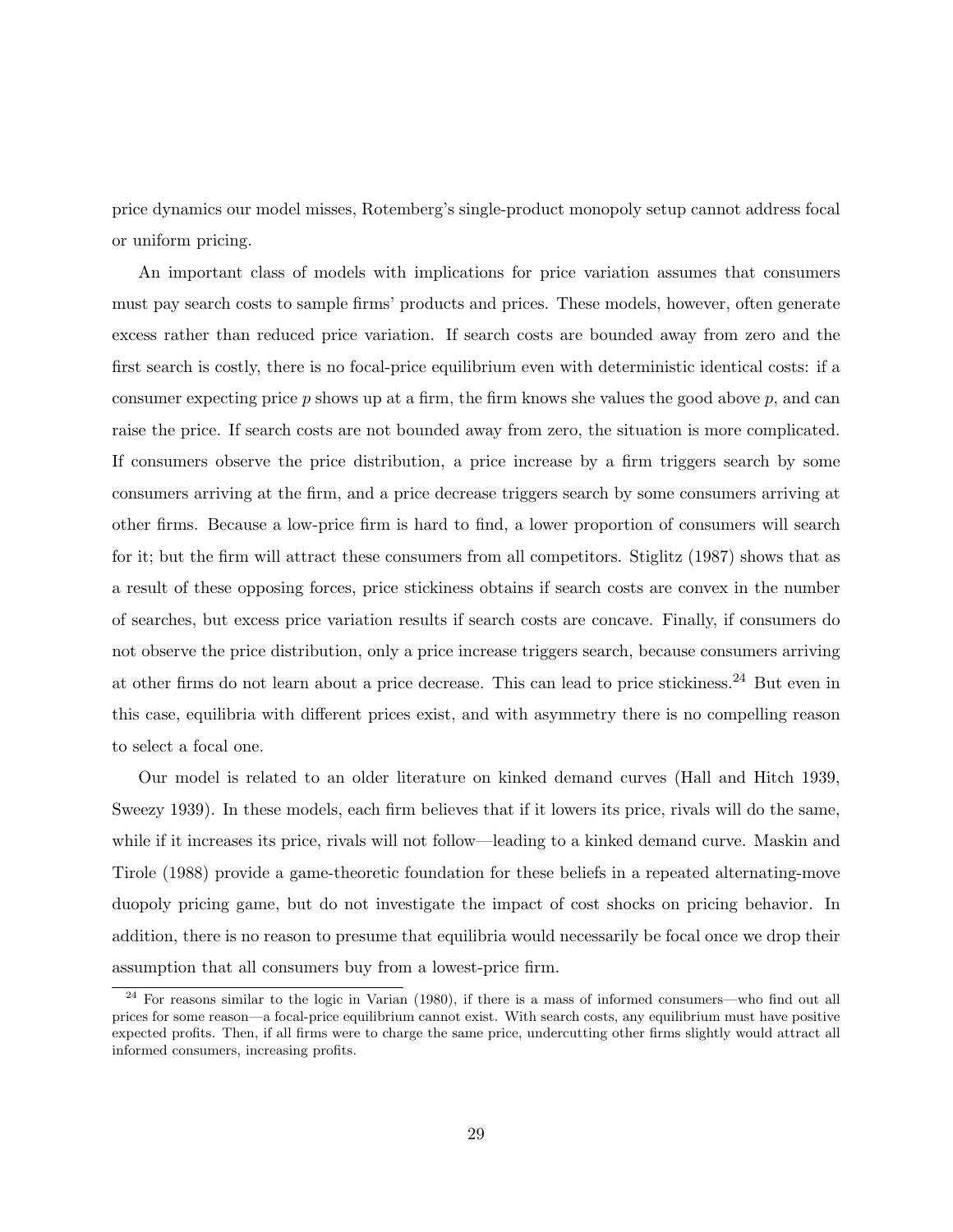## 9 An Example

We document the existence of sticky, uniform, and focal pricing using cigarette price and demand data from Hungary. This market has several features that fit our model and allow us to rule out some alternative explanations for the pricing patterns. To start, a consumer who buys cigarettes at a store observes not only the price of the brand she selects, but the prices of all cigarettes in the store, with better prices easily made salient by manufacturers on the packaging. Thus, the search costs for a large fraction of consumers are negligible or zero. In addition, within each of three commonly known and used quality categories, products can be thought of as being mainly horizontally differentiated.<sup>25</sup> And there are only two major players in the market, suggesting a duopoly as the appropriate market model.<sup>26</sup>

Most importantly, by law the retail price of each brand of cigarettes is fixed at the manufacturing stage by cigarette producers themselves, which has resulted in them almost always choosing the same retail price for the entire country.<sup>27</sup> This makes our price data extremely accurate, and means that consumers also find prices easy to observe and compare. Manufacturers have to order tax labels from—and pay all relevant taxes to—a government agency, and attach a label to each pack before distribution. Retailers, from the most run-down store to the fanciest club, must (and as much as we are aware do) sell the cigarettes at the price indicated on the label. Since keeping large stocks of tax labels would tie down enormous cash resources in the form of taxes paid, producers almost never put in orders exceeding one month of production.<sup>28</sup> Hence, the menu costs of changing prices are literally zero. Finally, since taxes have changed a number of times in our sample period, there are observable and exogenous changes in costs, making it possible to check whether such changes

<sup>&</sup>lt;sup>25</sup> The three categories are low, mid, and premium. Two brands with an extremely small number of users, Gauloises and Camel, are considered to be between the mid and premium categories. And there are also sub-low and premium+ categories, within which vertical differentiation is significant.

<sup>&</sup>lt;sup>26</sup> One way the market does not fit our model is that many smokers are brand loyal—corresponding to little uncertainty on  $\chi$ . But as we have emphasized, our results only require that marginal consumers be uncertain about their taste, and this is plausible for cigarettes.

 $27$  The current legal situation was created as the government's unorthodox reaction to a situation where cigarette companies avoided paying ad-valorem taxes by first selling products to intermediaries. The legal structure is set out in regulation 14/1998 (IV.30) of the Hungarian Ministry of Finance (1998).

<sup>&</sup>lt;sup>28</sup> The only exception to this are anticipated large tax increases, when manufacturers stock labels for up to two months in advance.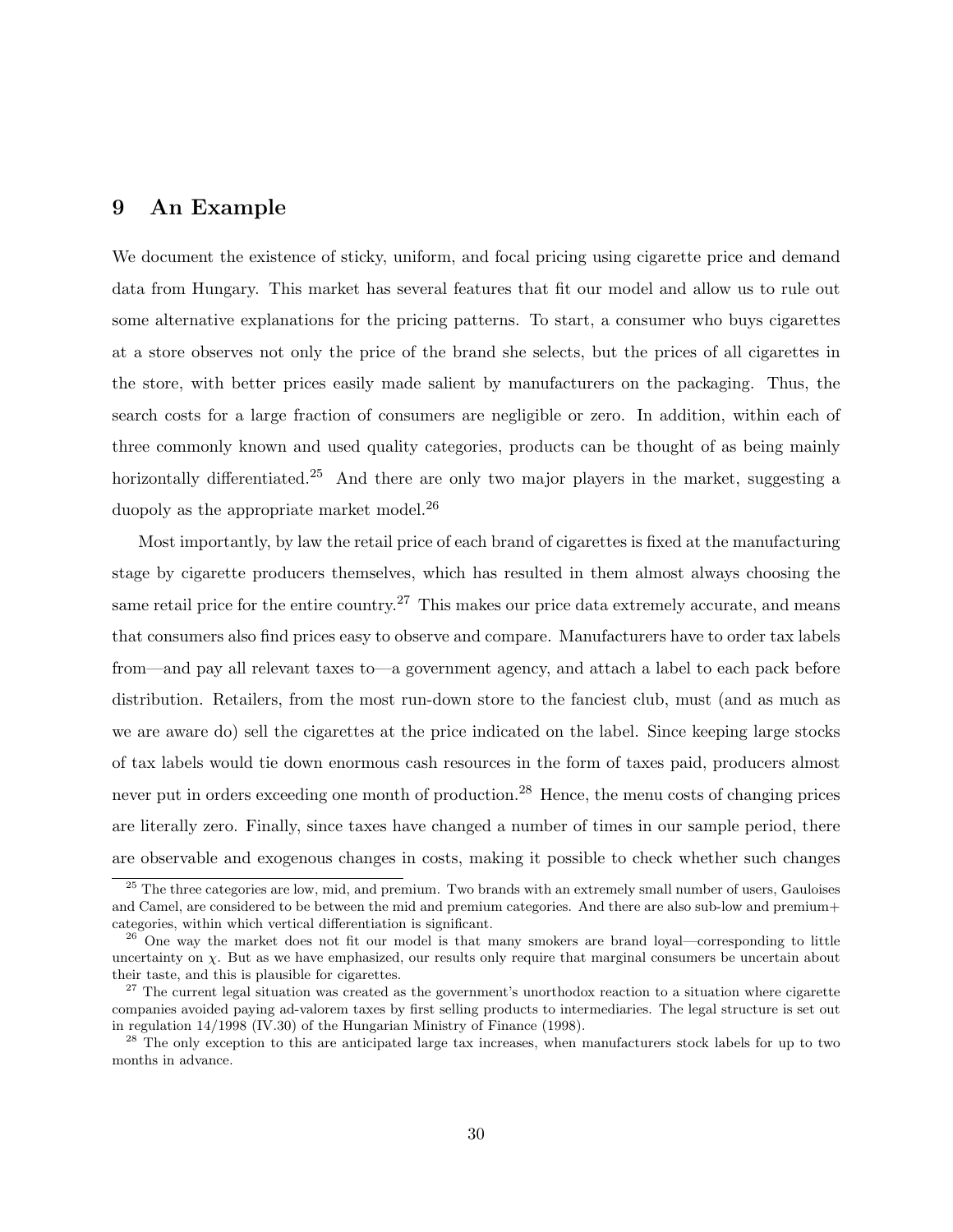are passed on.

While we document below that cigarette market segments are asymmetric, and (as emphasized above) collusion models can explain uniform and focal pricing in such markets only very non-robustly, in our market collusion is altogether unlikely. Because of increasing taxes, decreasing smoking rates, and a sharp rise in the share of the black market to over 25% (according to industry estimates), producers are competing for a shrinking market, making collusion difficult.<sup>29</sup> In addition, producers are taking highly competitive steps. For instance, in 2001 British-American Tobacco (BAT) secretly and at high cost introduced a streamlined distribution system, giving it an edge on getting cigarettes to consumers quickly; Philip Morris International (PMI) followed by setting up its own new system. Finally, prices and shares in this market are observable, and in such circumstances most reasonable collusion models predict no significant one-sided price cuts. Yet such price cuts do occur.<sup>30</sup>

We have obtained from BAT monthly data on all brands legally sold in Hungary in the period from January 2002 to August 2005, including official retail prices—the prices of cigarettes entering distribution—and sales volumes. We also received information on the tax system that applied to cigarettes. We focus our analysis on the regular 85mm versions of the main competing brands in each of the low, mid, and premium categories. We selected the two brand families with the largest sales volumes in each of the three categories, giving us one brand family in each category from each of BAT and PMI. In addition, since it is almost as large as the second largest brand family, we included an additional PMI brand family in the premium category. These brand families account on average for 92%, 99%, and 95% of sales in the low, mid, and premium categories, respectively.

The evidence for uniform pricing in our sample is overwhelming, with different brands within a brand family (light, ultralight, menthol, and so on) virtually always selling at the same price.

<sup>&</sup>lt;sup>29</sup> The rise of the black market, consisting largely of smuggled cigarettes, is due to an increase in Hungarian taxes that outpaced tax increases in Romania and the Ukraine. The black market is not a major concern for our analysis, because it is perceived to provide a different (and certainly inferior) set of products.

<sup>&</sup>lt;sup>30</sup> For example, in December 2004 BAT spent large sums to recall all Pall Mall cigarettes from the market and distribute them at a decreased price, changing the pre-tax price from 172 HUF to 122 HUF per pack. Recall is phenomenally expensive, involving renting scores of extra trucks, going to all retailers to collect cigarettes in stock and do extra paperwork, taking tax labels off packages by hand, and throwing out the cigarettes. Workers work up to 16 hours a day and are paid overtime. BAT executives estimate that a recall costs about 20% of the retail price, or about 100 HUF per pack at the time.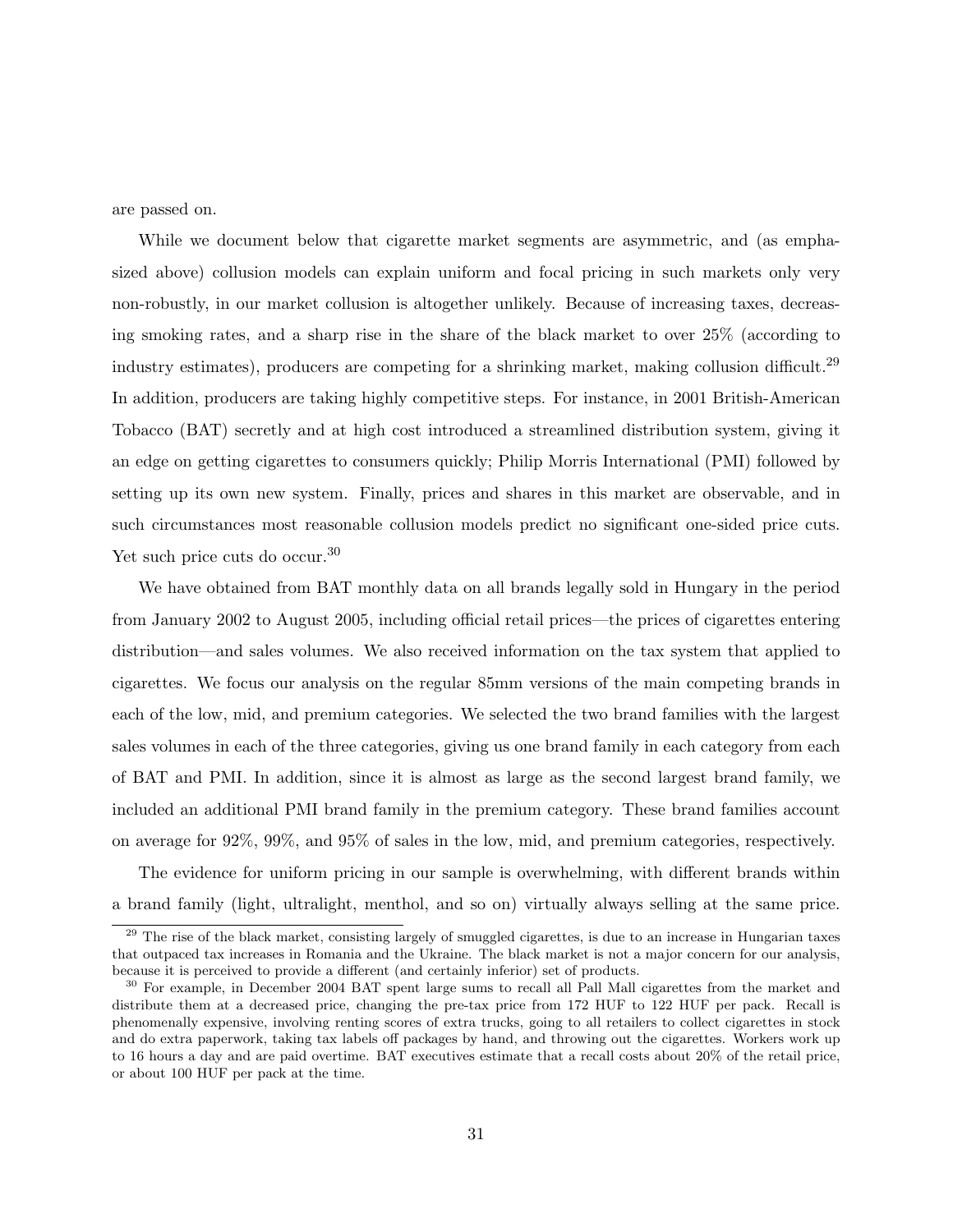The price of Sopianae Light deviated from that of other Sopianae brands for 3 of the 44 months, and Sopianae Multifilter deviated for 4 months. Helikon's Menthol brand had a different price from the other Helikon brands for one month. Other than these exceptions, all brands in the Sopianae (6-8 brands), Helikon (7 brands), Multifilter (5-6 brands), Pall Mall (7 brands), Marlboro (3 brands), Kent (3-6 brands), and Philip Morris (2 brands) brand families sold at the same price every month.<sup>31</sup> While we have no data to confirm this, casual observation and industry executives suggest that the consumer bases for different brands within a family are very different. Standard models would imply no price equalization in this case.

We next turn to evidence on focal pricing. The top part of Figure 3 shows the price series for the two main brands in the low category, Sopianae (brands other than Light or Multifilter) and Helikon (non-menthol brands), along with the demand asymmetry between the two products. Prices are shown on the left vertical axis, and the ratio between the sales volumes of Sopianae and Helikon are shown on the right. The two brand families sell at exactly the same price in 33 of 44 months. Yet other than in prices, this market is highly asymmetric: Sopianae's sales were three to six times those of Helikon, with an improving tendency over time.

The picture is much the same for the mid category. While Multifilter dominates this market, its prices match those of Pall Mall in 34 of 44 months. Focal pricing is not as prevalent in the premium market shown in the bottom part of Figure 3. The three brand families sold at the same price in 26 of 44 months. But this market segment is by far our most asymmetric segment, with dominant Marlboro outselling runner-up Kent by a factor between 15 and 35. Interestingly, this market features additional uniform pricing: in all but one month, PMI's two brands sell at the same price.

Finally, we look at sticky pricing. While the cigarette market is volatile and seasonal (e.g. sales in December and the summer spike by up to 10%), the prices of our brands change only rarely. Low-market leader Sopianae changed prices only 9 times in 44 months, setting 8 price levels; midmarket leader Multifilter had 11 price changes and 10 prices levels; and premium-market leader

<sup>31</sup> Manufacturers introduced new brands in some of the brand families in our sample. For example, the number of brands in the Sopianae family grew from 6 to 8. There have also been some minor changes, including many name changes, in the existing brands.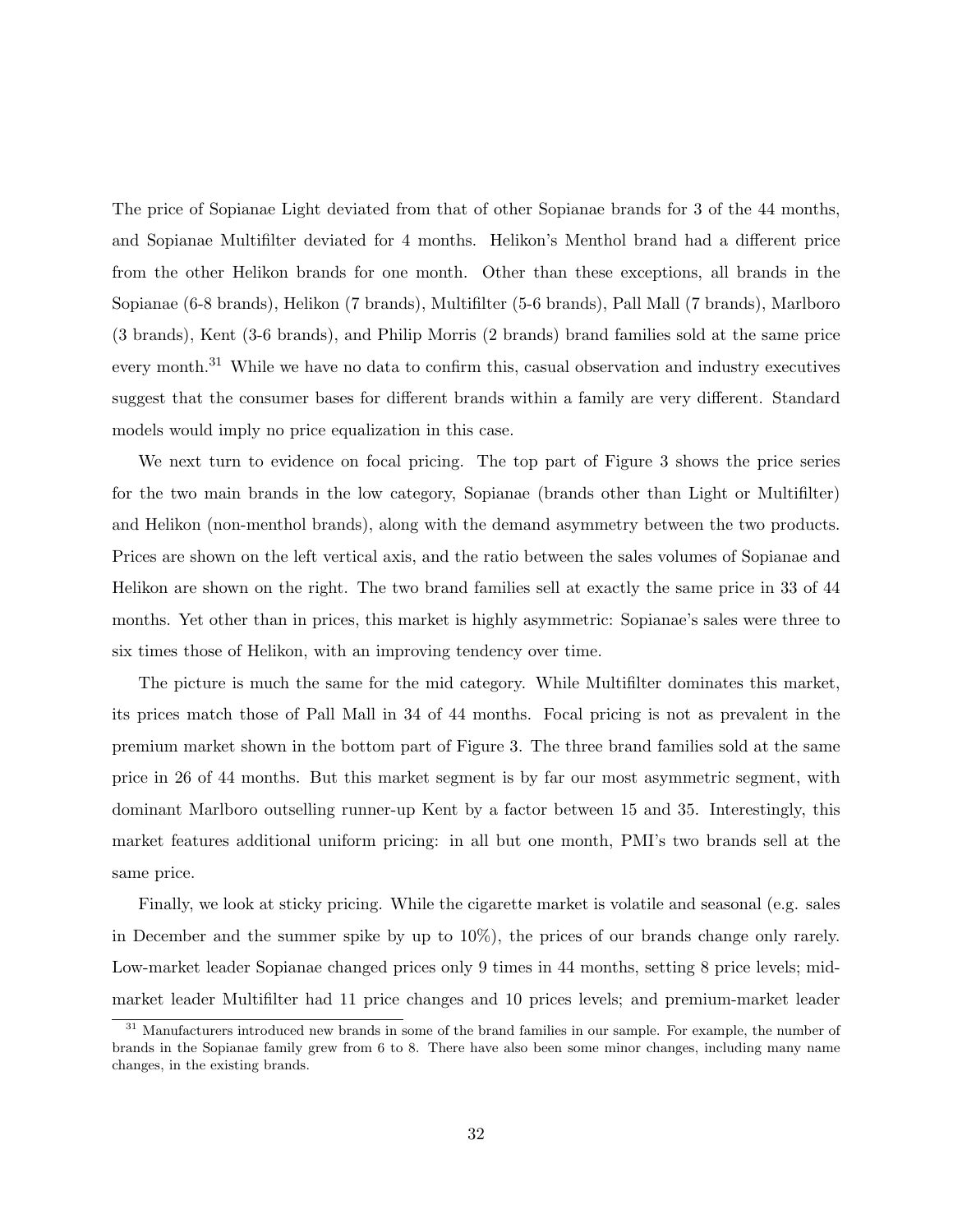Marlboro had 8 price changes and 9 price levels. This already suggests that manufacturers do not change prices in response to many changes in circumstances. But we also have information on one arguably exogenous source of high-frequency change in costs: taxes. Table 1 summarizes the tax changes in our sample period, and the 7 brands' price reactions to it. There were three small and three large tax increases. All brand families changed prices in response to large tax increases. But in the case of the three small tax increases, manufacturers fully absorbed the change for 4, 3, and 4 of the 7 brand families, respectively. Interestingly, the 4 brand families that did change their price in February 2003 did so by a multiple of the change in their tax liability. That manufacturers may absorb small shocks, and that small shocks can trigger large price changes, is exactly a pattern consistent with sticky pricing.<sup>32</sup>

## 10 Conclusion

An unmodelled primitive of our model is the time at which the expectations determining the reference point are formed. For example, in the case of industry-wide cost shocks we have assumed that the reference point does not adjust to such shocks at all. In some cases—such as regulatory intervention widely publicized in advance—consumers' expectations regarding market prices may adjust early enough to change their reference point. In this case, it is appropriate to model the intervention as a change in the entire cost distribution rather than as a shift within the same cost distribution.

Our model assumes consumers have accurate expectations and knowledge about prices. There is considerable debate in the marketing literature whether consumers can recall prices for specific products accurately, with estimates ranging from  $5\%$  to  $50\%$  of consumers.<sup>33</sup> The pricing surveys upon which these estimates are based typically focus on the knowledge of average consumers and do not study the accuracy of price expectations. While for simplicity we have assumed that all consumers have correct price expectations, our effects are driven by marginal consumers—consumers

 $32$  In January 2005, the prices of 3 brand families in the low and mid categories *decreased* contemporaneously with a tax increase. This was probably an aftershock of the price war started by Pall Mall in December 2004, and had little to do with the tax increase itself.

<sup>&</sup>lt;sup>33</sup> For a recent meta-study, which includes an extensive literature survey, see Estelami and Lehmann (2001).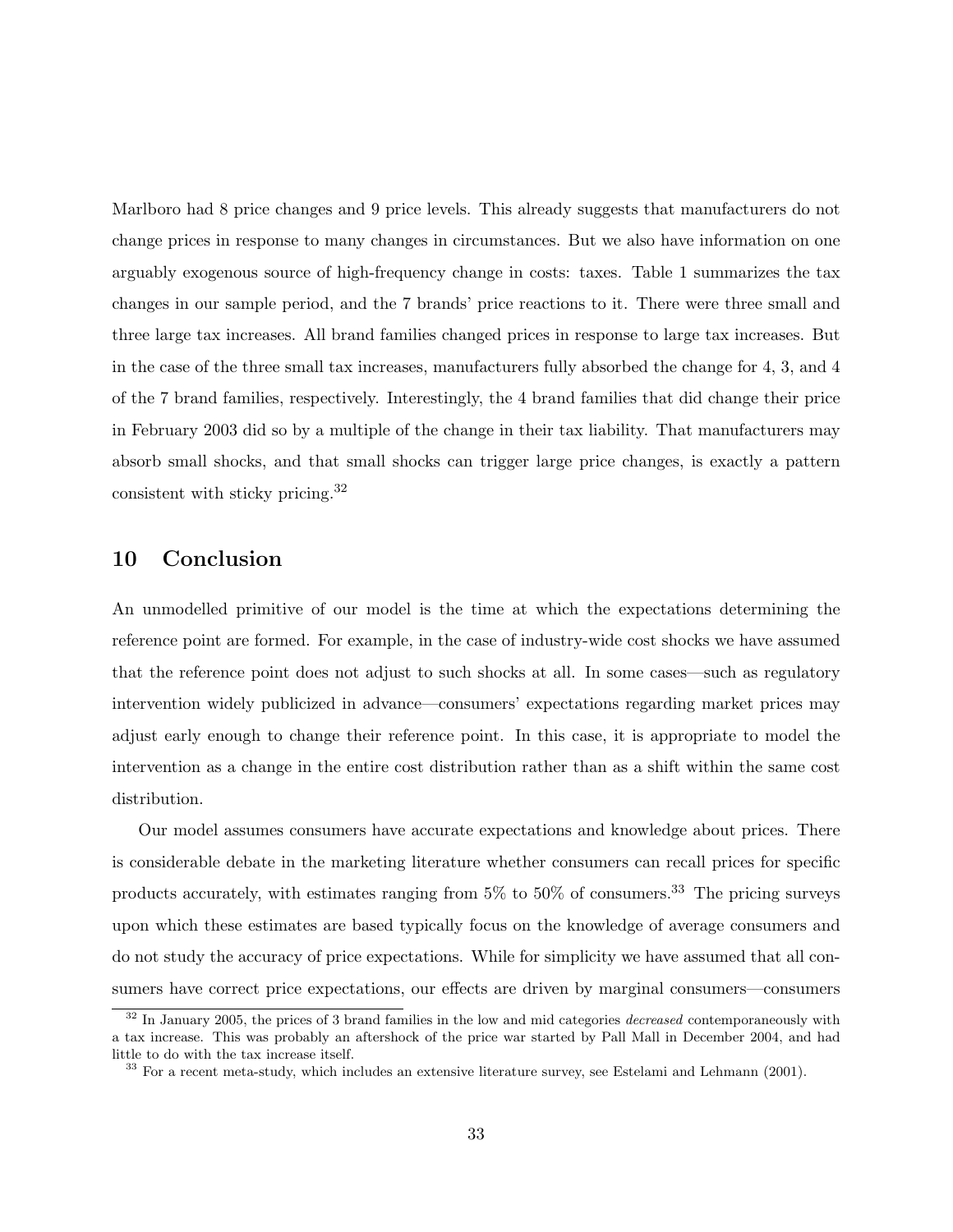who will switch in response to some relevant price changes—and so require only (some of) these consumers to have correct expectations. Unfortunately, we are not aware of any empirical work on whether they do.

In contrast to our results, which predict reduced price variation in a number of senses, there often seems to be excess price variation between even identical products.<sup>34</sup> Such price variation seems to occur primarily in industries where consumers cannot or do not compare prices across different sellers, partly because firms deliberately make comparisons difficult.<sup>35</sup> Our theory clearly applies better when prices and relevant features of products are transparent to consumers.

 $34$  Baye, Morgan and Scholten (2004), for example, document that for many products, different internet-based retailers charge very different prices.

<sup>35</sup> Ellison (2005b) and Gabaix and Laibson (2005) identify competitive advantages of making price comparisons difficult. Gabaix and Laibson (2005) show that in the presence of some consumers who ignore add-on costs, firms have no incentive to make add-on prices transparent, even when it is very cheap to do so. Ellison (2005b) gives natural conditions under which rational consumers who are unresponsive to an ex-ante hidden add-on price also decrease competition in transparent aspects of the product.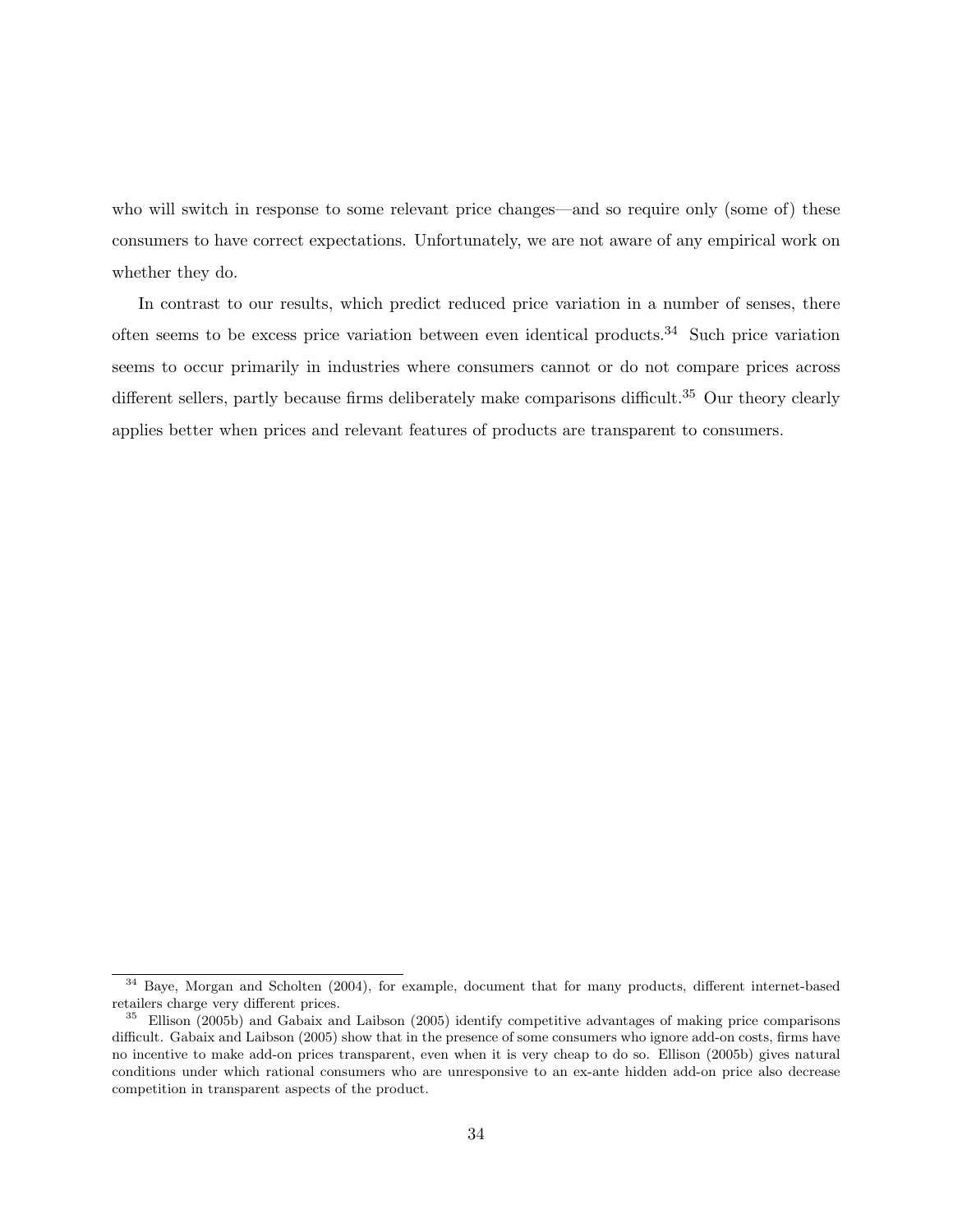

Figure 2: Determination of Equilibrium Pricing Functions with Industry-Wide Shocks For better visibility, overlapping curves are drawn as close parallel curves. The solid curve  $\Phi(c)$  is the solution to the first-order condition for optimal pricing assuming that  $P(c)$  is not an atom of the price distribution. Since a market-equilibrium pricing function is non-decreasing and continuous, it consists of constant parts pasted together with strictly increasing parts that coincide with  $\Phi(\cdot)$ . Two market-equilibrium pricing functions are  $P^1(c)$  and  $P^2(c)$ .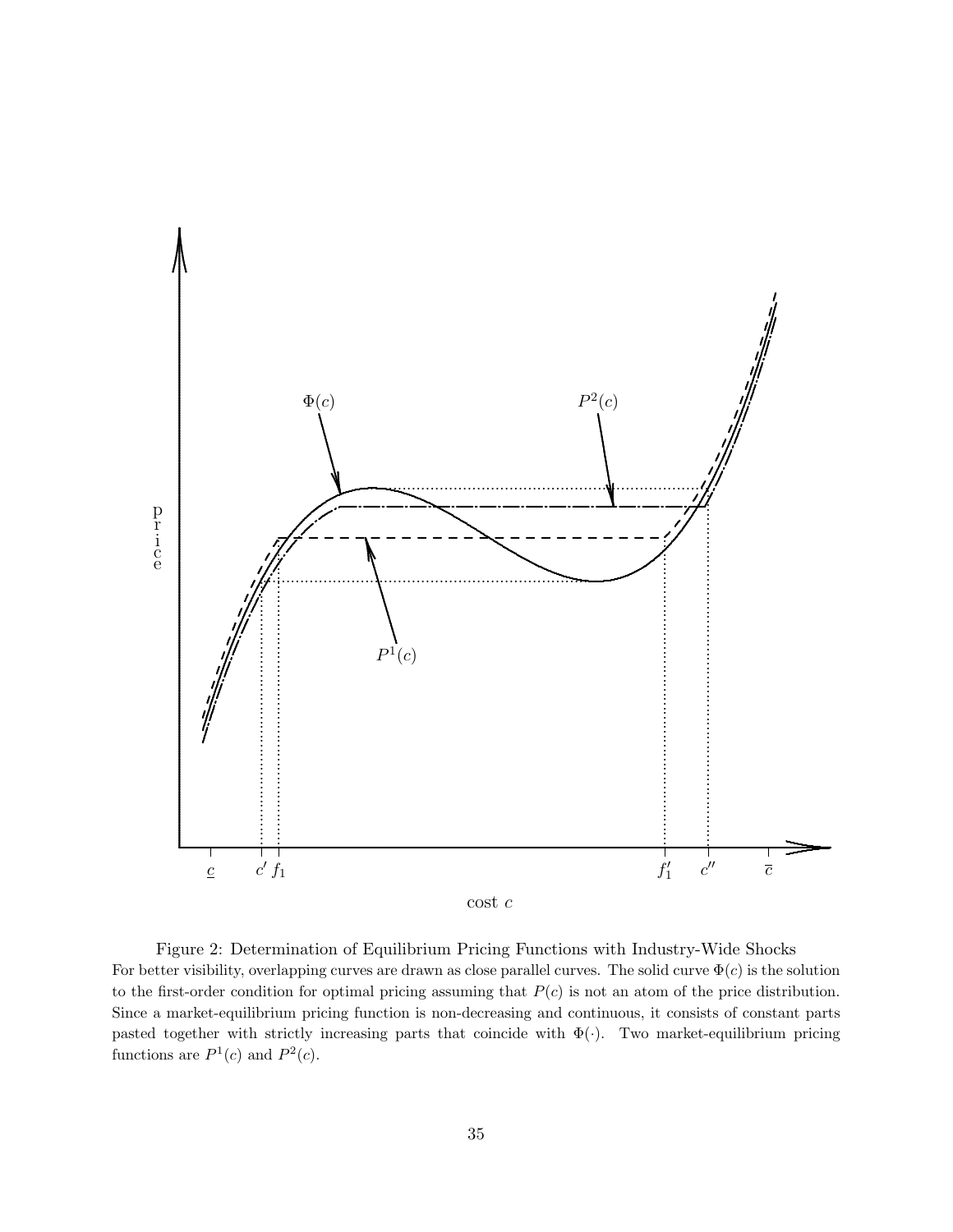

Figure 3: Price Series of the Main Low (Top) and Premium (Bottom) Cigarette Brand Families in Hungary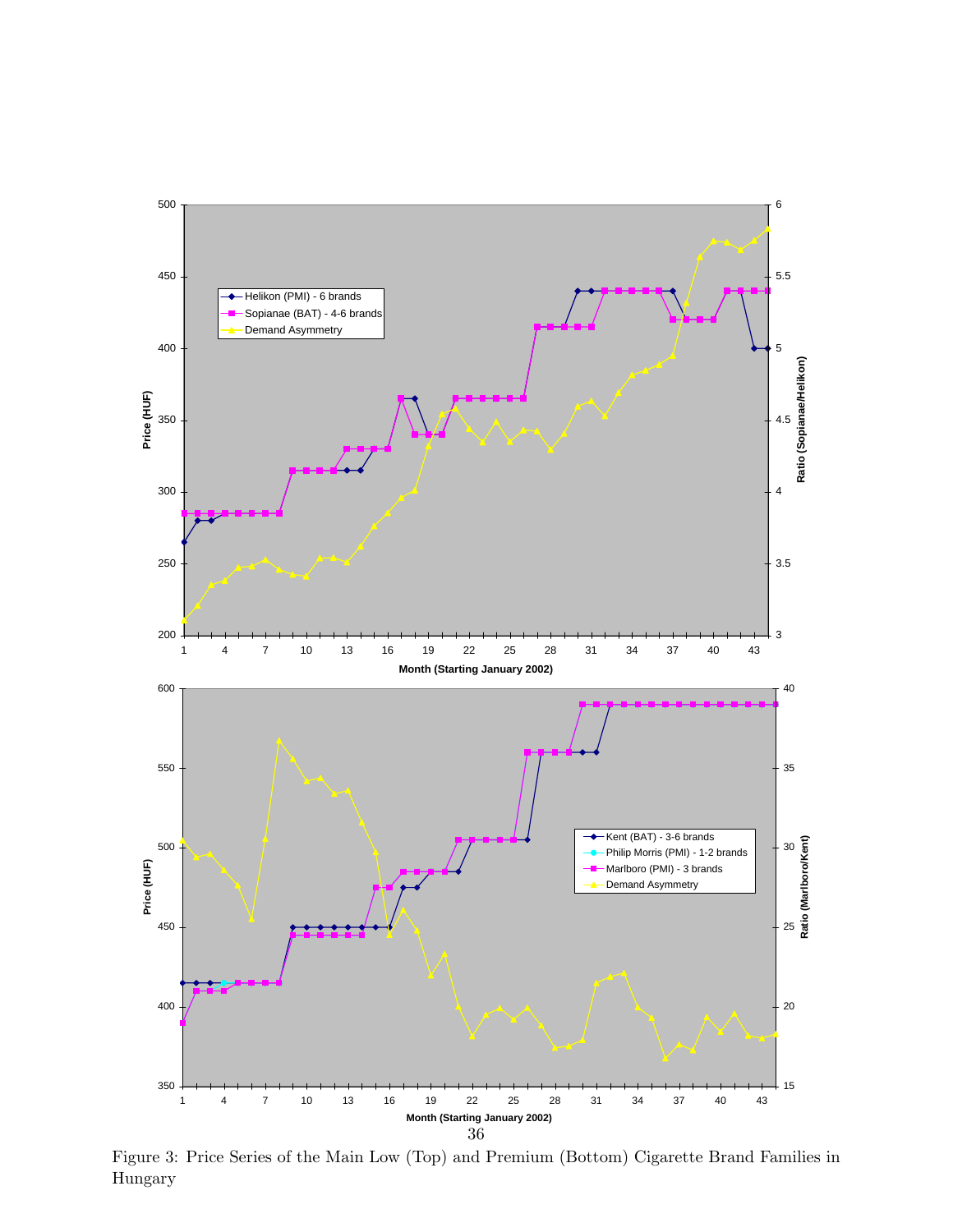| Date<br>Effective | Excise<br>$\text{Tax (HUF)}$ | Ad Valorem<br>$\operatorname{Tax}$ | Neutral<br>Change (HUF) | No. Price<br>Changes | Passthrough<br>if Changed |
|-------------------|------------------------------|------------------------------------|-------------------------|----------------------|---------------------------|
| start             | 121.7                        | 0.17                               |                         |                      |                           |
| Apr 2002          | 125.7                        | 0.17                               | 4.82                    | 3                    | 1.04                      |
| Sep 2002          | 147                          | 0.18                               | 30.30                   |                      | 1.04                      |
| Feb 2003          | 150                          | 0.18                               | 3.66                    | 4                    | 6.83                      |
| May 2003          | 172                          | 0.20                               | 37.64                   |                      | 0.64                      |
| Jan 2004          | 213                          | 0.23                               | 70.36                   |                      | 0.76                      |
| Jan 2005          | 217                          | 0.23                               | 5.19                    | 3                    | $-6.42$                   |

Table 1: Price Reactions of the Major Low, Mid, and Premium Brand Families to Tax Changes

Note: The excise tax is levied per pack, and the ad valorem tax is levied in proportion to the retail price. Neutral change is calculated as the average price change that would occur if manufacturers passed on the tax change one-to-one (leaving the net price unchanged). The number of price changes gives the number of brands whose price changed within 2 months of the tax change. Passthrough is the average ratio of the actual price change to the neutral price change for brand families where a price change occurred.

## Appendix A: Labor-Market Reinterpretation

Suppose employees' "ideal jobs" are located on the unit circle, where firms' jobs are also located. If an employee with job-taste  $\chi$  takes job y, her intrinsic utility is  $v + w - t \cdot d(\chi, y)$ , where v is her intrinsic (dis)utility from working, w is her wage, and  $t \cdot d(\chi, y)$  is her disutility from taking a job different from her ideal. Company i's profit from attracting an employee is  $\psi_i - w_i$ , where  $\psi_i$  is the company's labor productivity and  $w_i$  is its wage. For any distribution of costs Θ in the price-setting game and any constant Ψ, we can define a corresponding wage-setting game in the following way. We let  $\psi_i \equiv \Psi - c_i$  for any realization  $c_i$ , and require that  $w_i \leq \Psi$  for all i. In the wage-setting game, employees first form expectations regarding their wage and the type of job they will get. Next, each firm's productivity is realized and firms simultaneously set wages. Finally, employees decide which job to take (we assume employees find jobs sufficiently valuable that they always work in equilibrium). A wage-setting equilibrium is defined as a situation where employees play a personal equilibrium correctly anticipating the distribution of wages in the market, and firms maximize expected profits given other firms' behavior and employee expectations. We have the following:

**Proposition 6.** The pricing functions  $\{P_1, P_2, \ldots, P_n\}$  are part of a pricing equilibrium if and only the wage-setting functions  $W_i : \psi_i \mapsto w_i$  defined by  $W_i(\psi_i) = \Psi - P_i(\Psi - \psi_i)$  are part of a wage-setting equilibrium in the wage-setting game.

 $\Box$ 

Proof. Obvious.

### Appendix B: Proofs

**Proof of Proposition 1.** If the condition in the proposition is satisfied, then there is a  $p^*$  satisfying  $p^* - \frac{t}{n} \frac{1+\lambda}{2} \leq$  $c \leq p^* - \frac{t}{n}$  for all  $c \in [\underline{c}, \overline{c}]$ . That this is a necessary and sufficient condition for local deviations to be unprofitable has been established in the text.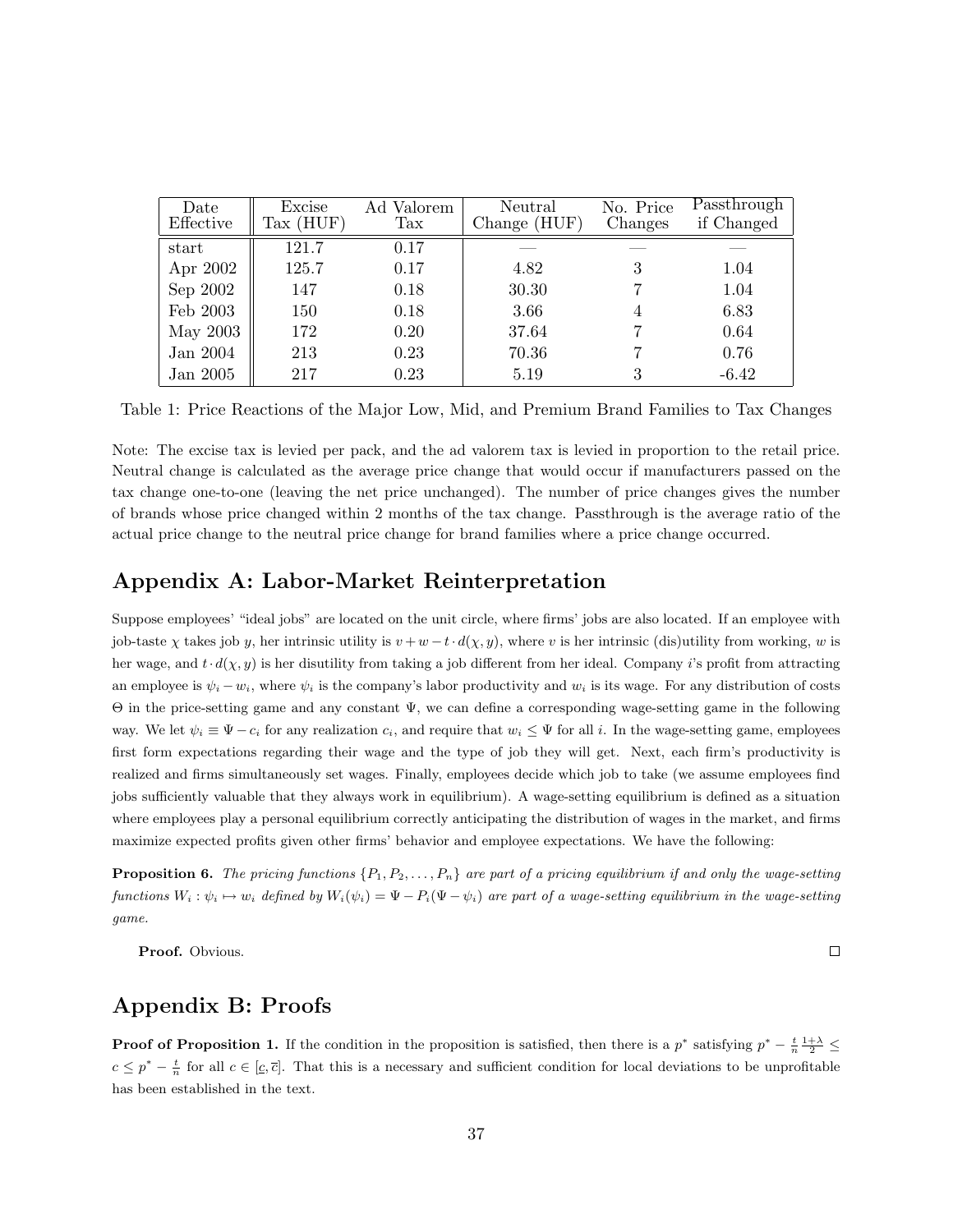We now show that under the above condition, non-local deviations are also unprofitable. We start with increases in the price. First, note that the firm will never charge a price so high that it would be charging itself out of one market: if a deviating firm is charging itself out of one market, it is charging itself out of both, earning zero profits. Therefore, we only need to consider deviations for which  $x \in \left(0, \frac{1}{2n}\right)$ . Recall Equation 4:

$$
\frac{dx}{dp_1} = -\frac{1}{2t} \left[ \frac{2 + (\lambda - 1)F(p_1)}{\left\{2 + \frac{\lambda - 1}{2} [G(x) + G((1/n) - x)]\right\}} \right]
$$

Since  $F(p_1) = G(\frac{1}{n} - x) = 1$  and  $G(x)$  is increasing in x, in the range  $x \in (0, \frac{1}{2n})$ , firm 1's demand (as a function of  $p_1$ ) is convex. This implies that if local deviations are unprofitable, non-local increases in the price are also unprofitable.

Next, we rule out the possibility that firm 1 might like to charge a price so that  $x \in \left[\frac{1}{2n}, \frac{1}{n}\right]$ . In that case, Equations (2) and (3) imply that

$$
-xt - p_1 + (p^* - p_1) - \lambda t \left(x - \frac{1}{4n}\right) = -\left(\frac{1}{n} - x\right)t - p^* - \lambda t \cdot 2n \cdot \left(\frac{1}{n} - x\right) \frac{\frac{1}{n} - x}{2} + t \cdot 2n \cdot \left(x - \frac{1}{2n}\right) \frac{x - \frac{1}{2n}}{2}.
$$

Solving for  $p_1$  gives

$$
p_1 = p^* - \frac{1}{2}t \underbrace{\left[ (\lambda + 1) \left( 2x - \frac{1}{n} \right) + (\lambda - 1) \left( x - \frac{1}{4n} - nx^2 \right) \right]}_{\equiv \kappa}.
$$

To show that lowering the price to  $p_1$  is not a profitable deviation, it is equivalent to show that

$$
\frac{1}{n}(p^* - c) \ge 2x(p_1 - c) = 2x\left(p^* - c - \frac{1}{2}t\kappa\right).
$$

Rearranging and using that  $p^* - c \leq \frac{t(1+\lambda)}{2n}$  gives that it is sufficient to show that

$$
\left(2x - \frac{1}{n}\right) \frac{1+\lambda}{n} \le 2x\kappa,\tag{11}
$$

or equivalently

$$
(\lambda+1)\left(2x-\frac{1}{n}\right)^2 \ge (\lambda-1)2x\left(nx^2+\frac{1}{4n}-x\right)=(\lambda-1)2x\left(2x-\frac{1}{n}\right)\left(\frac{nx}{2}-\frac{1}{4}\right).
$$

This simplifies to

$$
(\lambda+1)\left(2x-\frac{1}{n}\right) \geq (\lambda-1)2x\left(\frac{nx}{2}-\frac{1}{4}\right).
$$

Notice that in the above inequality, the left-hand side is equal to the right-hand side for  $x = \frac{1}{2n}$  and greater for  $x = \frac{1}{n}$ . Furthermore, the left-hand side is linear, while the right-hand side is quadratic and convex. This implies that the left-hand side is no less for all  $\frac{1}{2n} \leq x \leq \frac{1}{n}$ .

For  $n > 2$ , we are left to rule out that firm 1 undercuts its rival and steals more than the entire adjacent market. We begin by ruling out deviations in which the firm captures less than two adjacent markets on each side. Let  $p'_1$  be the price at which the consumer located at  $\frac{1}{n}$  is indifferent between buying from firm 1 and buying from firm 2. This consumers utility of buying from firm 1 is

$$
v - \frac{1}{n}t - p'_1 + (p^* - p'_1) - \lambda t \left[ \frac{1}{n} - \frac{1}{4n} \right].
$$

In case he buys from firm 2, her utility is

$$
v - p^* + t \frac{1}{4n}.
$$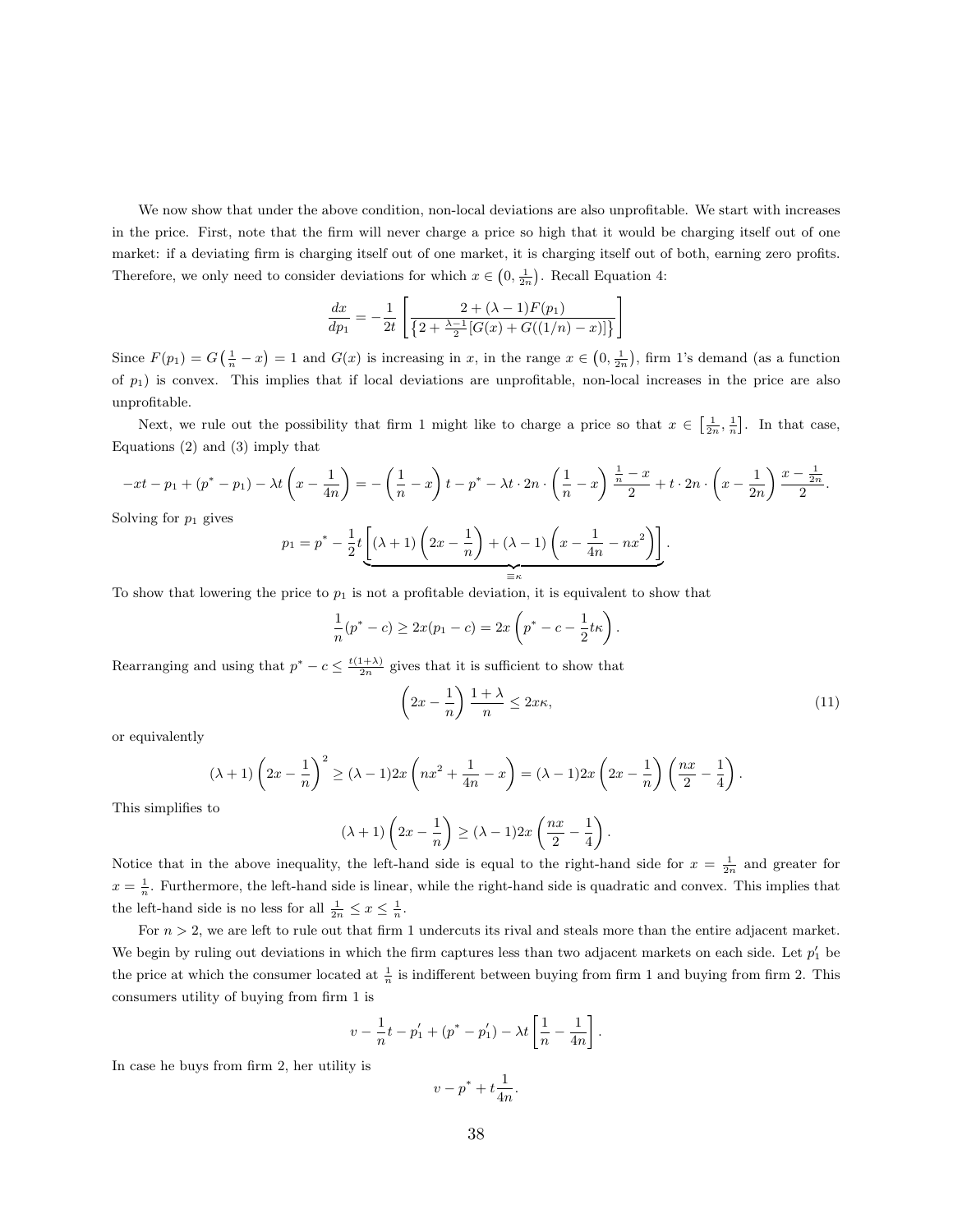Thus, if the consumer is indifferent

$$
p^* - p_1' = \frac{t}{2n} \left[ 2 + \frac{3}{4} (\lambda - 1) \right].
$$

Consider the maximum price at which a local deviation is unprofitable; for this price  $p^* - \underline{c} = \frac{t}{2n}[2 + \lambda - 1]$  and in this case  $p'_1 - \underline{c} = \frac{t}{2n} \left[ \frac{1}{4} (\lambda - 1) \right]$ . Thus even if firm 1 would get the entire two adjacent markets when setting  $p'_1$ , this is unprofitable as  $\frac{1}{n}(p^* - \underline{c}) > \frac{4}{n}(p_1 - \underline{c})^{36}$  Obviously undercutting is (weakly) less profitable for any lower focal price.

We are left to consider the case in which  $n > 4$ , and firm 1 steals more than two adjacent markets on each side. We show that this is unprofitable because it requires firm 1 to price below marginal cost. For the consumer located at  $\frac{2}{n}$  to weakly prefer buying from firm 1 rather than firm 3, it must be that

$$
v - \frac{2}{n}t - p_1 + (p^* - p_1) - \lambda t \left[ \frac{2}{n} - \frac{1}{4n} \right] \ge v - p^* + t \frac{1}{4n}.
$$

Hence, in this case  $p^* - p_1 \ge \frac{t}{2n} [4 + (\lambda - 1)\frac{7}{4}] > \frac{t}{2n} [2 + \lambda - 1] \ge p^* - c$ , which completes the proof.

Proof of Proposition 2. We have shown in the text that local deviations are unprofitable if and only if

$$
p^* - \frac{t}{n} \cdot \frac{1+\lambda}{2} \le c_i \le p^* - \frac{t}{n}
$$

for all i and  $c_i \in [\underline{c}_i, \overline{c}_i]$ . It follows from the proof of Proposition 1 that if local deviations are unprofitable, so are global ones.

It remains to show the second part of the proposition. In the standard Salop model, for the consumer  $x$  between firms 1 and 2 who is indifferent between the two products,

$$
x = \frac{\frac{t}{n} + p_2 - p_1}{2t}.
$$

Hence, for realized cost  $c$ , firm 1's problem is

$$
\max_{p_1} \quad \frac{p_1-c}{2t} \cdot \left(\frac{2t}{n} - 2p_1 + E[p_2 + p_n|c]\right).
$$

This implies that

$$
P_1(c) = \frac{t}{2n} + \frac{E[p_2 + p_n|c]}{4} + \frac{c}{2}.
$$

Suppose that the supremum of prices charged by firms 1, 2, and n are  $\bar{p}_1$ ,  $\bar{p}_2$ , and  $\bar{p}_n$ , respectively. Suppose without loss of generality that  $\bar{p}_1$  is the supremum of market-equilibrium prices of all firms. Then for any  $c \in [\underline{c}_1, \bar{c}_1]$ ,

$$
P_1(c) \le \frac{t}{2n} + \frac{\bar{p}_2 + \bar{p}_n}{4} + \frac{c}{2}.
$$
\n(12)

Taking the supremum of both sides implies

$$
\overline{p}_1 \le \frac{t}{2n} + \frac{\overline{p}_1 + \overline{p}_1}{4} + \frac{\overline{c}}{2}.
$$

Rearranging gives the upper bound in the proposition.

 $\Box$ 

 $36$  Clearly if  $n = 3$ , the firm cannot attract two adjacent markets on each side, as there are only three local markets. Nevertheless, the upper bound on profitability we use is still valid.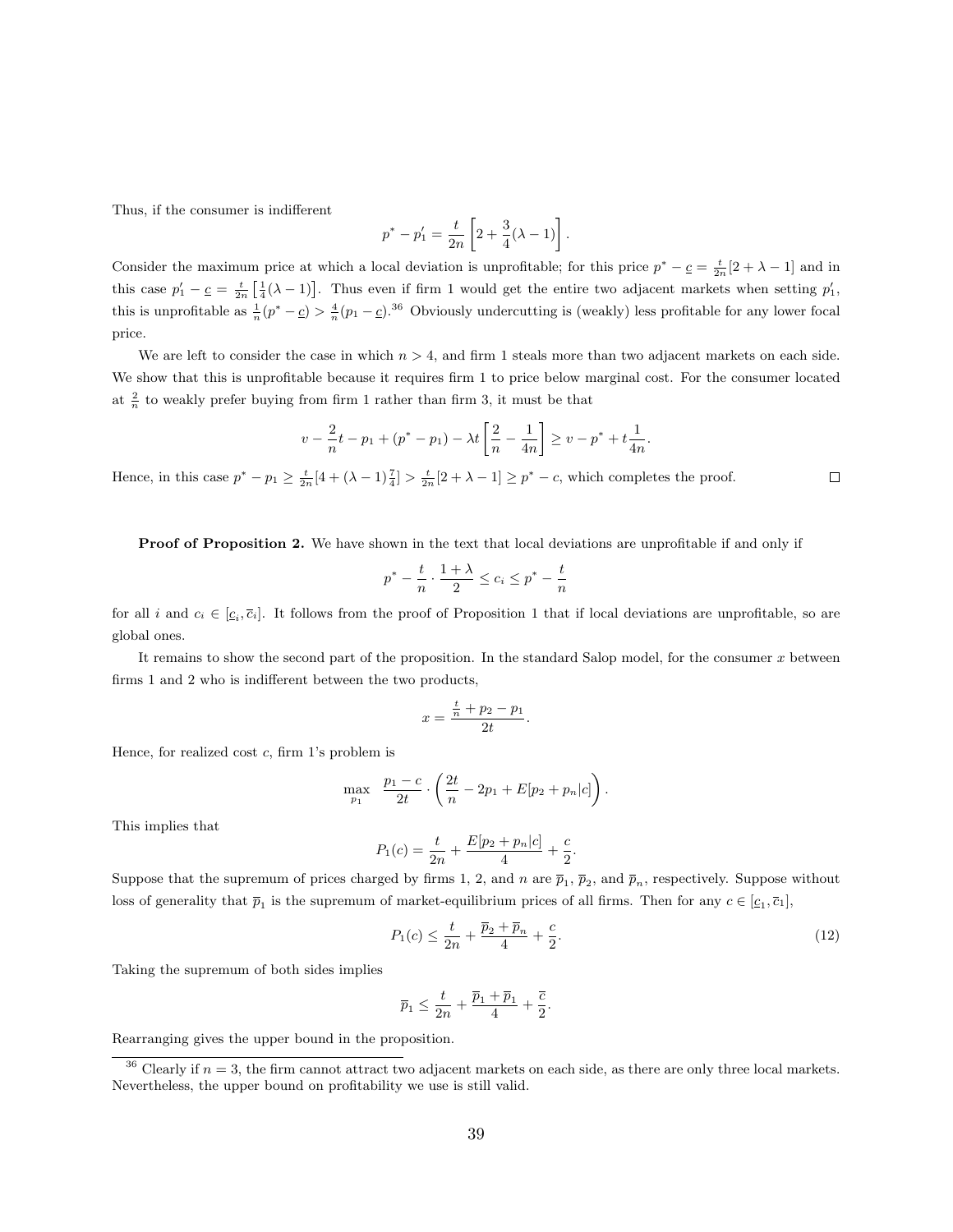Finally, we show that this upper bound can only be attained at  $\bar{c}$ . If no firm's price attains  $\bar{p}_1$ , we are done. Next, suppose that for a price  $c < \overline{c}$ ,  $P_1(c) = \overline{p}_1$ . By Inequality (12), again we are done.  $\Box$ 

Proof of Proposition 3. Posit a candidate market equilibrium in which all firms set a deterministic price and in which the highest price  $p<sub>H</sub>$  is strictly greater than the lowest price  $p<sub>L</sub>$ . We prove that if the condition in the Proposition is satisfied, either (one of) the highest price firm(s) has a strict incentive to lower its price or (one of) the lowest price firm(s) has a strict incentive to raise its price, contradicting equilibrium.

We establish that the marginal profit of lowering the highest price is weakly greater than the marginal profit of raising the lowest price for all given cost realizations c. This is sufficient because it implies that the high-price firm has a strict incentive to lower its price when it has its lowest cost realization, or the low-price firm has a strict incentive to raise its price when it has its highest cost realization (which is higher than the high-price firm's lowest cost realization because the supports of the cost distributions overlap), contradicting equilibrium. Let  $x_H^+$  and  $x_H^$ be one of the highest cost firm's demands on its right and left, respectively. Define  $x_L^+$  and  $x_L^-$  similarly. We want to establish that

$$
(p_H - c) \left[ \frac{1}{2 + \frac{\lambda - 1}{2} [G(x_H^+) + G(\frac{1}{n} - x_H^+)]} + \frac{1}{2 + \frac{\lambda - 1}{2} [G(x_H^-) + G(\frac{1}{n} - x_H^-)]} \right] \times [2 + F_{\uparrow}(p_H)(\lambda - 1)]
$$
  

$$
= \frac{1}{z_H^+}
$$
  

$$
\ge (p_L - c) \left[ \frac{1}{z_L^+} + \frac{1}{z_L^-} \right] \times [2 + F(p_L)(\lambda - 1)],
$$
 (13)

where  $z_L^+$  and  $z_L^-$  are defined analogously to  $z_H^+$  and  $z_H^-$ . For brevity, let  $\eta_H \equiv [2 + F_{\uparrow}(p_H)(\lambda - 1)]$  and let  $\eta_L \equiv$  $[2 + F(p_L)(\lambda - 1)].$ 

Notice that either  $\left(z_L^+\right)$  $\frac{1}{z_H^+} + z_L^- \frac{1}{z_I^-}$  $\overline{z_{H}^{-}}$  $\Big) \leq \frac{1}{2}(z_L^+ + z_L^-) \left( \frac{1}{z^{\frac{1}{2}}} \right)$  $\frac{1}{z_{H}^{+}} + \frac{1}{z_{L}^{-}}$  $\overline{z_L^-}$  $\Big)$  or  $\Big(z_{L}^{-} \frac{1}{z^{+}}\Big)$  $\frac{1}{z_H^+} + z_L^+ \frac{1}{z_R^-}$  $z_{H}^{-}$  $\Big) \leq \frac{1}{2}(z_L^+ + z_L^-) \left( \frac{1}{z^{\frac{1}{2}}} \right)$  $\frac{1}{z_{H}^{+}} + \frac{1}{z_{I}^{-}}$  $\overline{z_L^-}$ <sup>1</sup> . We distinguish two cases depending on whether the former (Case I) or the latter (Case II) holds.

Case I. We rewrite Equation 13 as

$$
\eta_H \left( z_L^+ \frac{z_L^-}{z_H^+} + z_L^- \frac{z_L^+}{z_H^-} \right) \ge \left( 1 - \frac{p_H - p_L}{p_H - c} \right) \eta_L \left( z_L^+ + z_L^- \right). \tag{14}
$$

Equation 14 is equivalent to

$$
\eta_H\left(z_L^+\left(1-\frac{z_H^+-z_L^-}{z_H^+}\right)+z_L^-\left(1-\frac{z_H^--z_L^+}{z_H^-}\right)\right)\geq \left(1-\frac{p_H-p_L}{p_H-c}\right)\eta_L\left(z_L^++z_L^-\right).
$$

As  $\eta_H > \eta_L$  a sufficient condition for Equation (13) to hold is that

$$
\eta_H \left( z_L^+ \frac{z_H^+ - z_L^-}{z_H^+} + z_L^- \frac{z_H^- - z_L^+}{z_H^-} \right) \le \frac{p_H - p_L}{p_H - c} \eta_L \left( z_L^+ + z_L^- \right). \tag{15}
$$

Using that

$$
|z_H^+ - z_L^-| = \frac{\lambda - 1}{2} \left| \left[ G(x_H^+) - G(x_L^-) \right] - \left[ G\left(\frac{1}{n} - x_L^-\right) - G\left(\frac{1}{n} - x_H^+\right) \right] \right|,
$$

that  $g(\cdot)$  is bounded by 2n, and that for all  $p < p<sub>H</sub>$ 

$$
\left|\frac{dx_1}{dp}\right|, \left|\frac{dx_1}{dp}\right| \le \frac{1}{2t} \cdot \frac{2 + (\lambda - 1)F_1(p_H)}{2 + \frac{\lambda - 1}{2}},
$$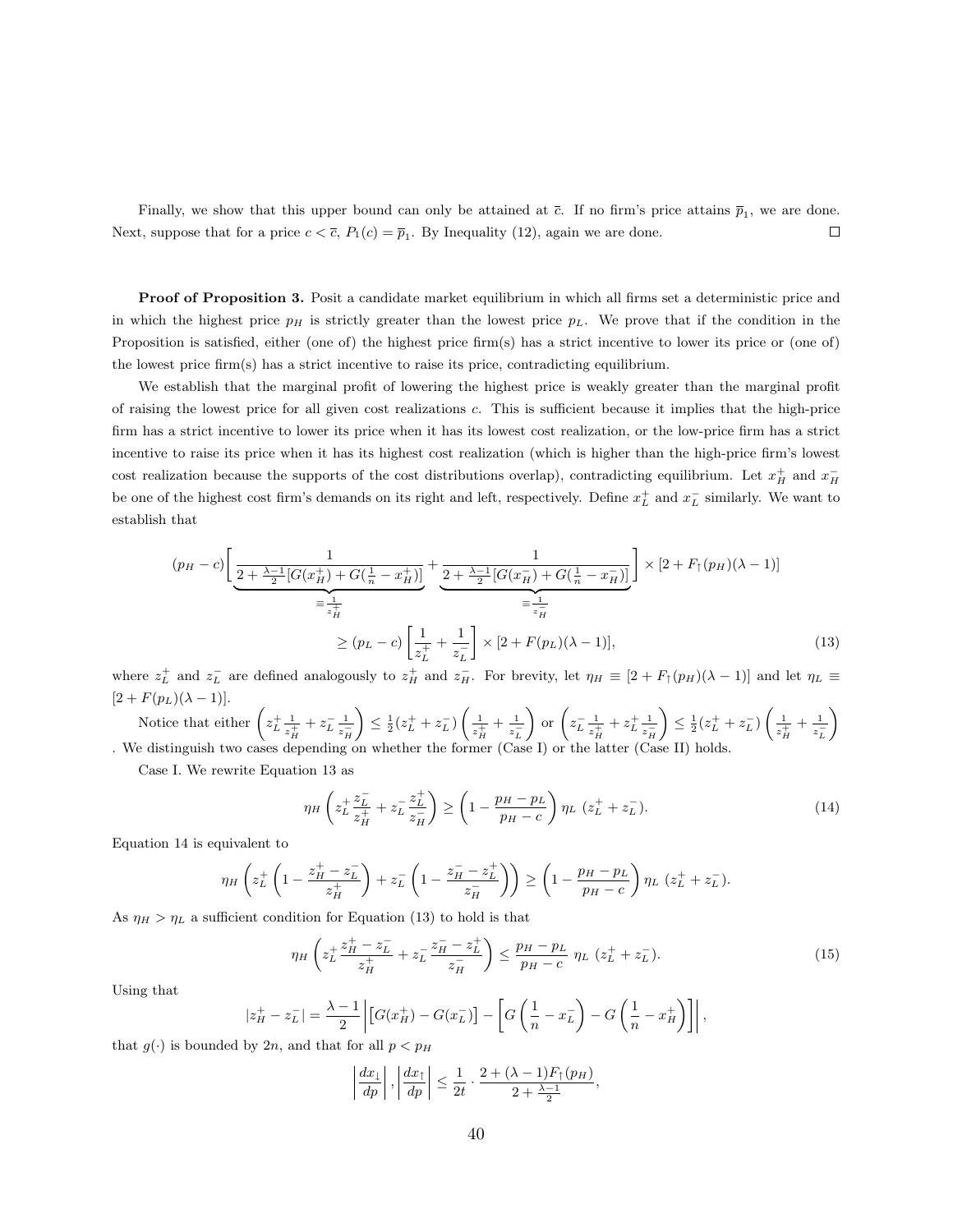we get that

$$
|z_H^+ - z_L^-| \leq \frac{\lambda - 1}{2} 2n |x_H^+ - x_L^-| \leq \frac{\lambda - 1}{2} 2n (p_H - p_L) \left( \frac{2 + (\lambda - 1) F_{\uparrow}(p_H)}{2 + \frac{\lambda - 1}{2}} \frac{1}{2t} \right),
$$

and by a similar logic  $|z_H^- - z_L^+|$  has the same upper bound. Combining these with Equation 15 implies that it is sufficient to prove

$$
\frac{1}{p_H - c} \eta_L (z_L^+ + z_L^-) \ge (\eta_H)^2 \frac{\lambda - 1}{2} 2n \frac{1}{2 + \frac{\lambda - 1}{2}} \frac{1}{2t} \left( z_L^+ \frac{1}{z_H^+} + z_L^- \frac{1}{z_H^-} \right).
$$

Using that  $\left(z_L^+\right)$  $\frac{1}{z_H^+} + z_L^- \frac{1}{z_I^-}$  $\overline{z_{H}^{-}}$  $\left(\sum_{i=1}^{n} (z_{L}^{+}+z_{L}^{-}) \left(\frac{1}{z_{H}^{+}}+\frac{1}{z_{L}^{-}}\right)\right)$  $\frac{1}{z_{H}^{-}}$ ) it is sufficient to prove

$$
\frac{1}{p_H - c} \eta_L \ge (\eta_H)^2 \frac{\frac{\lambda - 1}{2}}{2 + \frac{\lambda - 1}{2}} \frac{n}{2t} \left( \frac{1}{z_H^+} + \frac{1}{z_H^-} \right). \tag{16}
$$

Since the high-price firm's demand is always less than or equal  $\frac{1}{n}$ , the fact that it does not want to lower its price implies

$$
1 \geq \frac{n}{2t}(p_H - c)\eta_H \left(\frac{1}{z_H^+} + \frac{1}{z_H^-}\right).
$$

Hence, a sufficient condition Equation 16 to hold is that

$$
\eta_L \geq \eta_H \frac{\frac{\lambda - 1}{2}}{2 + \frac{\lambda - 1}{2}}.
$$

For  $n = 2$ ,  $F(p_L) = F_1(p_H)$ , so the above is satisfied for any  $\lambda > 1$ . For  $n > 2$ , using that  $F(p_L) \ge 1/n$  and  $F_{\uparrow}(p_H) \leq 1 + \lambda$ , a sufficient condition for the above inequality to hold is that

$$
(4 + \lambda - 1)(2n + \lambda - 1) \ge n(2 + \lambda - 1)(\lambda - 1).
$$

Setting  $a = \lambda - 1$ , this can be rewritten as

$$
0 \ge (n-1)a^2 - 4a - 8n.
$$

Since this quadratic has one positive and one negative root, if a is positive and

$$
a \leq \frac{2}{n-1} \left( 1 + \sqrt{1 + 2n(n-1)} \right)
$$

the inequality is satisfied. This gives the bound in the proposition.

Case II. In this case, we rewrite Equation 13 as

$$
\eta_H\left(z_L^{-\frac{z_L^+}{z_H^+}}+z_L^+\frac{z_L^-}{z_H^-}\right)\geq \left(1-\frac{p_H-p_L}{p_H-c}\right)\eta_L\left(z_L^++z_L^-\right).
$$

The remaining steps are analogous to Case I and thus omitted.

Proof of Proposition 4. We begin by proving that each firm's pricing function is continuous in cost. This fact follows from the following lemma.

**Lemma 2.** In any interior equilibrium with  $\lambda < 38$ , firm i's expected profit is single-peaked in its price for any cost realization  $c_i$ .

 $\Box$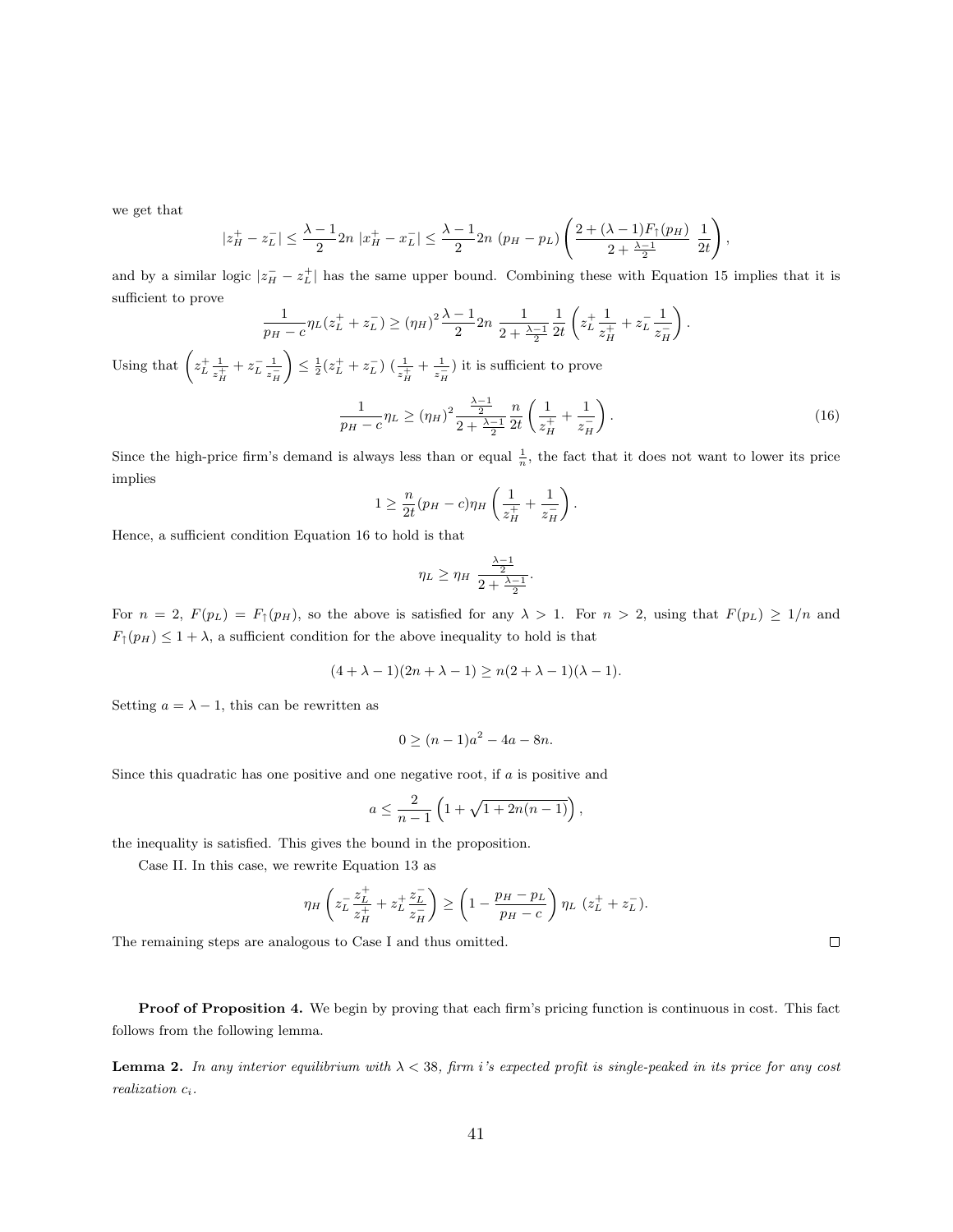**Proof.** Notice that (using Equation 4) profits are differentiable whereever the market price distribution does not have an atom—which is almost everywhere—and continuous. Furthermore, at prices where the profit function is not differentiable, it has a concave kink.

Suppose by contradiction that the profit function is not single-peaked. This implies that the profit function must have a trough. At this trough, it obviously cannot have a concave kink, so it is differentiable. To arrive at a contradiction, we prove that if firm 1's first-order condition is satisfied at some price  $p_1$ , profits are lower slightly to the right of  $p_1$ .

Let the subscript 1  $x^+$  and  $x^-$  denote partial derivative with respect to firm 1's price. Note that for each  $x(p_1, p_{-1}) \in \{x^-(p_1, p_{-1}), x^+(p_1, p_{-1})\}$  one has

$$
\limsup_{p'_1 \searrow p_1} \frac{1}{p'_1 - p_1} \cdot (x_1(p'_1, p_{-1}) - x_1(p_1, p_{-1})) = -\frac{1}{2t} \frac{(\lambda - 1)F'(p_1)}{2 + \frac{\lambda - 1}{2}(G(x(p_1, p_{-1})) + G(\frac{1}{n} - x(p_1, p_{-1})))}
$$
\n
$$
+ \frac{1}{2t} \frac{\frac{\lambda - 1}{2}(2 + (\lambda - 1)F(p_1)) \cdot \limsup_{p'_1 \searrow p_1} \frac{G(x(p_1, p_{-1})) - G(x(p'_1, p_{-1})) + G(1/n - x(p_1, p_{-1})) - G(1/n - x(p'_1, p_{-1}))}{p'_1 - p_1}
$$
\n
$$
= (x_1(p_1, p_{-1}))^2 \frac{\frac{\lambda - 1}{2}2n}{2 + \frac{\lambda - 1}{2}(G(x(p_1, p_{-1})) + G(\frac{1}{n} - x(p_1, p_{-1})))} \le (x_1(p_1, p_{-1}))^2 \frac{\frac{\lambda - 1}{2}2n}{2 + \frac{\lambda - 1}{2}}.
$$
\n
$$
\text{Let } \pi(p) = (p - c)E[x^+(p, p_{-1}) + x^-(p, p_{-1})]. \text{ We will prove that}
$$
\n(17)

Let  $\pi(p) = (p)$  $- c) E[x^-(p, p_{-1})]$ 

$$
\limsup_{p'_1\searrow p_1}\frac{\pi'(p'_1)-\pi'(p_1)}{p'_1-p_1}<0.
$$

This is sufficient because it shows that the derivative of the profit function is negative to the right of and sufficiently close to  $p_1$ , so that profits are smaller there.

By Equation 17, it is sufficient to prove

$$
(p_1 - c) \underbrace{E\left[\left(x_1^-(p_1, p_{-1})\right)^2 + \left(x_1^+(p_1, p_{-1})\right)^2\right]}_{I} \underbrace{\frac{\lambda - 1}{2} 2n}_{2 + \frac{\lambda - 1}{2}} + 2 \underbrace{E\left[x_1^-(p_1, p_{-1}) + x_1^+(p_1, p_{-1})\right]}_{II} < 0. \tag{18}
$$

To bound the above, we begin showing that I divided by II is less than or equal to  $\frac{1}{2} \frac{(k+1)^2}{4k}$ , where

$$
k \equiv \frac{2 + \lambda - 1}{2 + \frac{\lambda - 1}{2}}.
$$

Observe that

$$
\frac{\max\{x_1^-(p_1,p_{-1}),x_1^+(p_1,p_{-1})\}}{\min\{x_1^-(p_1,p_{-1}),x_1^+(p_1,p_{-1})\}} \le \frac{2+\lambda-1}{2+\frac{\lambda-1}{2}} = k.
$$

Now we use the following fact.

Fact 1. Suppose  $\tilde{a}_+$  and  $\tilde{a}_-$  are positive random variables such that

$$
\frac{\sup\{\tilde{a}_{+},\tilde{a}_{-}\}}{\inf\{\tilde{a}_{+},\tilde{a}_{-}\}} \leq k
$$

Then

$$
\frac{E[\tilde{a}_{+}^{2} + \tilde{a}_{-}^{2}]}{E[\tilde{a}_{+} + \tilde{a}_{-}]^{2}} \le \frac{1}{2} \frac{(k+1)^{2}}{4k}.
$$
\n(19)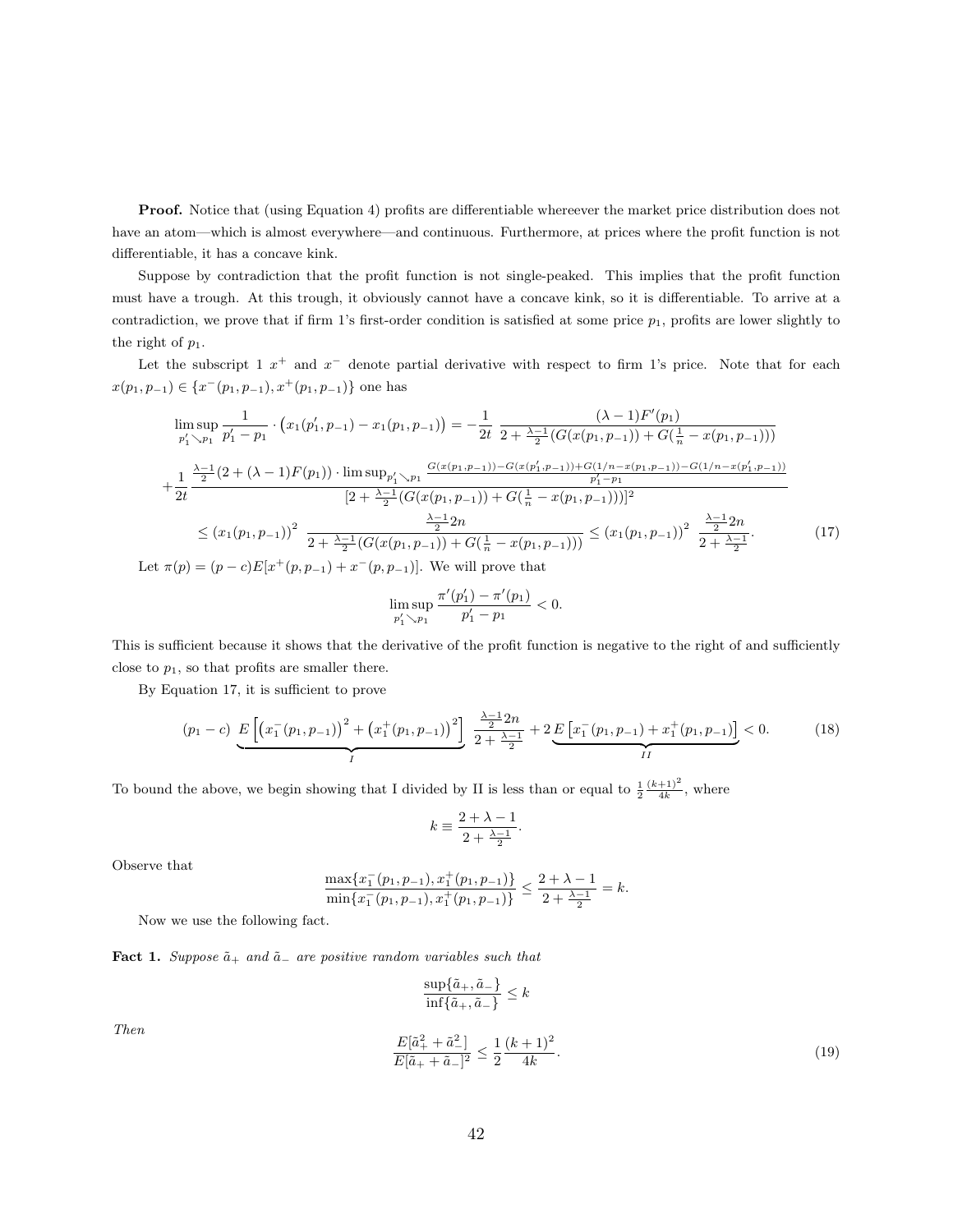**Proof.** Suppose without loss of generality that  $1 \leq \tilde{a}_+, \tilde{a}_- \leq k$ . Since the quadratic function is convex, the ratio on the left-hand side of Inequality 19 is maximized if the support if  $\tilde{a}_+$ ,  $\tilde{a}_-$  consists of the extremal values 1, k. Thus, the left-hand side of the inequality is less than or equal to the maximum of

$$
\max_{b^+,b^- \in [0,1]} \frac{b^+\left(k^2-1\right)+1+b^-\left(k^2-1\right)+1}{\left(b^+(k-1)+1+b^-\left(k-1\right)+1\right)^2},\,
$$

which is equivalent to maximizing

$$
\max_{b^+,b^-} \frac{1}{2} \left[ \frac{\frac{b^+ + b^-}{2} (k^2 - 1) + 1}{\left(\frac{b^+ + b^-}{2} (k - 1) + 1\right)^2} \right].
$$

For brevity, let  $b = \frac{b^+ + b^-}{2}$ . Then the first order condition is satisfied if and only if

$$
(b(k-1)+1)^2(k^2-1)-(b(k^2-1)+1)2(k-1)(b(k-1)+1)=0,
$$

which yields  $b = \frac{1}{k+1}$ . Substituting this into the maximant and rewriting gives the desired inequality.

Hence, Inequality 18 gives

$$
(p-c)\left|E\left[x_1^-(p_1,p_{-1})+x_1^+(p_1,p_{-1})\right]\right|\frac{1}{2}\frac{(k+1)^2}{4k}\frac{\frac{\lambda-1}{2}2n}{2+\frac{\lambda-1}{2}}<2.
$$

If the firm only prices its neighbors out of the market with probability zero one has

$$
(p-c)\left|E\left[x_1^-(p_1,p_{-1})+x_1^+(p_1,p_{-1})\right]\right|\leq \frac{2}{n}.
$$

In this case, the above condition simplifies to

$$
\frac{(k+1)^2}{4k} \frac{\frac{\lambda - 1}{2}}{2 + \frac{\lambda - 1}{2}} < 1.
$$

This condition holds for any  $\lambda < 38$ .

From the above lemma, the following corollary is obvious.

#### Corollary 5. In an interior equilibrium with  $\lambda < 38$ , the pricing function is continuous in cost for each firm.

We are now ready to prove the statement of the proposition. We prove by contradiction; suppose that there exists (at least one) firm that does not charge a deterministic price. Corollary 5 implies that there must exist a nontrivial interval of prices, each of which the firm charges for some cost. On this interval, consider a price  $p^0$  and a sequence of prices  $p^i \searrow p^0$  such that i.) none of these prices are atoms of F; ii.) the pricing function  $p(\cdot)$  is differentiable at  $p^0$  with a strictly positive derivative.<sup>37</sup> Let the corresponding costs be  $c^0$  and  $c^i \searrow c^0$ .

Using the same calculation as in the proof Lemma 2, we have

$$
0 < p'(c^0) < \frac{1}{2 - \frac{(k+1)^2}{2k} \frac{\frac{\lambda - 1}{2}}{2 + \frac{\lambda - 1}{2}}}.
$$

 $\Box$ 

 $\Box$ 

<sup>&</sup>lt;sup>37</sup> Given our estimation in Lemma 2 (which we also use again below to bound the derivative of  $p(\cdot)$ ), we can show that  $p(\cdot)$  is Lipschitz continuous. Hence, we can apply the Fundamental Theorem of Calculus to conclude that its derivative must be strictly positive on a set of positive measure.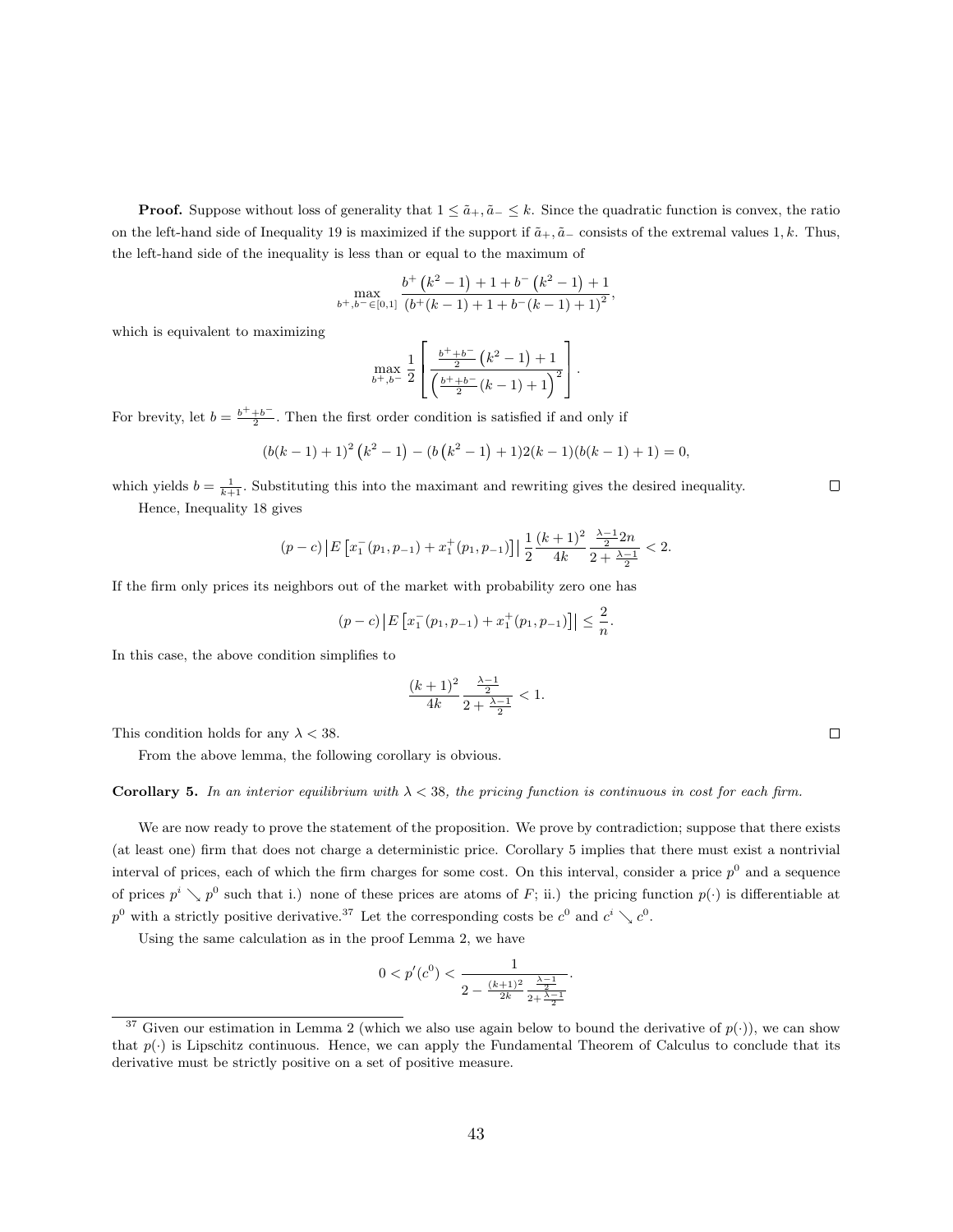Let  $x^+(p_1, p_{-1})$  and  $x^-(p_1, p_{-1})$  be the demand of firm 1 in its two markets, as a function of its price and others' prices. By the firm's maximization problem,

$$
(p^{i} - c^{i})E\left[x_{1}^{-}(p^{i}, p_{-1}) + x_{1}^{+}(p^{i}, p_{-1})\right] + E[x^{+}(p^{i}, p_{-1}) + x^{-}(p^{i}, p_{-1})] = 0
$$
\n(20)

for each i, and a similar condition holds at  $p^0$ .

Fix any  $p_{-1}$ . We find a condition under which for  $x(\cdot, \cdot) \in \{x^+(\cdot, \cdot)x^-(\cdot, \cdot)\},$ 

$$
\limsup_{c^i \to c^0} \frac{\left[ (p^i-c^i)x_1(p^i,p_{-1})+x(p^i,p_{-1}) \right] - \left[ (p^0-c^0)x_1(p^0,p_{-1})+x(p^0,p_{-1}) \right]}{c^i-c^0} < 0.
$$

This is sufficient for a contradiction because it implies that the first-order condition 20 cannot hold for all  $p^i, p^0$  (since the difference between the integrands is negative at all points, it is negative in expectation).

Notice that the above limsup is equal to

$$
\lim_{c^{i} \to c^{0}} \frac{x(p^{i}, p_{-1}) - x(p^{0}, p_{-1})}{c^{i} - c^{0}} + \lim_{c^{i} \to c^{0}} \frac{\left[(p^{i} - p^{0}) - (c^{i} - c^{0})\right]}{c^{i} - c^{0}} \cdot x_{1}(p^{0}, p_{-1}) + \lim_{c^{i} \to c^{0}} (p^{i} - c^{i}) \cdot \frac{x_{1}(p^{i}, p_{-1}) - x_{1}(p^{0}, p_{-1})}{c^{i} - c^{0}}
$$
\n
$$
= x_{1}(p^{0}, p_{-1}) \cdot (2p'(c_{0}) - 1) + (p^{0} - c^{0}) \cdot \lim_{c^{i} \to c^{0}} \frac{x_{1}(p^{i}, p_{-1}) - x_{1}(p^{0}, p_{-1})}{c^{i} - c^{0}}.
$$
\n(21)

Now we work on the last term above, which is equal to

$$
\begin{split}\n&= \frac{p^{0}-c^{0}}{2t} \cdot \limsup_{c^{i}\to c^{0}} \frac{1}{c^{i}-c^{0}} \left\{ \left[ \frac{(\lambda-1)(F(p^{i})-F(p^{0}))}{\left\{2+\frac{\lambda-1}{2}[G(x(p^{0},p_{-1}))+G((1/n)-x(p^{0},p_{-1}))]\right\}} \right] \\
&+ \left[ \frac{(2+(\lambda-1)F(p^{i}))}{\left\{2+\frac{\lambda-1}{2}[G(x(p^{i},p_{-1}))+G((1/n)-x(p^{i},p_{-1}))]\right\}} - \frac{(2+(\lambda-1)F(p^{i}))}{\left\{2+\frac{\lambda-1}{2}[G(x(p^{0},p_{-1}))+G((1/n)-x(p^{0},p_{-1}))]\right\}} \right] \right\} \\
&= -\frac{p^{0}-c^{0}}{2t} \cdot \frac{(\lambda-1)F'(p^{0})}{\left\{2+\frac{\lambda-1}{2}[G(x(p^{0},p_{-1}))+G((1/n)-x(p^{0},p_{-1}))]\right\}} - \frac{p^{0}-c^{0}}{2t} \cdot \limsup_{c^{i}\to c^{0}} \frac{2+(\lambda-1)F(p^{i})}{c^{i}-c^{0}} \\
&= \frac{\frac{\lambda-1}{2} \cdot (G(x(p^{0},p_{-1})) - G(x(p^{i},p_{-1})) + G(x(1/n-p^{0},p_{-1})) - G(1/n-x(p^{i},p_{-1})))}{\left\{2+\frac{\lambda-1}{2}[G(x(p^{0},p_{-1}))+G((1/n)-x(p^{0},p_{-1}))]\right\} \cdot \left\{2+\frac{\lambda-1}{2}[G(x(p^{i},p_{-1}))+G((1/n)-x(p^{i},p_{-1}))]\right\}} \\
&= (p^{0}-c^{0}) \frac{\partial x(p_{1},p_{-1})}{\partial p_{1}} \Big|_{p_{1}=p^{0}} \left[ \frac{\lambda-1}{\lambda+1} p'(c^{0})F'(p^{0}) \\
&+ \limsup_{c^{i}\to c^{0}} \frac{1}{c^{i}-c^{0}} \frac{\frac{\lambda-1}{2} \cdot (G(x(p^{0},p_{-1}))-G(x(p^{i},p_{-1}))+G(x(1/n-p^{0},p_{-1}))-G(1/n-x(p^{i},p_{-1})))}{\left\{2+\frac{\lambda-1}{2}[G(x(p^{0},p_{-1}
$$

Now, notice that one of  $G(x(p^0, p_{-1})) - G(x(p^i, p_{-1}))$  and  $G(x(1/n - p^0, p_{-1})) - G(1/n - x(p^i, p_{-1}))$  is greater than or equal to zero, and since  $G(s) - G(s') \leq 2n(s - s')$  for any  $s > s'$ , the other one is greater than or equal to  $-2n|x(p^i, p_{-1}) - x(p^0, p_{-1})|$ . Using also  $G(x(p^0, p_{-1})) + G(1/n - x(p^0, p_{-1})) \ge 1$ , this implies that the above is less than or equal to

$$
(p^{0}-c^{0})p'(c^{0})\left(x_{1}(p^{0},p_{-1})\frac{\lambda-1}{\lambda+1}F'(p^{0})+(x_{1}(p^{0},p_{-1}))^{2}\frac{(\lambda-1)n}{2+\frac{\lambda-1}{2}}\right).
$$

Substituting into Expression 21 and using that  $|x_1(p^0, p_{-1})| \leq \frac{1+\lambda}{2+\lambda-1} = \frac{k}{2t}$  implies that it is sufficient to prove

$$
1 + k^{2} \frac{\lambda - 1}{\lambda + 1} \frac{n}{2t} (p^{0} - c^{0}) p'(c^{0}) \le 2p'(c^{0}) + (p^{0} - c^{0}) p'(c^{0}) \frac{\lambda - 1}{\lambda + 1} F'(p^{0}).
$$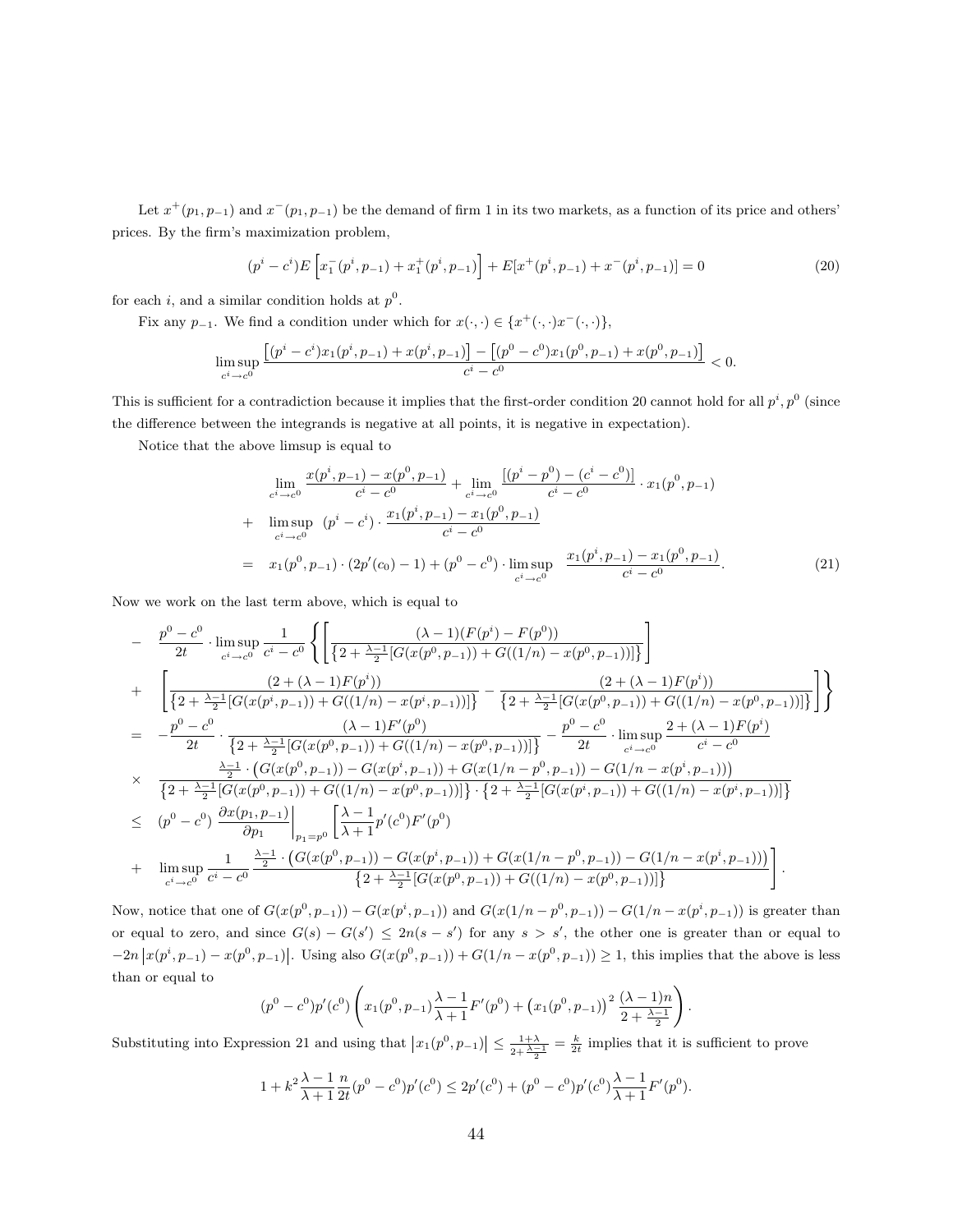Using that  $F'(p^0) \ge D(p^0) \frac{\theta(c^0)}{p'(c^0)}$  and that

$$
p^{0} - c^{0} = \frac{D(p^{0})}{-D'(p^{0})} \le \frac{\frac{2}{n}}{\frac{1}{2t} \frac{2}{1+\lambda}} = \frac{2t}{n}(1+\lambda),
$$

the above becomes

$$
1 + k2(\lambda - 1)p'(c0) \le 2p'(c0) + (p0 - c0)D(p0)\frac{\lambda - 1}{\lambda + 1}\theta(c0).
$$
 (22)

To finish our proof, we put a bound on the firm's profits  $(p^0 - c^0)D(p^0)$ . In a market equilibrium, no firm charges a price less than  $c$ , so firm 1's profits are at least as much as it would make if both of its neighbors charge  $c$  with probability one. If firm 1 also charges  $\underline{c}$ , its demand in each of its two markets is  $\frac{1}{2n}$ . Now

$$
|x_1(p_1, p_{-1})| \le \frac{1}{2t} \frac{1 + \lambda}{2 + \frac{\lambda - 1}{2}} = \frac{k}{2t}.
$$

This implies that a sufficient condition for the firm to be able to sell profitably is

$$
\overline{c} - \underline{c} < \frac{\frac{1}{2n}}{\frac{k}{2t}} = \frac{t}{n} \frac{1}{k}.
$$

Furthermore, if this is the case, its profits are at least

$$
2(p-c)\left(\frac{1}{2n}-\frac{k}{2t}(p-\underline{c})\right)=(p-c)\left(\frac{1}{n}-\frac{k}{t}(p-\underline{c})\right).
$$

Maximizing this expression with respect to p and setting  $c = \overline{c}$  gives

$$
(p^{0} - c^{0})D(p^{0}) \ge \frac{k}{4t} \left(\frac{t}{n}\frac{1}{k} - (\overline{c} - \underline{c})\right)^{2} = \frac{k}{4}\frac{t}{n^{2}} \left(\frac{1}{k} - \gamma\right)^{2},
$$

where  $\gamma \equiv (\bar{c} - \underline{c})/(t/n)$ .

Now we have two cases.

Case I:  $k^2(\lambda - 1) \leq 2$ . In this case, a sufficient condition for Inequality 22 to hold is

$$
\frac{t}{n^2}\theta(c^0) \ge \frac{\lambda+1}{\lambda-1} \frac{4k}{1-k\gamma}.
$$

Case II:  $k^2(\lambda - 1) > 2$ . Then, substituting our bound for  $p'(c^0)$  into Inequality 22 and rearranging gives that a sufficient condition is

$$
\frac{t}{n^2}\theta(c^0) \ge \frac{4k}{1-k\gamma} \cdot \frac{(1+\lambda)k^2 - \frac{(k+1)^2}{4}}{2 - \frac{\lambda-1}{\lambda+1}\frac{(k+1)^2}{4}}.
$$

This completes our proof.

**Proof of Lemma 1.** We begin with proving continuity. Suppose by contradiction that  $c^i \to c$  but  $P(c^i) \to P(c)$ . Then, since the pricing function is obviously bounded, we can choose the sequence so that  $P(c^i)$  converges; let  $P(c^i) \to P' \neq P(c)$ . Furthermore, suppose that  $P' > P(c)$ ; the proof for the other case is analogous.

Since  $P(c^i)$  is optimal when the marginal cost is  $c^i$ , a firm cannot benefit from marginally lowering its price. Using Equation 4 to express the firm's marginal profit from lowering its price, this implies that

$$
\frac{1}{2n} - \left(P(c^i) - c^i\right) \cdot \frac{2 + (\lambda - 1)F_\uparrow \left(P(c^i)\right)}{1 + \lambda} \ge 0. \tag{23}
$$

 $\Box$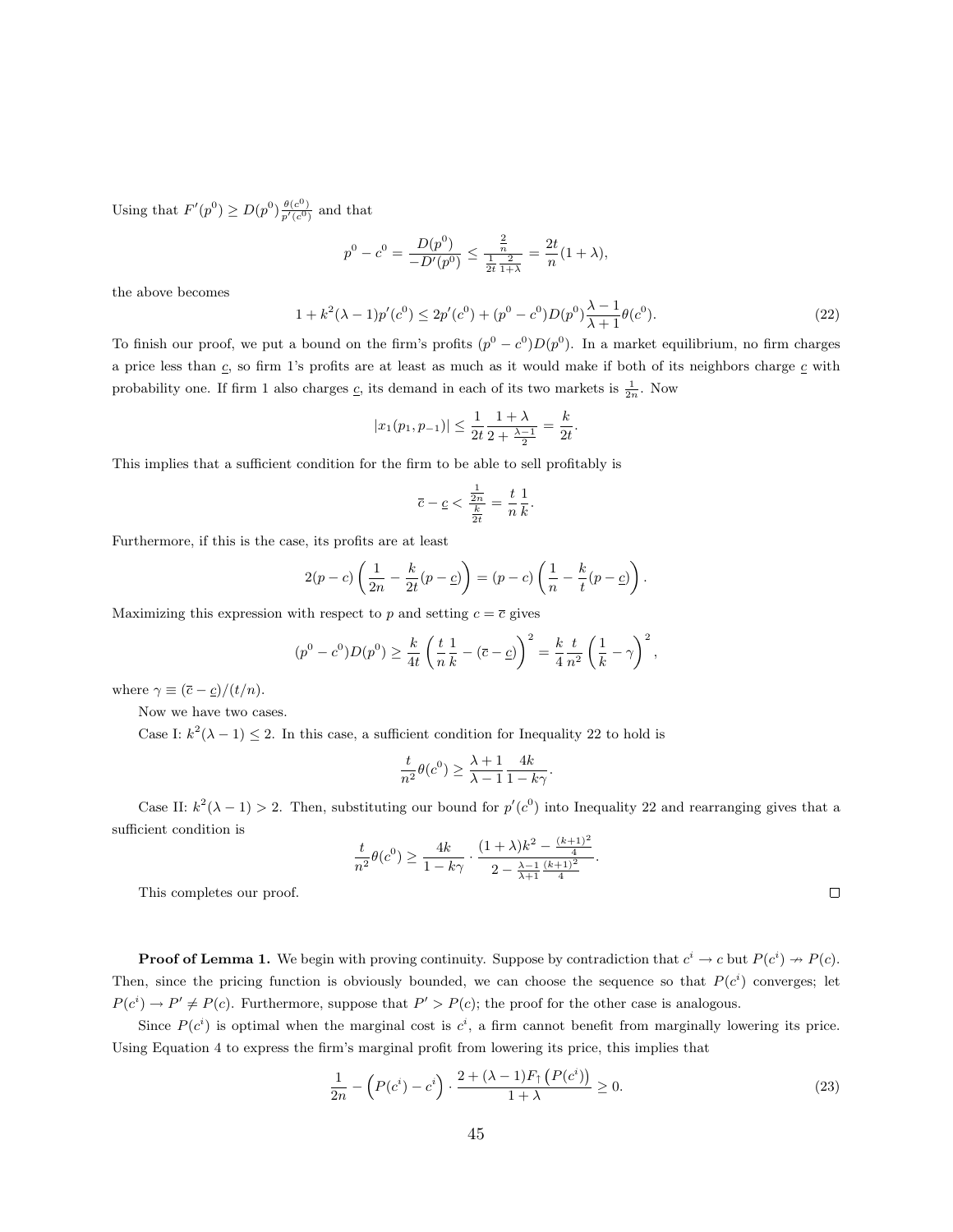Similarly, since  $P(c)$  is optimal when the marginal cost is c, a firm cannot benefit from marginally raising its price. Using Equation 4, this implies that

$$
\frac{1}{2n} - (P(c) - c) \cdot \frac{2 + (\lambda - 1)F(P(c))}{1 + \lambda} \le 0.
$$
 (24)

Subtracting Inequality 23 from Inequality 24 gives

$$
\left(P(c^{i})-c^{i}\right) \cdot \frac{2 + (\lambda - 1)F_{\uparrow} \left(P(c^{i})\right)}{1 + \lambda} - \left(P(c) - c\right) \cdot \frac{2 + (\lambda - 1)F\left(P(c)\right)}{1 + \lambda} \leq 0.
$$

The limit of the left-hand side of this inequality as  $i \to \infty$  is positive, a contradiction.

Next, we prove by contradiction that  $P(c)$  is non-decreasing. Suppose that  $c' > c$  and  $P(c') < P(c)$ . Since  $P(c)$ is optimal when the marginal cost is  $c$ , a firm cannot benefit from marginally lowering its price. As above, this implies that

$$
\frac{1}{2n} - (P(c) - c) \cdot \frac{2 + (\lambda - 1)F_{\uparrow}(P(c))}{1 + \lambda} \ge 0.
$$
\n(25)

Similarly, since  $P(c)$  is optimal when the marginal cost is c, a firm cannot benefit from marginally raising its price. Therefore,

$$
\frac{1}{2n} - (P(c') - c') \cdot \frac{2 + (\lambda - 1)F(P(c'))}{1 + \lambda} \le 0.
$$
\n(26)

Subtracting Inequality 25 from Inequality 26 gives

$$
(P(c) - c) \cdot \frac{2 + (\lambda - 1)F_{\uparrow} (P(c))}{1 + \lambda} - (P(c') - c') \cdot \frac{2 + (\lambda - 1)F (P(c'))}{1 + \lambda} \le 0,
$$

a contradiction.

Proof of Proposition 5. We first show that any symmetric equilibrium pricing function satisfies the above properties. Property 1 follows from Lemma 1. Since  $P(\cdot)$  is increasing and continuous,  $P^{-1}(p)$  is a closed interval for any p on the range of  $P(\cdot)$ . Let  $p_1, p_2, \ldots$  be the (at most countable) set of prices  $p_i$  such that  $P^{-1}(p_i)$  is a non-trivial interval, and let  $[f_i, f'_i] = P^{-1}(p_i)$ . These  $[f_i, f'_i]$  satisfy Property 2 by construction. Also, for any  $c \notin [f_i, f'_i]$ ,  $P(c)$ is not an atom of the pricing distribution, so a firm's demand is differentiable, and hence  $P(c)$  must satisfy Equation 9. This implies that Property 3 holds. Notice that  $D_{1\uparrow}(P(c), P_{-1}(c)) = -\frac{1}{t} \frac{2}{1+\lambda}$ , so firm 1 does not want to decrease its price at  $\underline{c}$  only if  $(P(\underline{c}) - \underline{c}) \frac{1}{t} \frac{2}{1+\lambda} \leq \frac{1}{n}$ , which implies the first part of Property 4. Also,  $D_{1\downarrow}(P(c), P_{-1}(c)) = -\frac{1}{t}$ . So for raising the price marginally to be unprofitable, we must have  $(P(\bar{c}) - \bar{c})\frac{1}{t} \geq \frac{1}{n}$ , which implies the second part of Property 4.

We now argue that if  $P(\cdot)$  satisfies the properties in the Proposition, it is an equilibrium pricing strategy. Notice that for any  $c \in (\underline{c}, \overline{c}), c \notin [f_i, f'_i)$ , demand is differentiable from the right. Since  $P(c) = \Phi(c)$  for all such c, our analysis in the text implies that there is no profitable local price increase. We are left to consider non-local price increases. Analogously to Proposition 1, since the demand curve is concave for price increases, the result is immediate.

Now for any  $c \in (\underline{c}, \overline{c})$ ,  $c \notin (f_i, f'_i]$ , demand is differentiable from the left. Furthermore, since  $P(c) = \Phi(c)$  for all such c, our analysis in the text implies that local price decreases are unprofitable. We now consider non-local price decreases.

The proof mirrors the proof of Proposition 1. Suppose the realized cost is c, so that the firm's price in the posited equilibrium is  $P(c)$ . At this price, consumers' marginal utility in money from a price decrease is  $2 + (\lambda - 1)F_{\uparrow}(P(c))$ . We will use that as the price decreases, this marginal utility in money also decreases.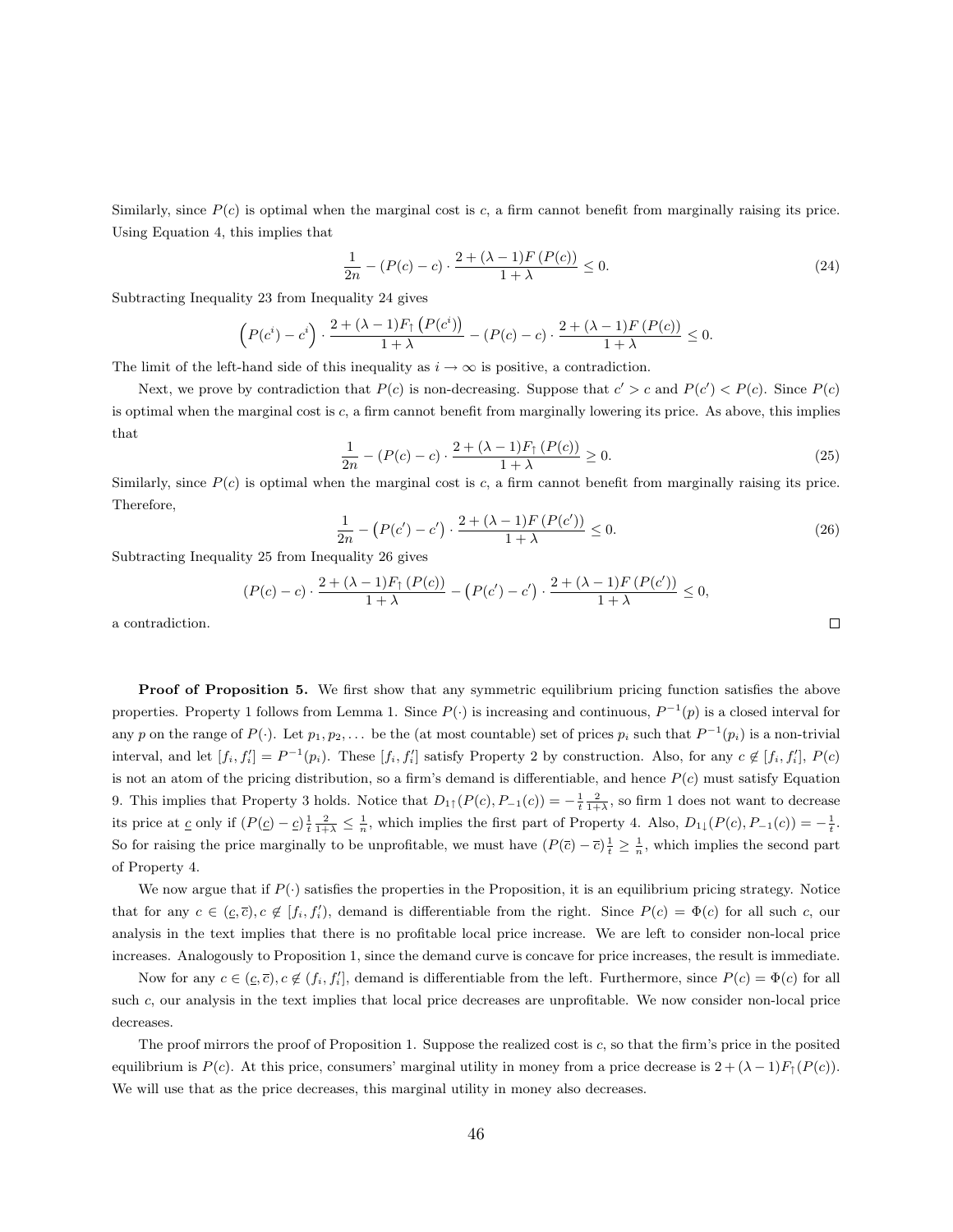We first rule out the possibility that firm 1 might like to charge a price  $p_1$  so that the indifferent consumer is  $x \in \left[\frac{1}{2n}, \frac{1}{n}\right]$ . Equating Expressions (2) and (3), setting  $p_2 = P(c)$ , and replacing the difference in money utilities,

$$
P(c) - p_1 + \left[ -\lambda \int_0^{p_1} (p_1 - p) dF(p) + \int_{p_1}^{\infty} (p - p_1) dF(p) \right] - \left[ -\lambda \int_0^{P(c)} (P(c) - p) dF(p) + \int_{P(c)}^{\infty} (p - P(c)) dF(p) \right],
$$

with its upper bound  $(2 + (\lambda - 1)F_{\uparrow}(P(c)))(P(c) - p_1)$ , gives that for the indifferent consumer x

$$
-xt + (P(c) - p_1)(2 + (\lambda - 1)F_1(P(c))) - \lambda t \left(x - \frac{1}{4n}\right)
$$
  
\n
$$
\geq -\left(\frac{1}{n} - x\right)t - \lambda t \cdot 2n \cdot \left(\frac{1}{n} - x\right) \frac{\frac{1}{n} - x}{2} + t \cdot 2n \cdot \left(x - \frac{1}{2n}\right) \frac{x - \frac{1}{2n}}{2},
$$

so that

$$
P(c) - p_1 \ge \frac{t}{2 + (\lambda - 1)F_\uparrow(P(c))} \underbrace{\left[ (\lambda + 1) \left( 2x - \frac{1}{n} \right) + (\lambda - 1) \left( x - \frac{1}{4n} - nx^2 \right) \right]}_{\equiv \kappa} . \tag{27}
$$

To show that lowering the price to  $p_1$  is not a profitable deviation, it is sufficient to show that

$$
\frac{1}{n}(P(c) - c) \ge 2x(p_1 - c).
$$

Using Inequality (27), it is sufficient to show that

$$
\frac{1}{n}(P(c) - c) \ge 2x \left( P(c) - c - \frac{t}{2 + (\lambda - 1)F_{\uparrow}(P(c))} \kappa \right).
$$

Rearranging and using that  $P(c) - c = \frac{t(1+\lambda)}{n(2+(\lambda-1)F_{\uparrow}(P(c)))}$  gives

$$
\left(2x - \frac{1}{n}\right) \frac{1+\lambda}{n} \le 2x\kappa,
$$

which is equivalent to Inequality (11), which we verified in the proof of Proposition 1.

For  $n > 2$ , we are left to rule out that firm 1 undercuts its rival and steals more than the entire adjacent market. We begin by ruling out deviations in which the firm captures less than two adjacent markets. Let  $p_1$  be the price at which the consumer located at  $\frac{1}{n}$  is indifferent between buying from firm 1 and buying from firm 2. Substituting  $x = 1/n$  into Equation 27 gives

$$
P(c) - p_1 \ge \frac{t}{(2 + (\lambda - 1)F_{\uparrow}(P(c)))n} \left[ 2 + \frac{3}{4}(\lambda - 1) \right].
$$

Using the expression for  $P(c) - c$  we get  $p_1 - c \leq \frac{t}{(2+(\lambda-1)F_{\uparrow}(P(c)))n} \left[\frac{1}{4}(\lambda-1)\right]$ . Thus, even if firm 1 would get the entire two adjacent markets when setting  $p'_1$ , this is unprofitable as  $\frac{1}{n}(P(c) - c) > \frac{4}{n}(p_1 - c)$ .

We are left to consider the case when  $n > 4$  and firm 1 steals at least two adjacent markets on each side. We show that this is unprofitable because it requires firm 1 to price below marginal cost. For the consumer located at  $\frac{2}{n}$ to weakly prefer buying from firm 1 rather than firm 3, it must be that

$$
P(c) - p_1 \ge \frac{t}{(2 + (\lambda - 1)F_\uparrow(P(c)))n} [4 + (\lambda - 1)\frac{7}{4}] > \frac{t}{(2 + (\lambda - 1)F_\uparrow(P(c)))n} [2 + \lambda - 1] = P(c) - c.
$$

This completes the proof that non-local price decreases are unprofitable.

We have established that there is no profitable deviation for  $c \in (c, \overline{c}), c \notin [f_i, f'_i]$ . For any  $c \in (c, \overline{c}), c \in [f_i, f'_i]$ , we have  $P(f_i) = P(c) = P(f'_i)$ . Since it is not profitable to lower the price at  $f_i$ , it is also not profitable to lower it for c, and since it is not profitable to raise the price for  $f_i'$ , it is also not profitable to raise it for c.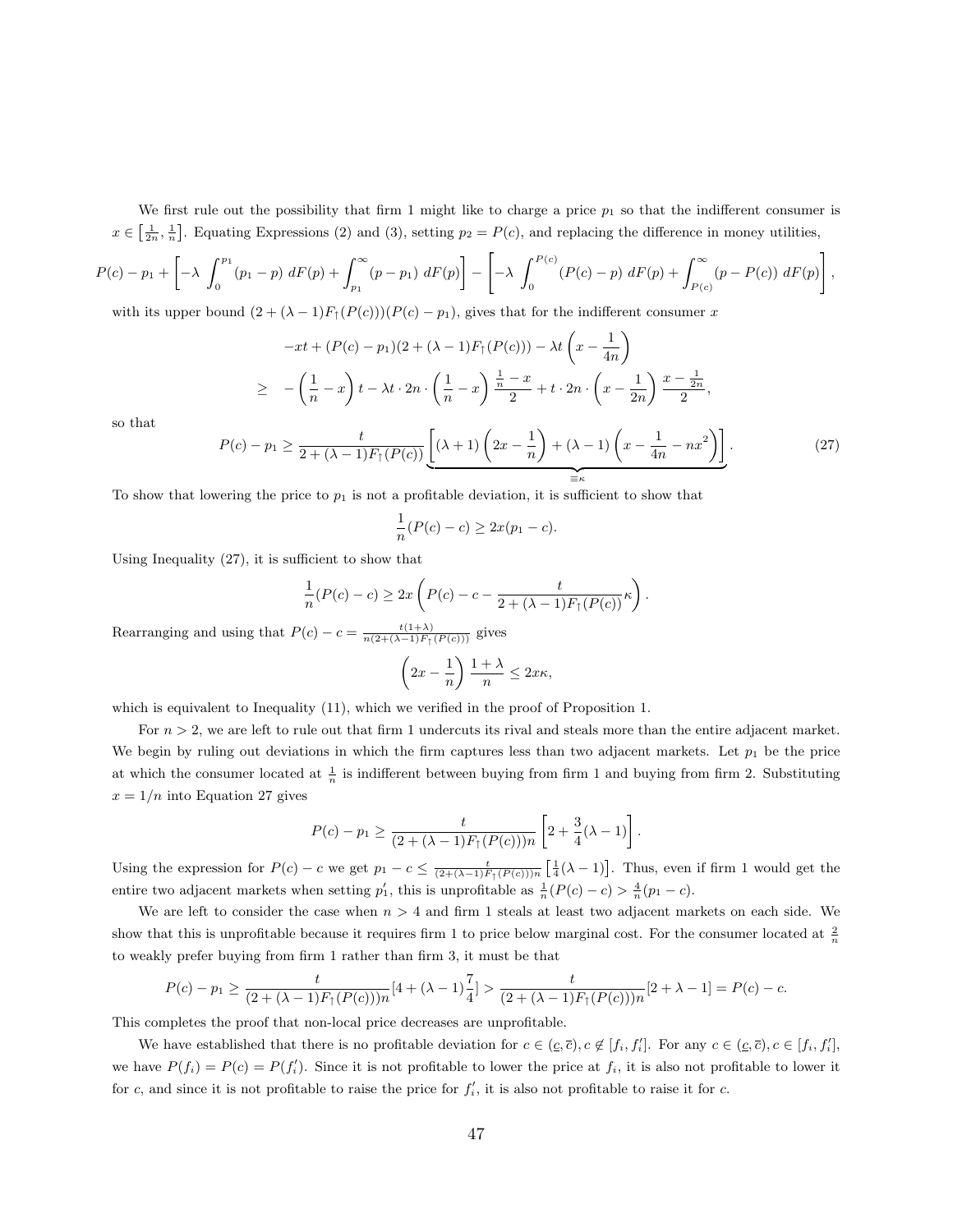We are left to prove that there are no profitable deviations for  $c$  and  $\bar{c}$ . Our analysis of non-local deviations above (which only used that  $P(c) = \Phi(c)$ ) implies that for  $P(c) = \Phi(c)$ , there is no profitable deviation. Now suppose that  $P(\underline{c}) < \Phi(\underline{c})$ . Demand responsiveness to price decreases from  $P(\underline{c})$  is then the same as when  $P(\underline{c}) = \Phi(\underline{c})$ . Hence, with the markup being lower, the incentive to lower the price is smaller than for  $P(c) = \Phi(c)$ , so there is no profitable price decrease. Next, we deal with price increases from c. Since  $P(\underline{c}) < \Phi(\underline{c})$ , we consider two cases. First, suppose that  $P(c)$  is a constant  $p^*$ . Then, using that by Property 4 in the proposition  $\Phi(c) \geq p^* \geq \Phi(\bar{c})$ , and Equation 9, the condition in Proposition 2 is satisfied. Hence,  $p^*$  is a market-equilibrium focal price. If  $P(c)$  is not constant, there is a largest interval  $[c, f_1']$  for which it is constant, and where  $f_1' < \overline{c}$ . In this case, our argument in the previous paragraph applies. Finally, a similar argument works for price deviations from  $\bar{c}$ .  $\Box$ 

**Proof of Corollary 2.** Suppose by contradiction that there is a constant interval  $[f_1, f'_1]$ . By Conditions 3 and 4 of Proposition 5, we must have  $P(f_1) \leq \Phi(f_1)$ . But by the same two conditions, we must also have  $P(f'_1) \geq \Phi(f'_1)$ , which is impossible since  $\Phi(\cdot)$  is strictly increasing on the interval while  $P(\cdot)$  is constant.  $\Box$ 

**Proof of Corollary 3.** We first prove by contradiction that if  $\Phi(c)$  is weakly decreasing, then any symmetric equilibrium is a focal-price one. Suppose the price is not deterministic. Then, by the continuity of the pricing function, there are cost levels  $c, c' > c$  such that  $P(c)$  and  $P(c')$  are not atoms of the price distribution. Thus, for these cost levels, the chosen price must satisfy Equation 9. Using that  $\Phi(c)$  is strictly decreasing, this means that  $P(c') < P(c)$ , contradicting that the pricing function is non-decreasing.

 $\Box$ If  $\Phi(c)$  is not weakly decreasing, then there are obviously non-constant  $P(\cdot)$  satisfying Proposition 5.

Proof of Corollary 4. The statement is true on both the constant and strictly increasing parts of the pricing function.  $\Box$ 

#### References

- Aghion, Philippe and Mark Schankerman, "On the Welfare Effects and Political Economy of Competition-Enhancing Policies," Economic Journal, 2004, 114 (498), 800–824.
- Aoyagi, Masaki, "Efficient Collusion in Repeated Auctions with Communication," 2005. Forthcoming, Journal of Economic Theory.
- Athey, Susan and Kyle Bagwell, "Optimal Collusion with Private Information," RAND Journal of Economics, 2001, 32 (3), 428–465.
- $-$ ,  $-$ , and Chris Sanchirico, "Collusion and Price Rigidity," Review of Economic Studies, April 2004, 71 (2), 317–349.
- Barberis, Nick, Ming Huang, and Richard Thaler, "Individual Preferences, Monetary Gambles and Stock Market Participation: A Case for Narrow Framing," American Economic Review, 2006. forthcoming.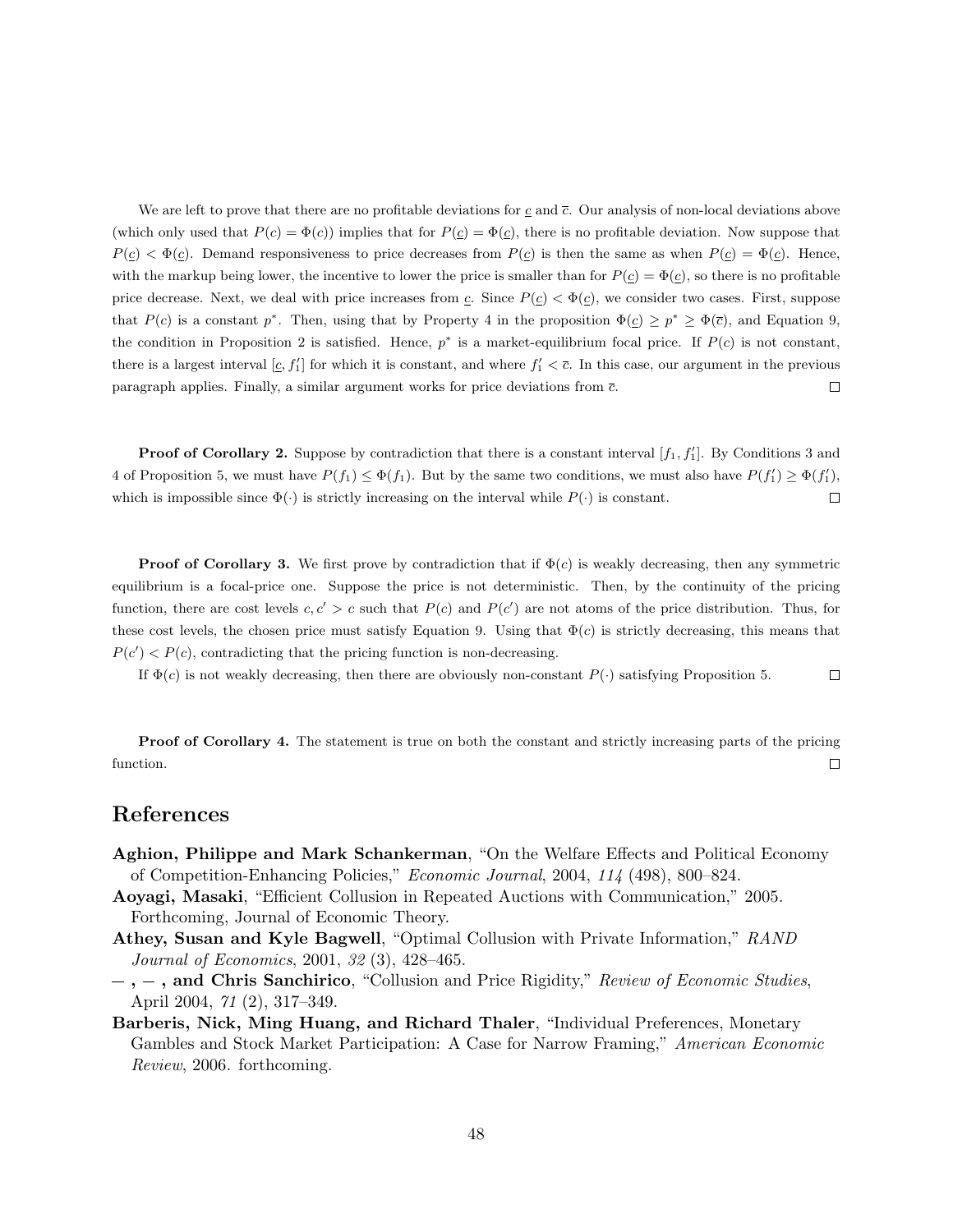- Baye, Michael R., John Morgan, and Patrick Scholten, "Price Dispersion in the Large and in the Small: Evidence from an Internet Price Comparison Site," Journal of Industrial Economics, 2004, 52 (4), 463–496.
- Beck, Jonathan, "Fixed, Focal, Fair? Book Prices with Optional Resale Price Maintenance," 2004. WZB Discussion Paper SP II 2004-15.
- Blinder, Alan S., Elie R. D. Canetti, David E. Lebow, and Jeremy B. Rudd, *Asking* About Prices: A New Approach to Understanding Price Stickiness, Russell Sage Foundation, 1998.
- Carlton, Dennis W., "The Rigidity of Prices," American Economic Review, 1986, 76 (4), 637–658.
- , "The Theory and the Facts of How Markets Clear: Is Industrial Organization Valuable for Understanding Macroeconomics?," in R. Schmalensee and R.D. Willig, eds., *Handbook of* Industrial Organization, Volume 1, Vol. 1 Elsevier Science Publishers B.V. 1989, pp. 909–946.
- Chevalier, Judith A., A. K. Kashyap, and Peter E. Rossi, "Why Don't Prices Rise During Periods of Peak Demand? Evidence from Scanner Data," American Economic Review, 2003, 93  $(1), 15-37.$
- Competition Commission of the United Kingdom, "The Supply of Recorded Music: A Report on the Supply in the UK of Prerecorded Compact Discs, Vinyl Discs and Tapes Containing Music," URL:

http://www.competition-commission.org.uk/rep pub/reports/1994/356recordedmusic.htm#full 1994.

- Einav, Liran and Barak Orbach, "Uniform Prices for Differentiated Goods: The Case of the Movie-Theater Industry," 2005. Stanford University Mimeo.
- Ellison, Glenn, "Bounded Rationality in Industrial Organization," 2005. Paper presented at the World Congress of the Econometric Society.
- $-$ , "A Model of Add-On Pricing," Quarterly Journal of Economics, 2005, 120 (2), 585–637.
- Erickson, Gary M. and Johny K. Johansson, "The Role of Price in Multi-attribute Product Evaluations," Journal of Consumer Research, 1985, 12 (2), 195–199.
- Estelami, Hooman and Donald R. Lehmann, "The Impact of Research Design on Consumer Price Recall Accuracy: An Integrative Review," Journal of the Academy of Marketing Science, 2001, 29 (1), 36–49.
- Gabaix, Xavier and David Laibson, "Shrouded Attributes, Consumer Myopia, and Information Suppression in Competitive Markets," Quarterly Journal of Economics, 2005. forthcoming.
- Genesove, David, "The Nominal Rigidity of Apartment Rents," Review of Economics and Statistics, 2003, 85 (4), 844–853.
- and Chris Mayer, "Loss Aversion and Seller Behavior: Evidence from the Housing Market," Quarterly Journal of Economics, 2001, 116 (4), 1233–1260.
- Hall, R. L. and C. J. Hitch, "Price Theory and Business Behavior," Oxford Economic Papers, 1939, 2, 12–45.
- Hardie, Bruce G. S., Eric J. Johnson, and Peter S. Fader, "Modeling Loss Aversion and Reference Dependence Effects on Brand Choice," Marketing Science, 1993, 12 (4), 378–394.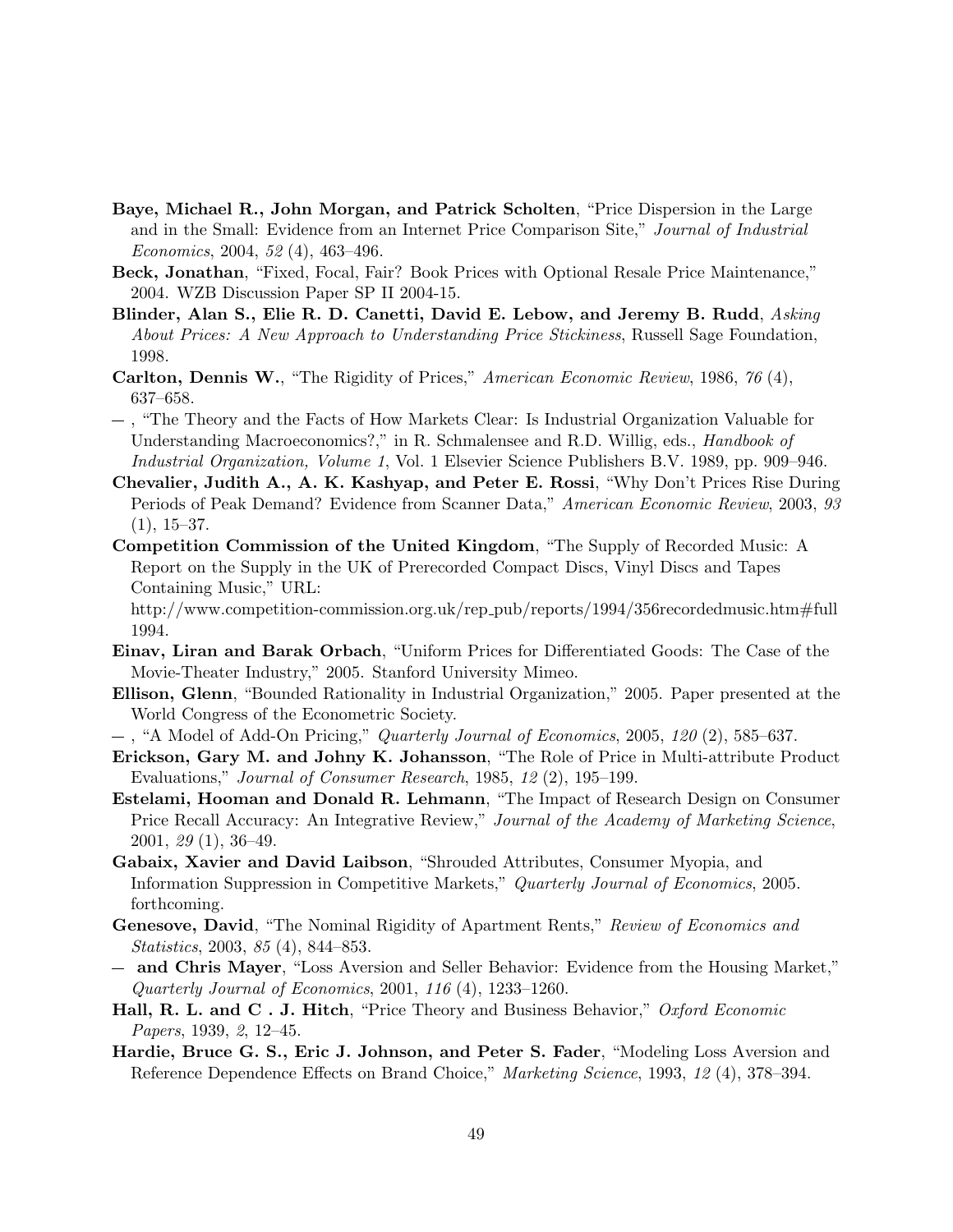- **Hungarian Ministry of Finance,** "14/1998. (IV. 30.) PM Rendelet az Adójegy Igénylésére, Visszavételére, Alkalmazására Vonatkozó Részletes Szabályokról (Regulation 14/1998. (IV.30.) Detailed Rules Regarding Ordering, Returning, and Using Tax Labels)," 1998.
- Kahneman, Daniel, Jack L. Knetsch, and Richard H. Thaler, "Experimental Tests of the Endowment Effect and the Coase Theorem," Journal of Political Economy, 1990, 98 (6), 1325–1348.
- $-$ ,  $-$ , and  $-$ , "Anomalies: The Endowment Effect, Loss Aversion, and Status Quo Bias," Journal of Economic Perspectives, 1991, 5 (1), 193–206.
- Kalwani, Manohar U. and Chi Kin Yim, "Consumer Price and Promotion Expectations: An Experimental Study," Journal of Marketing Research, 1992, 29, 90–100.
- Kashyap, Anil K., "Sticky Prices: New Evidence from Retail Catalogs," Quarterly Journal of Economics, 1995, 110 (1), 245–274.
- Kőszegi, Botond and Matthew Rabin, "A Model of Reference-Dependent Preferences," Quarterly Journal of Economics, forthcoming. Formerly: Economics Department, University of California, Berkeley, Working Paper E04-337.
- Knittel, Christopher R. and Victor Stango, "Price Ceilings as Focal Points for Tacit Collusion: Evidence from Credit Cards," American Economic Review, 2003, 93 (5), 1703–1729.
- Maskin, Eric and Jean Tirole, "A Theory of Dynamic Oligopoly, II: Price Competition, Kinked Demand Curves, and Edgeworth Cycles," *Econometrica*, 1988, 56 (3), 571–599.
- McMillan, Robert S., "Estimating Demand for Differentiated Products when Choice is Continuous and Complementarities Exist: An Application to the Puzzle of Uniform Pricing." PhD dissertation, Stanford University August 2004.
- Means, G.C., "Industrial Prices and their Relative Inflexibility," Senate Document 13, 74th Congress, 1st session. Washington D.C.: US Government Printing Office. 1935.
- Mills, F.C., The behavior of prices, New York: National Bureau of Economic Research, 1927.
- Odean, Terrance, "Are Investors Reluctant to Realize Their Losses?," Journal of Finance, 1998, 53 (5), 1775–1798.
- Rabin, Matthew, "Diminishing Marginal Utility of Wealth Cannot Explain Risk Aversion," in Daniel Kahneman and Amos Tversky, eds., Choices, Values, and Frames, New York: Russell Sage Foundation, 2000, chapter 11, pp. 202–208.
- and Richard Thaler, "Anomalies: Risk Aversion," Journal of Economic Perspectives, 2001, 15 (1), 219–232.
- Rotemberg, Julio J., "Fair Pricing," November 2004. NBER Working Paper No. 10915.
- and Michael Woodford, "The Cyclical Behavior of Prices and Costs," in John B. Taylor and Michael Woodford, eds., Handbook of Macroeconomics, Vol. 1B, Amsterdam; New York and Oxford: Elsevier Science, North-Holland, 1999, pp. 1051–1135.
- Salop, Steven C., "Monopolistic Competition with Outside Goods," Bell Journal of Economics, 1979, 10 (1), 141–156.
- **Slade, M.**, "Sticky Prices in a Dynamic Oligopoly: An Investigation of  $(s, S)$  Thresholds," International Journal of Industrial Organization, 1999, 17, 477–511.
- Stiglitz, Joseph E., "Competition and the Number of Firms in a Market: Are Duopolies More Competitive than Atomistic Markets?," Journal of Political Economy, 1987, 95 (5), 1041–1061.